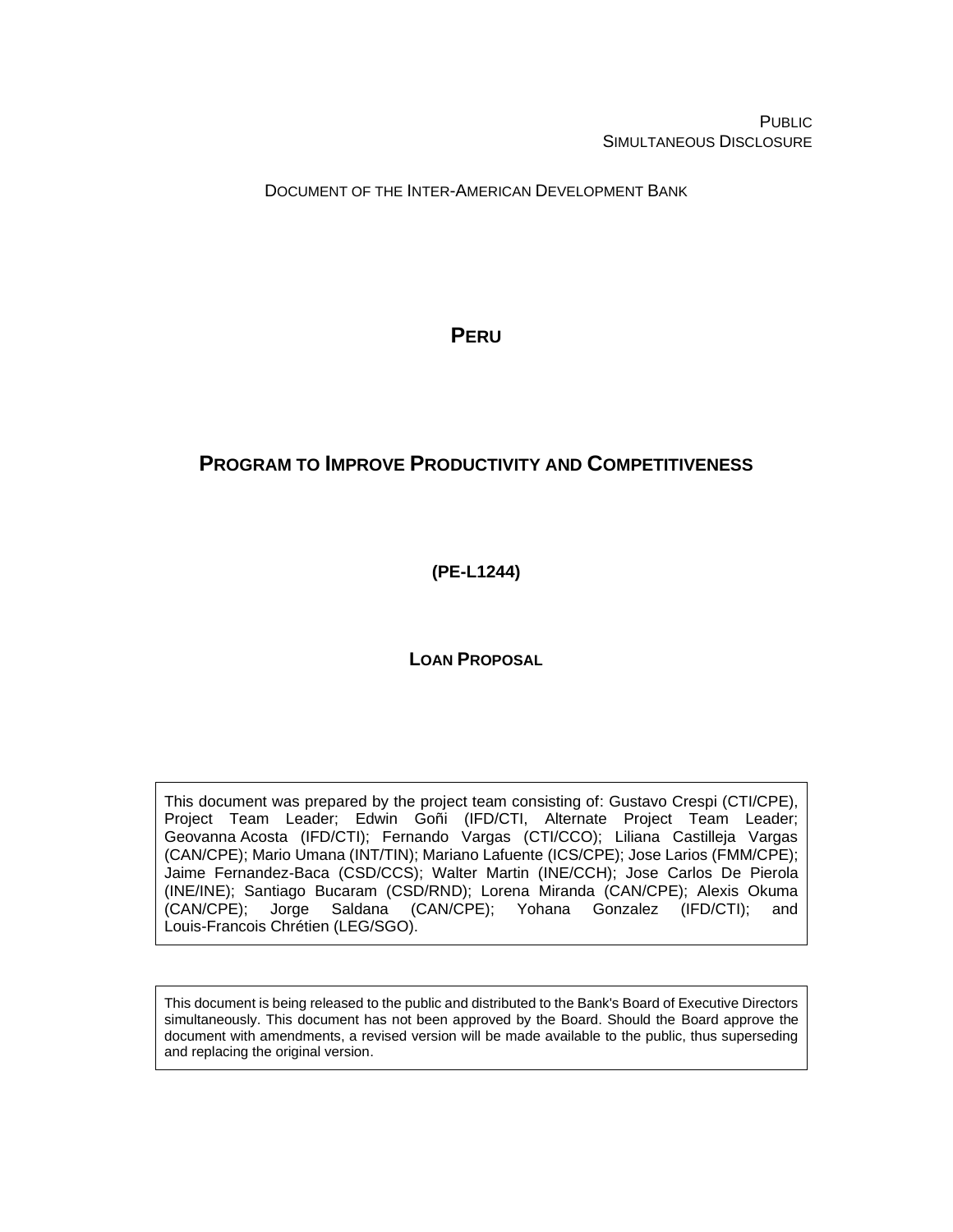## **CONTENTS**

### PROJECT SUMMARY

| $\mathsf{L}$ |                      |  |
|--------------|----------------------|--|
|              | А.<br>В.<br>C.       |  |
| II.          |                      |  |
|              | А.<br>В.<br>C.<br>D. |  |
| III.         |                      |  |
|              | А.<br>В.             |  |
| IV.          |                      |  |

## **APPENDIXES**

# Proposed resolution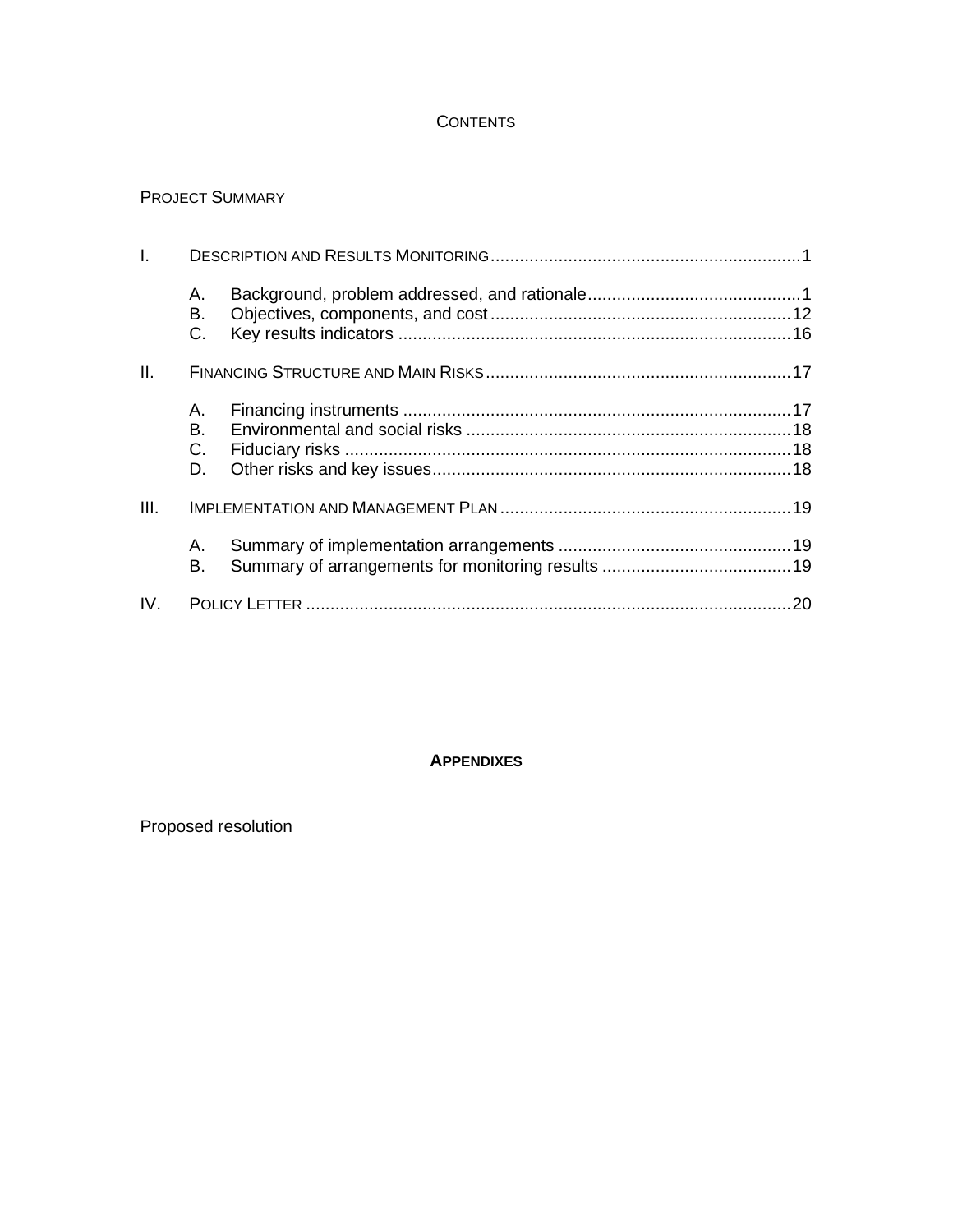| <b>Annexes</b> |                                                 |  |  |  |
|----------------|-------------------------------------------------|--|--|--|
| Annex I        | <b>Summary Development Effectiveness Matrix</b> |  |  |  |
| Annex II       | <b>Policy Matrix</b>                            |  |  |  |
| Annex III      | <b>Results Matrix</b>                           |  |  |  |

| <b>Required links</b> |                                     |  |  |  |
|-----------------------|-------------------------------------|--|--|--|
| Required link 1       | <b>Policy Letter</b>                |  |  |  |
| Required link 2       | <b>Means of Verification Matrix</b> |  |  |  |
| Required link 3       | Monitoring and evaluation plan      |  |  |  |

| <b>Optional links</b> |                                                                        |  |  |
|-----------------------|------------------------------------------------------------------------|--|--|
| Optional link 1       | <b>Theory of Change</b>                                                |  |  |
| Optional link 2       | Roadmap, Executive Board for the Development of the Forestry Sector    |  |  |
| Optional link 3       | Roadmap, Executive Board for the Development of the Aquaculture Sector |  |  |
| Optional link 4       | Roadmap, Executive Board for the Development of the Mining Sector      |  |  |
| Optional link 5       | <b>OECD-IDB Peer Review of Competition Policy</b>                      |  |  |
| Optional link 6       | <b>National Competitiveness and Productivity Policy</b>                |  |  |
| Optional link 7       | <b>National Competitiveness and Productivity Plan</b>                  |  |  |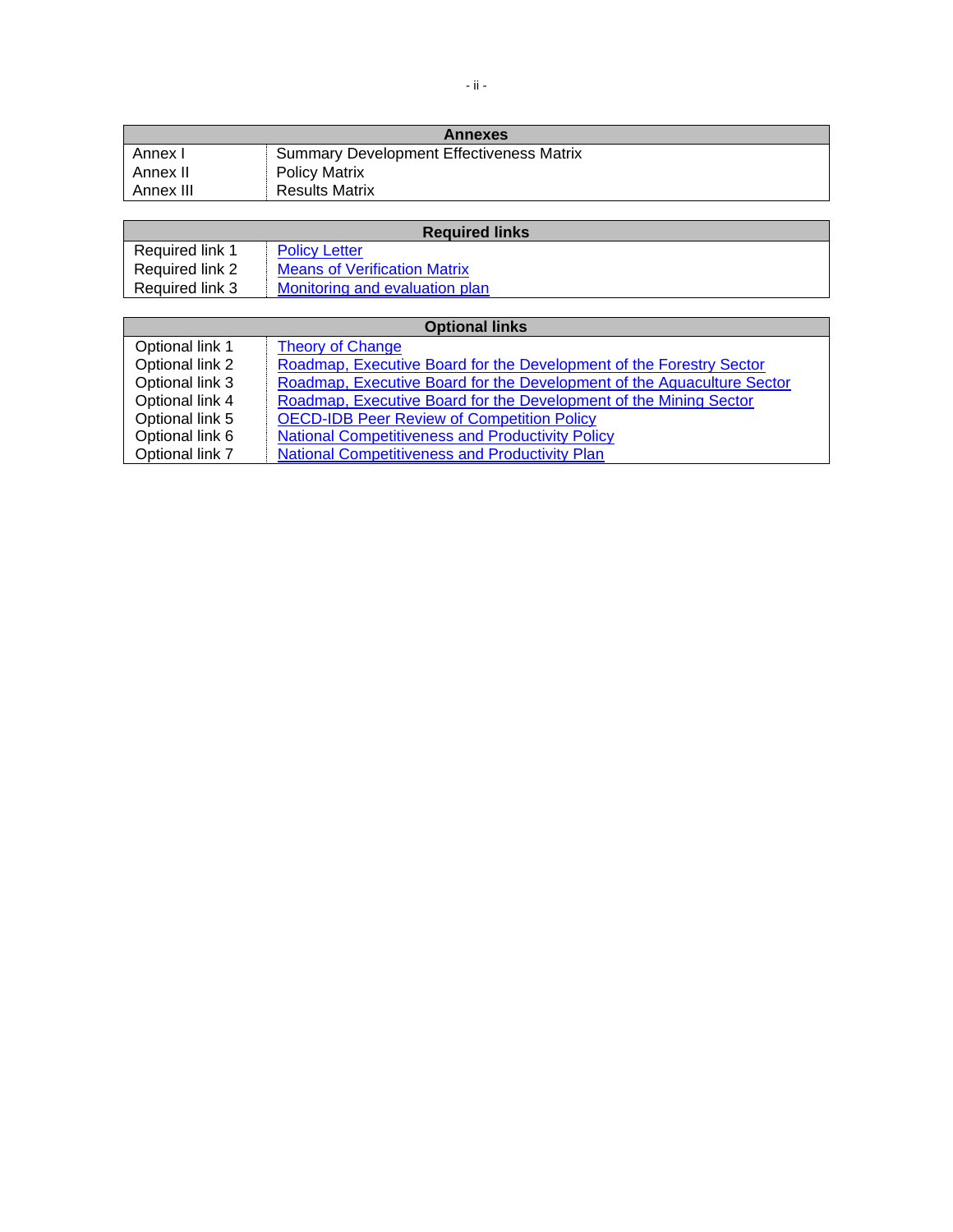### **ABBREVIATIONS**

| <b>BCRP</b>     | <b>Central Reserve Bank of Peru</b>                                                                                                                                                     |
|-----------------|-----------------------------------------------------------------------------------------------------------------------------------------------------------------------------------------|
| <b>BIM</b>      | <b>Building Information Modeling</b>                                                                                                                                                    |
| <b>CITE</b>     | Centro de Innovación Productiva y Transferencia Tecnológica                                                                                                                             |
|                 | [Productive Innovation and Technology Transfer Center]                                                                                                                                  |
| <b>CNCF</b>     | Consejo Nacional de Competitividad y Formalización [National<br><b>Competitiveness and Formalization Council]</b>                                                                       |
| <b>CONCYTEC</b> | Consejo Nacional de Ciencia, Tecnología e Innovación Tecnológica<br>[National Council for Science, Technology, and Technological<br>Innovation]                                         |
| <b>CPC</b>      | Consejo Privado de Competitividad [Private Competitiveness Council]                                                                                                                     |
| <b>DGTP</b>     | Directorate General of the Public Treasury                                                                                                                                              |
| <b>EEME</b>     | Equipo Especializado de Mesas Ejecutivas [Specialized Executive<br>Board Team]                                                                                                          |
| <b>EESI</b>     | Equipo Especializado de Seguimiento de Inversiones [Specialized<br><b>Investment Monitoring Team]</b>                                                                                   |
| GCI             | <b>Global Competitiveness Index</b>                                                                                                                                                     |
| <b>INACAL</b>   | Instituto Nacional de la Calidad [National Quality Institute]                                                                                                                           |
| <b>INDECOPI</b> | Instituto Nacional de Defensa de la Competencia y de la Protección de<br>la Propiedad Intelectual [National Institute for Competition Advocacy<br>and Intellectual Property Protection] |
| <b>INNOVATE</b> | Programa Nacional de Innovación para la Competitividad y<br>Productividad [National Innovation Program for Competitiveness and<br>Productivity]                                         |
| <b>MAC</b>      | Modelo de Atención Ciudadana [Public Service Model]                                                                                                                                     |
| <b>MEF</b>      | Ministry of Economy and Finance                                                                                                                                                         |
| <b>MSME</b>     | Micro, small, and medium-sized enterprises                                                                                                                                              |
| <b>OECD</b>     | Organisation for Economic Co-operation and Development                                                                                                                                  |
| <b>PCM</b>      | Presidency of the Council of Ministers                                                                                                                                                  |
| <b>PNCP</b>     | Política Nacional de Competitividad y Productividad [National<br><b>Competitiveness and Productivity Policy]</b>                                                                        |
| <b>PWT</b>      | Penn World Table                                                                                                                                                                        |
| R&D             | Research and development                                                                                                                                                                |
| <b>RIA</b>      | Regulatory impact assessment                                                                                                                                                            |
| <b>RQA</b>      | Regulatory quality analysis                                                                                                                                                             |
| <b>SNC</b>      | Sistema Nacional de Calidad [National Quality System]                                                                                                                                   |
| <b>TFP</b>      | Total factor productivity                                                                                                                                                               |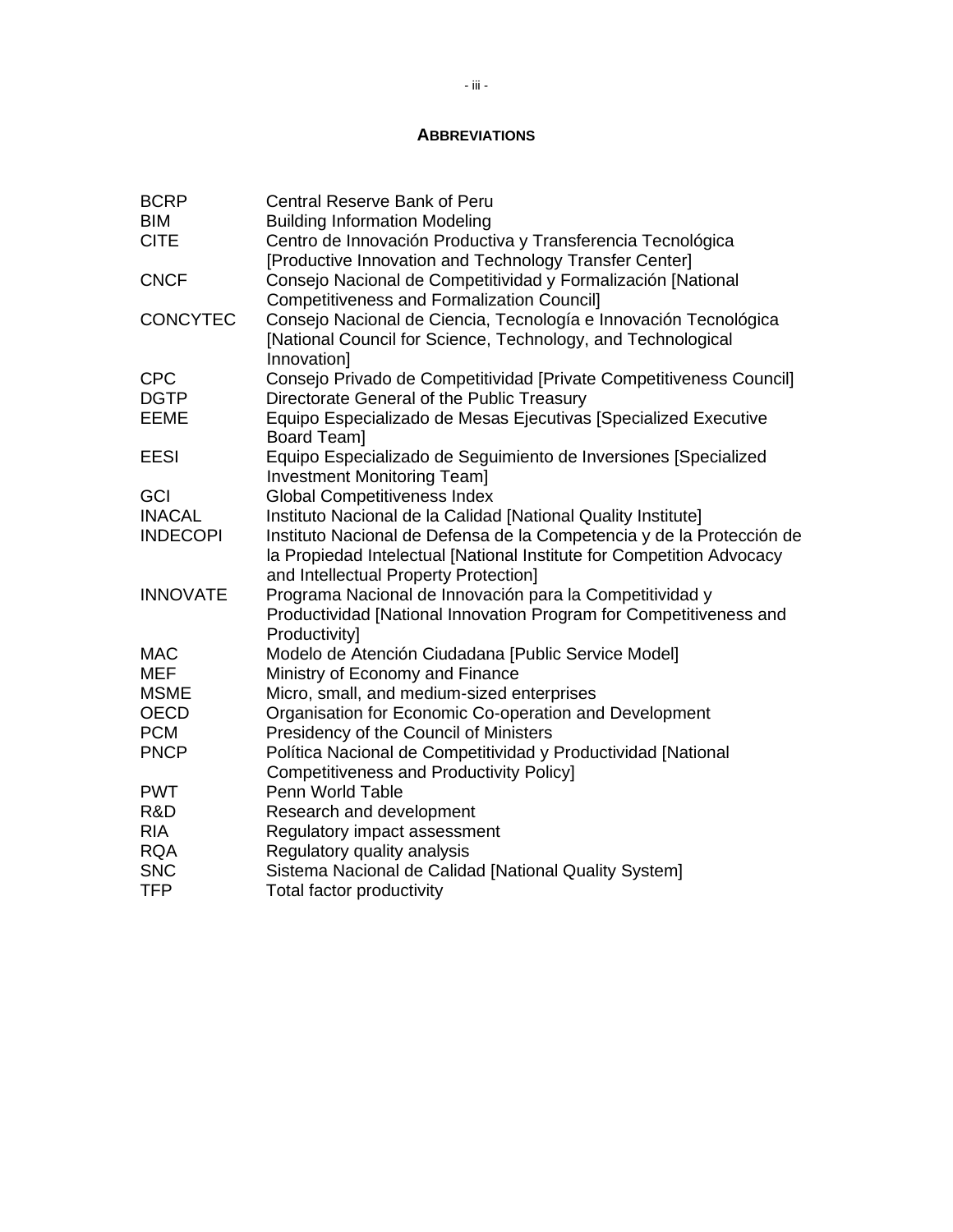#### **PROJECT SUMMARY**

#### **PERU**

#### **PROGRAM TO IMPROVE PRODUCTIVITY AND COMPETITIVENESS**

#### **(PE-L1244)**

| <b>Financial Terms and Conditions</b>                                                                   |            |                    |                                            |                          |  |
|---------------------------------------------------------------------------------------------------------|------------|--------------------|--------------------------------------------|--------------------------|--|
| <b>Borrower</b>                                                                                         |            |                    | Flexible Financing Facility <sup>(a)</sup> |                          |  |
| Republic of Peru                                                                                        |            |                    | <b>Amortization period:</b>                | 7.5 years                |  |
| <b>Executing agency</b>                                                                                 |            |                    | <b>Disbursement period:</b>                | vear                     |  |
| Ministry of Economy and Finance,<br>through<br>the<br>Directorate General of the Public Treasury (DGTP) |            |                    | Grace period:                              | $5$ years <sup>(b)</sup> |  |
| $\%$<br>Amount (US\$)<br><b>Source</b>                                                                  |            | Interest rate:     | LIBOR-based                                |                          |  |
|                                                                                                         |            |                    | <b>Credit fee:</b>                         | (C)                      |  |
| <b>IDB (Ordinary Capital):</b>                                                                          | 50,000,000 | 100                | Inspection and supervision fee:            | (c)                      |  |
|                                                                                                         |            |                    | Weighted average life:                     | 6 years                  |  |
| Total:<br>50,000,000<br>100                                                                             |            | Approval currency: | U.S. dollar                                |                          |  |
| <b>Project at a Glance</b>                                                                              |            |                    |                                            |                          |  |

**Project objective/description:** The general objective of the programmatic series is to support the Government of Peru in improving the economy's productivity and competitiveness. The specific objectives are to: (i) improve competitiveness by strengthening public institutions devoted to this purpose; (ii) expand private investment through policy commitments aimed at improving the environment for investment; and (iii) redouble the effort in innovation through policy commitments aimed at improving the environment for innovation.

This project is the first of two programmatic policy-based loans that are contractually independent and technically linked.

**Special contractual conditions precedent to the first and only disbursement of the loan**: The first and only disbursement is contingent upon fulfilment of the policy reform conditions as set out in the Policy Matrix (Annex II), the [Policy Letter,](https://idbg.sharepoint.com/teams/ez-SEC/Registered%20Documents/RI-Reg-PR/RIRegPREnglish/Policy%20Letter%20PE-L1244.pdf) and the other terms established in the loan contract (see paragraph 3.4).

#### **Exceptions to Bank policies:** None.

| <b>Strategic Alignment</b> |         |          |    |  |  |
|----------------------------|---------|----------|----|--|--|
| Challenges: $(d)$          | ິ<br>ات |          | -  |  |  |
| Crosscutting themes: (e)   | GD      | ~~<br>ىى | lv |  |  |

 $\overline{a}$  Under the terms of the Flexible Financing Facility (document FN-655-1), the borrower has the option of requesting changes to the amortization schedule as well as currency, interest rate, and commodity conversions. The Bank will take operational and risk management considerations into account when reviewing such requests.

<sup>(b)</sup> Under the flexible repayment options of the Flexible Financing Facility, changes to the grace period are permitted provided that they do not entail any extension of the original weighted average life of the loan or the last payment date as documented in the loan contract. <sup>(c)</sup> The credit fee and inspection and supervision fee will be established periodically by the Board of Executive Directors as part of its review of the Bank's lending charges in accordance with the relevant policies.

(d) SI (Social Inclusion and Equality); PI (Productivity and Innovation); and EI (Economic Integration).<br>(e) GD (Gender Equality and Diversity): CC (Climate Change and Environmental Sustainability); and

GD (Gender Equality and Diversity); CC (Climate Change and Environmental Sustainability); and IC (Institutional Capacity and Rule of Law).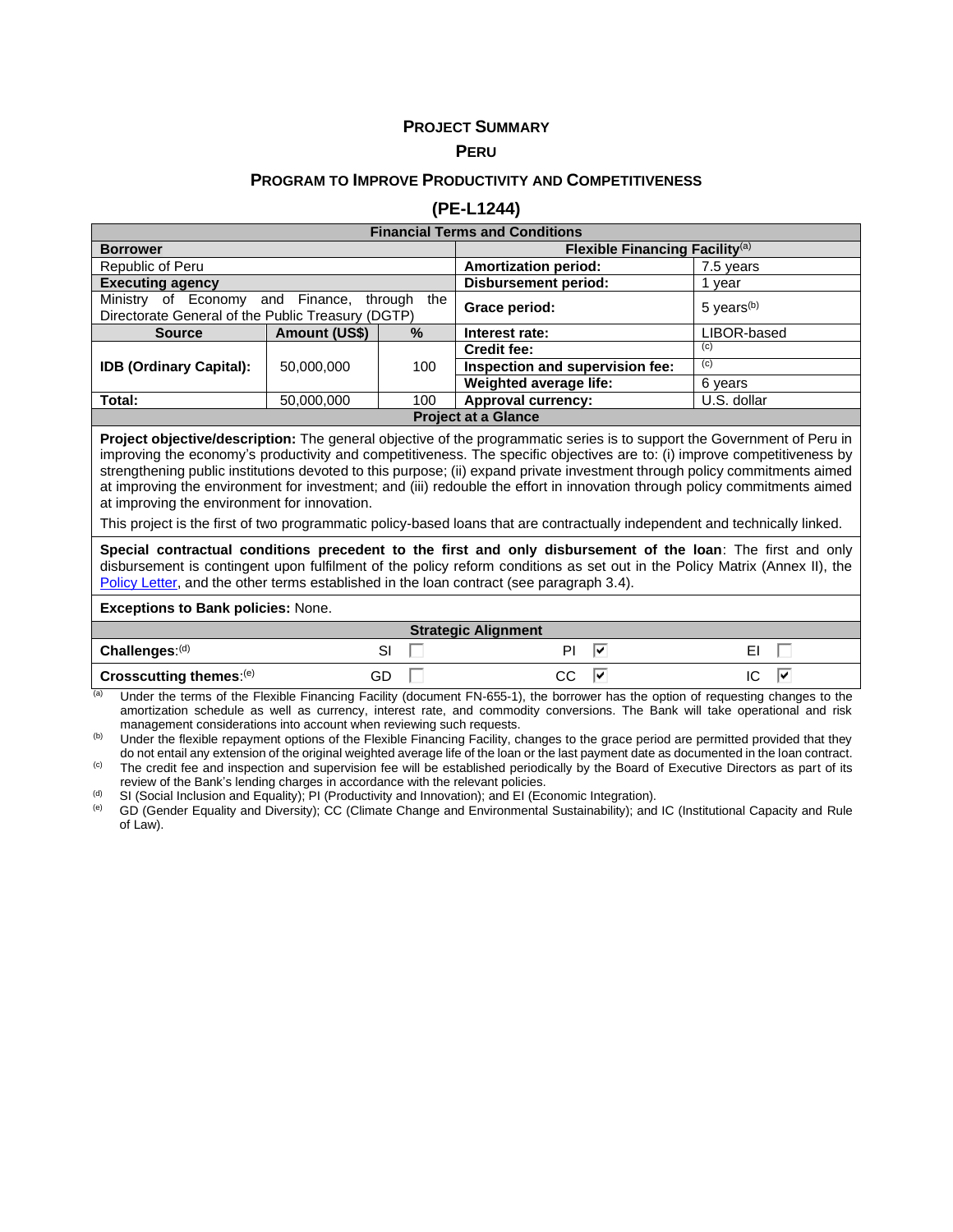# **I. PROJECT DESCRIPTION AND RESULTS MONITORING**

## **A. Background, problem addressed, and rationale**

- 1.1 **Macroeconomic context.** Peru has been experiencing uninterrupted economic growth for the past 20 years. Between 2000 and 2017, per capita income grew by 3.7% per year,<sup>1</sup> making it one of the most dynamic economies in Latin America and the Caribbean. This period can be divided into two different phases. Between 2000 and 2012, per capita income growth amounted to 4.2% per year due to the impetus of the structural reforms implemented in the 1990s and favorable external conditions (both in terms of trade and the availability of external financing).
- 1.2 Less favorable external conditions since 2013 have led to a slowdown in growth. Since 2013, per capita income has grown at an annual rate of 1.9%, which is insufficient to absorb the labor supply and reduce informality. Although growth is expected to recover somewhat in 2019 as a result of a slight improvement in the terms of trade, it is not clear that this will continue over time. Peru needs to generate new sources of dynamism to achieve sustainable growth and progress in its development.
- 1.3 **The factors behind the slowdown.** Economic growth comes from two sources. The first is the productive factor accumulation (capital and labor) arising through investment flows to increase both physical and human capital and labor force participation. The second is the efficiency with which these factors or productivity relate to one another.<sup>2</sup> At the same time, productivity depends on the technological improvements of companies, the reallocation of resources toward productive units, and external factors. Three endogenous factors thus underlie the slowdown: productivity trends, investment dynamism, and human capital. While productivity expanded 1.8% per year until 2012, trends have been negative  $(-0.4%)$  since then, $3$ and while investment grew by 8.6% per year from 2000 to 2012, it has remained stagnant since 2013.<sup>4</sup> Human capital contributed little to growth during the period.<sup>5</sup> The slowdown in productivity and investment manifests itself in low-quality trade linkages. Peru ranks 94th out of 127 countries in the Economic Complexity Ranking, behind the other countries in the Pacific Alliance.<sup>6</sup>
- 1.4 This operation focuses on two endogenous factors underlying the slowdown in growth: waning productivity and stagnant investment. The problem behind the waning productivity targeted by the program relates to the economy's limited innovative dynamism. The problems associated with the quality of human capital, labor force participation, and some of the problems related to the efficiency in resource allocation are addressed by the programmatic series Program Supporting Reforms to Increase Productivity in Peru (loan 4714/OC-PE), with which this program is coordinated (paragraph 1.20). Coupled with the specific productivityrelated problems associated with innovation and investment dynamism (which are

<sup>&</sup>lt;sup>1</sup> Central Reserve Bank of Peru (BCRP), 2019.

<sup>&</sup>lt;sup>2</sup> Total factor productivity (TFP).

<sup>&</sup>lt;sup>3</sup> Ministry of Economy and Finance (MEF) (2018).

<sup>4</sup> Economic Commission for Latin America and the Caribbean (2019).

<sup>5</sup> A contribution of -0.17% per year in the 2000-2017 period. IDB (2019).

 $6$  This indicator has declined since 2001. Center for International Development (2018).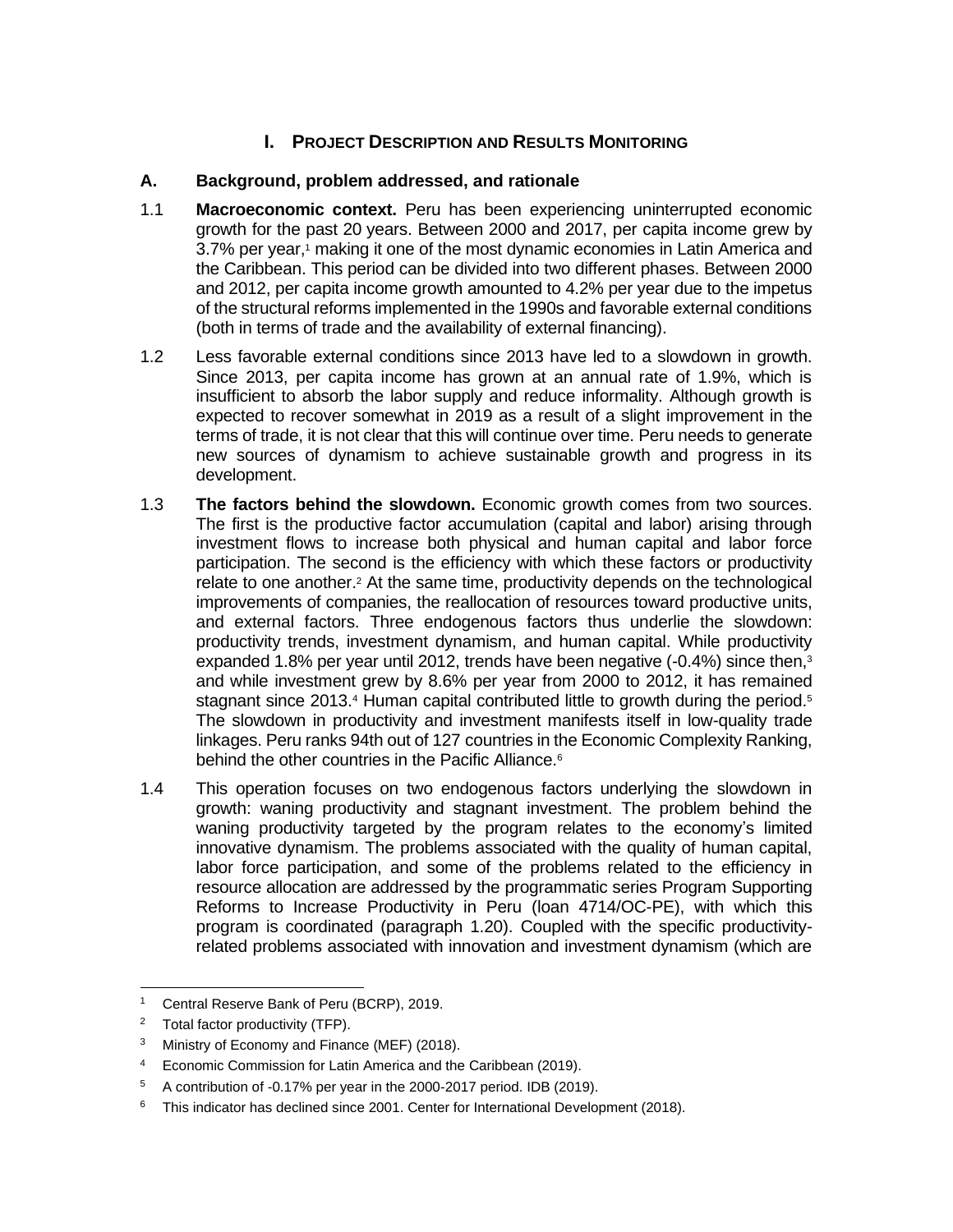addressed in this program) is the crosscutting problem of incipient institutional capacities to implement policies to support productivity and competitiveness.<sup>7</sup>

- 1.5 **Company decisions.**<sup>8</sup> Investment and innovation depend on economic decisions made by companies; a determining factor in these decisions is the business environment.<sup>9</sup> The downturn in the business environment affected investment and innovation. The country ranks 72nd out of 137 on the Global Competitiveness Index (GCI, 2017), down from 61st out of 135 in 2012. An adverse business environment affects companies in two ways: (i) it increases the cost of financing and creates barriers to entry as a result of economic concentration and excessive bureaucracy; and (ii) it reduces the return on investment projects due to a lack of complementary public goods such as infrastructure or knowledge, or hampers the related gains due to externalities or the incidence of informality.<sup>10</sup> The effects of the downturn in the business environment on business decisions relating to investment and innovation are analyzed below.
- 1.6 **The business environment for investment: Lack of crosscutting public goods.**  The lack of complementary public goods affects the return on investment. These public goods can be crosscutting or specific to an economic sector. Two crosscutting public goods that affect investment are the National Quality System (SNC)<sup>11</sup> and productive infrastructure. The SNC is key to the business environment because, through greater standardization, it reduces transaction costs and lowers information costs. The development of the SNC impacts the effectiveness of regulation and international linkages. Despite the establishment of the National Quality Institute (INACAL) in 2015, the SNC is still incipient. The supply of trial, testing, and conformity assessment services is limited. There are gaps in metrology infrastructure that make the supply of measurement and calibration services insufficient (e.g., in chemical and electronic metrology), excessively concentrated in Lima when there is a growing demand for these services in other regions. As a result, few accredited laboratories provide conformity assessment services.<sup>12</sup> In addition, corporate access to information on technical standards is low, as is State use of these standards for public procurement purposes. As a result, only 8 of 10,000 companies have ISO-9001 certifications, below Chile (53 of 10,000) and Colombia (112 of 10,000).<sup>13</sup> Only 27% of companies have ever calibrated a quality control instrument. As a consequence, one quarter of companies report having their products rejected due to measurement errors, thus generating additional costs and damaging the company's image.

<sup>7</sup> Competitiveness is understood as the set of institutions, policies, and factors that determine the level of productivity. World Economic Forum (2019).

<sup>&</sup>lt;sup>8</sup> See [optional link 1.](http://idbdocs.iadb.org/wsdocs/getdocument.aspx?docnum=EZSHARE-1166265003-3)

The set of market, institutional, and regulatory factors that shape the incentives for companies to make investments. World Bank (2004) and Dollar & Hallward-Driemeier (2005).

<sup>10</sup> Hausmann, Rodrik, and Velasco (2008).

<sup>11</sup> Set of organizations engaging in standards design, certification, accreditation, and metrology (IDB, 2017).

 $12$  Nationwide, 1,200 public and private laboratories provide calibration, measurement, and testing services, of which fewer than 150 are accredited by INACAL's Accreditation Department, i.e. 1 laboratory per 10,000 companies, compared to 7 in Colombia and 12 in Chile (INACAL, 2018).

<sup>13</sup> INACAL (2018).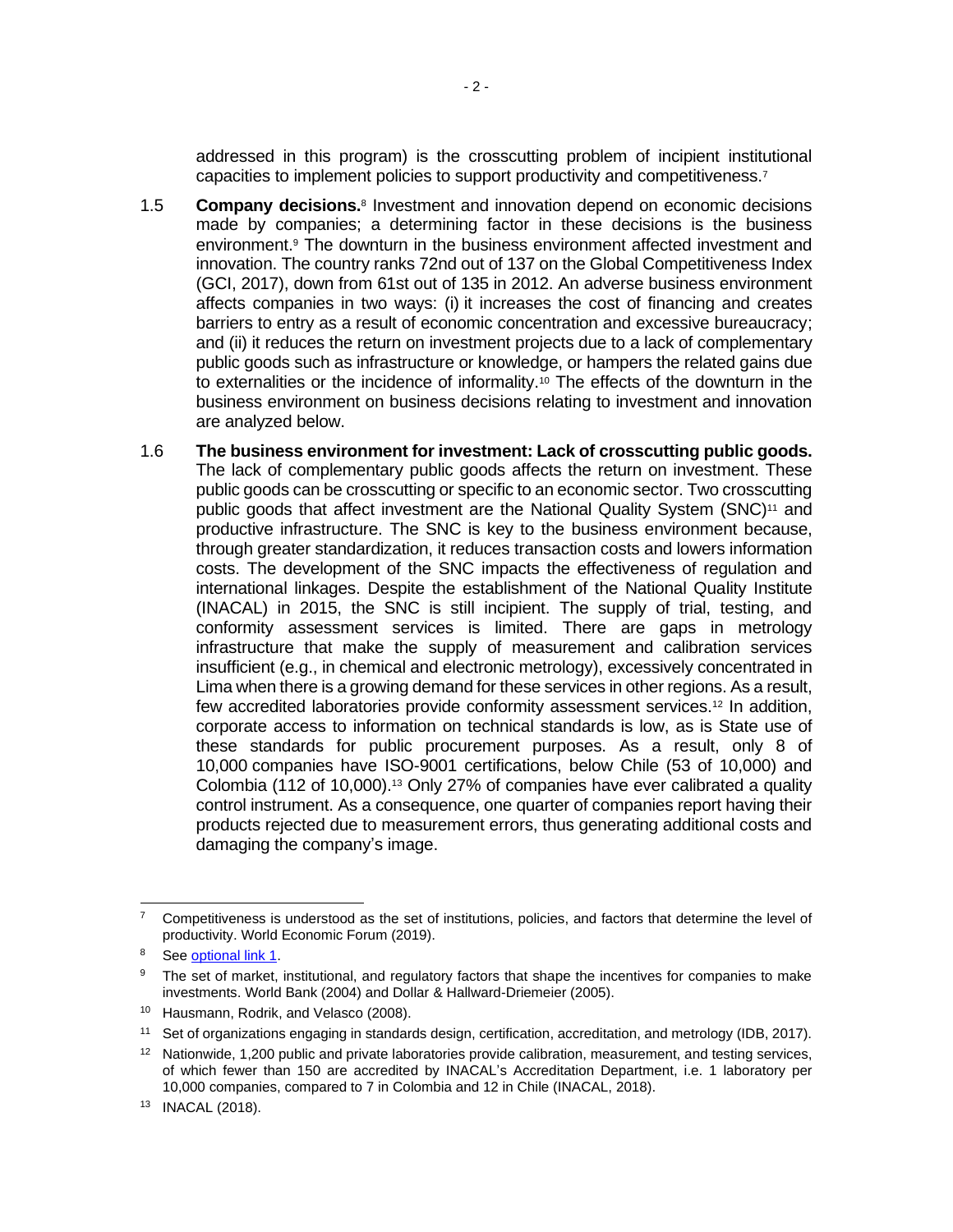- 1.7 **Productive infrastructure** is central to productivity because it reduces transaction costs, mitigates distance, and integrates domestic and international markets. The country ranks 86th out of 137 in the infrastructure pillar of the GCI (GCI, 2017), behind other Pacific Alliance countries such as Chile (41st out of 137) and Mexico (62nd out of 137), with significant delays in roads, ports, and airports. There is a substantial disparity in the availability of productive infrastructure across Peru's regions.<sup>14</sup> Inadequate planning underlies the infrastructure problems, which translates into an underutilization of multimodal transport, delays,<sup>15</sup> cost overruns,<sup>16</sup> poor maintenance,<sup>17</sup> and poor natural disaster risk management.<sup>18</sup> The prioritization of investment projects based on their productive impact is low, as is the adoption of digital solutions in infrastructure design, execution, and maintenance processes.<sup>19</sup> Lastly, there are no sufficiently developed institutional mechanisms to ensure that the planned investment translates into effective project execution.
- 1.8 **Lack of public goods in priority sectors.** The country has prioritized three productive sectors based on either their potential (forestry and aquaculture) or demonstrated (mining) comparative advantages.<sup>20</sup> In the forestry sector, Peru has 17.8 million hectares of permanent production forests, <sup>21</sup> 57% of which are granted under concessions, and between 8.5 and 9.5 million hectares that can be used for plantations. Despite this potential, exports of forest products in 2018 amounted to US\$125 million, barely 0.26% of total exports. A central factor affecting timber exports is demonstrating that it does not come from illegal logging, which is complicated by the fact that the timber Peru exports comes mainly from forests, and plantation development is incipient.<sup>22</sup> The key to reversing this situation is to strengthen the control mechanisms that demonstrate the legality of processed wood, which entails: (i) reviewing the framework of forest and wildlife penalties and infractions, prioritizing the penalization of actions that generate greater deforestation;<sup>23</sup> (ii) updating the official list of forest species;<sup>24</sup> (iii) strengthening the control capacities of the regional governments with forest areas;<sup>25</sup> and

<sup>14</sup> Índice de Competitividad Regional [Regional Competitiveness Index] (2018).

<sup>&</sup>lt;sup>15</sup> The delay in the execution of public works stands at 62% (Private Competitiveness Council (CPC), 2019).

<sup>16</sup> Estimated at a final cost 30% higher than the cost defined in the technical specifications (CPC, 2019).

<sup>&</sup>lt;sup>17</sup> Expenditure on infrastructure maintenance amounted to 0.36% of GDP in 2017, when it should be 2% (CPC, 2019).

<sup>&</sup>lt;sup>18</sup> Damage to infrastructure from the last three El Niño events represented between two and three percentage points of GDP (CPC, 2019).

<sup>&</sup>lt;sup>19</sup> Such as Building Information Modeling (BIM).

<sup>&</sup>lt;sup>20</sup> Other factors taken into account for this selection relate to problems of public-public coordination such as a willingness to engage in dialogue, and a certain self-organization of the private sector (Ghezzi, 2019).

<sup>&</sup>lt;sup>21</sup> Not including protected natural areas, native community forests, or special or uncategorized zones, National Forest Conservation Program (PNCB) (2018).

<sup>&</sup>lt;sup>22</sup> Ministry of Foreign Trade and Tourism (2018).

 $23$  Such as a land use change, clearing, and encroachments.

<sup>&</sup>lt;sup>24</sup> The list omits numerous species and does not include their commercial names, which are used at control posts.

<sup>&</sup>lt;sup>25</sup> Loreto, Madre de Dios, Ucayali, and Huánuco. The regional governments are in charge of the first phase of the control.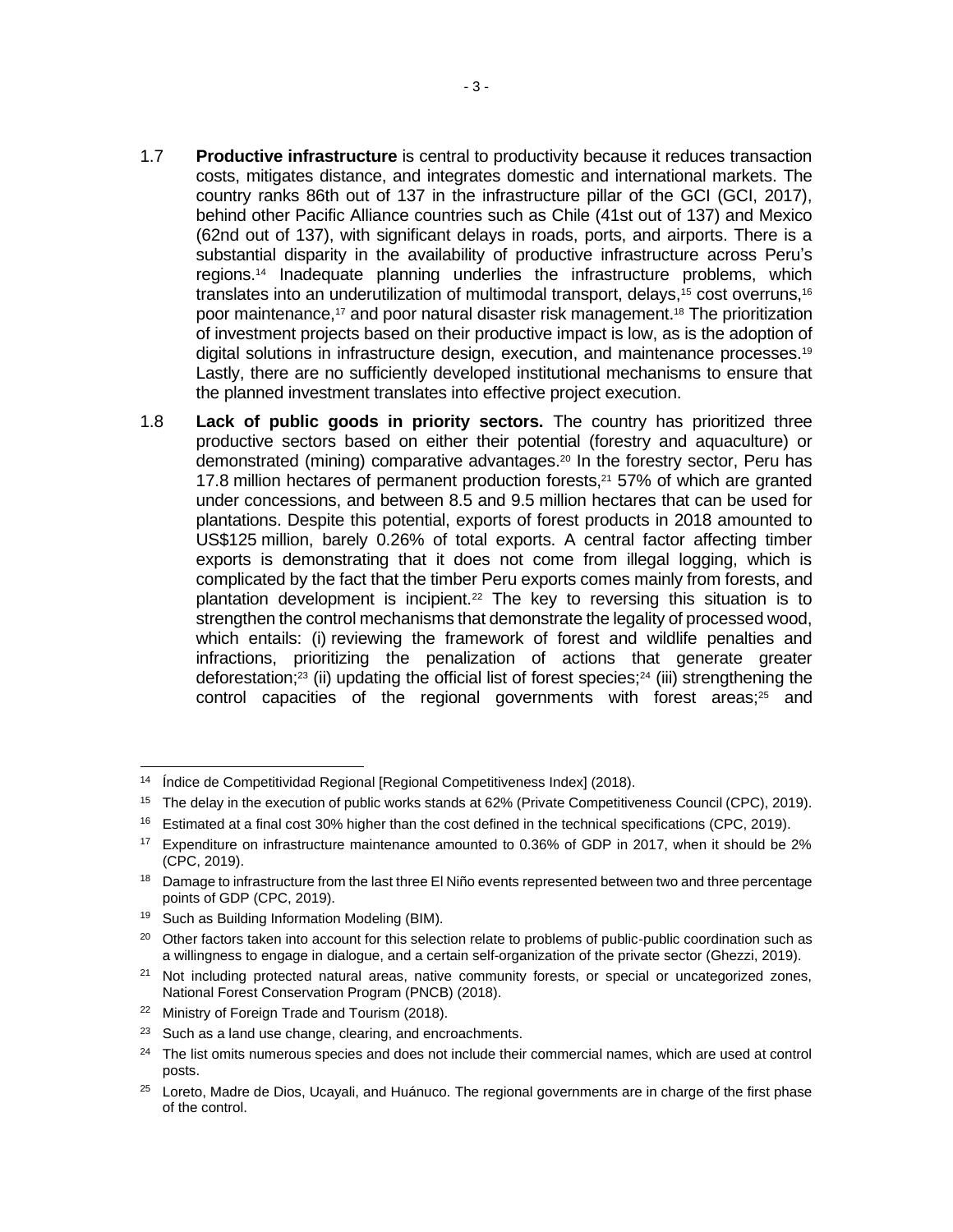(iv) implementing the mandatory use of the Operations Book in forest operations. 26 Implementing these actions will improve control of the legality of timber, thereby reducing incentives for illegal logging, which causes forest degradation and deforestation. These actions will also contribute to mitigating climate change. Beyond strengthening control mechanisms, the country still lacks a forest sector promotion policy that integrates tax, financial, zoning, land titling, and technology transfer measures in addition to control.<sup>27</sup>

- 1.9 **In the aquaculture sector**, the potential arises from the variety of Peru's hydrobiological resources, reflected in sustained export growth over 10 years, up from US\$94 million in 2008 to US\$297 million in 2017 (Ministry of Production, 2018). However, the sector's importance to the economy is marginal, with an export share of 0.60%. At the regional level, Peru only represents 3.7% of total production in Latin America and the Caribbean, far from competitors such as Chile (38.6%), Brazil (21.4%), and Ecuador (16.6%). Exports are highly concentrated in one species, shrimp (82%), which makes them vulnerable to market changes.<sup>28</sup> Given the sector's export-oriented nature, a challenge for its competitiveness is to further open up the major international markets, in particular the European Union, Asia, and Brazil, by: (i) adopting the sanitary export standards required by these markets; (ii) strengthening the National Fisheries Health Agency, modernizing its analysis laboratories and implementing process certification; (iii) implementing specific labor inspection protocols;<sup>29</sup> and (iv) strengthening technology transfer mechanisms. Additionally, an aquaculture and fishing environmental regulation should be enacted that defines the sector-specific environmental management instruments and related administrative procedures.30,<sup>31</sup> Climate change poses a challenge to the sector's sustainability, generating environmental problems, such as red tide and the El Niño phenomenon, which affect production. Developing research and innovation capacities is critical in seeking out local mitigation mechanisms.
- 1.10 **The mining sector** is clearly one of the sectors where the country has demonstrated comparative advantages, accounting for 9.9% of GDP. Mining exports represent more than 60% of total exports, totaling US\$27.7 billion in 2017.<sup>32</sup> However, investment in the sector slowed due both to the drop in international prices following the boom of the mid-2000s and an increasingly outdated regulatory framework requiring adaptation to the growing demands relating to socioenvironmental sustainability. In this regard, the following reforms to the sector's regulatory framework have been identified as necessary in order to recover investment dynamism: (i) adapt the regulations relating to mine closure plans to streamline regulatory updates during operation and align the management of environmental

<sup>&</sup>lt;sup>26</sup> The Operations Book is a tool that records information for traceability, providing basic information for control.

<sup>&</sup>lt;sup>27</sup> Reforms prioritized by the corresponding Executive Board supported by operation ATN/OC-16693-PE. See [optional link 2.](http://idbdocs.iadb.org/wsdocs/getdocument.aspx?docnum=EZSHARE-1166265003-4)

<sup>&</sup>lt;sup>28</sup> Other exports are Peruvian scallops, trout, tilapia, and paiche (Saldarriaga and Regalado, 2017).

<sup>&</sup>lt;sup>29</sup> The current labor inspection framework does not differentiate between fisheries and aquaculture.

<sup>&</sup>lt;sup>30</sup> The sector is currently governed by general environmental regulations, which do not fit the sector well.

<sup>31</sup> Saldarriaga and Regalado (2017)[. Optional link 3.](http://idbdocs.iadb.org/wsdocs/getdocument.aspx?docnum=EZSHARE-1166265003-5)

<sup>32</sup> The main products exported are copper, gold, zinc, oil, and natural gas. Ministry of Foreign Trade and Tourism (2019).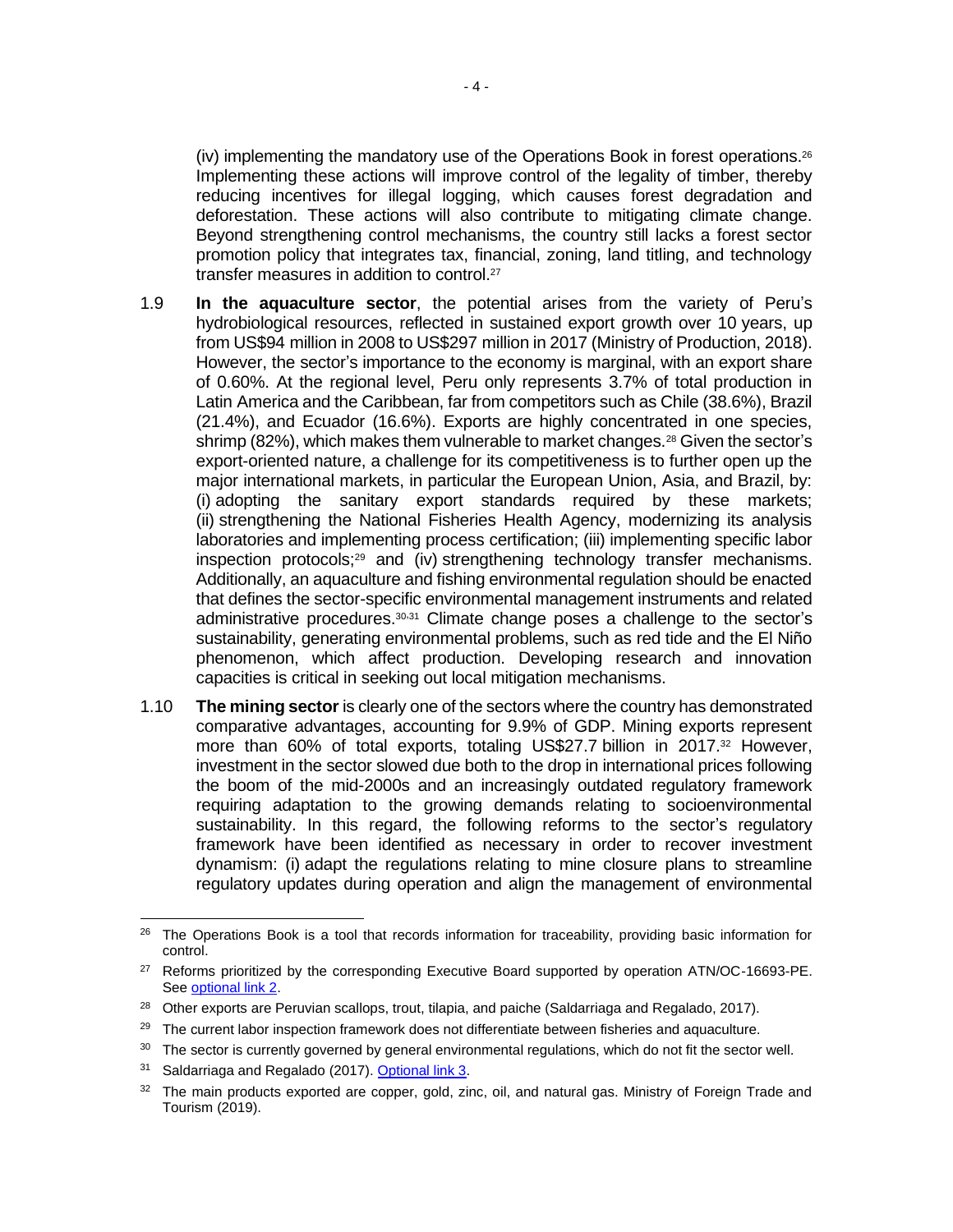quarantees with the execution of the plan $33$  and (ii) update the prior consultation mechanism for the development of new mining operations, thus reducing uncertainty in the prospecting phase.<sup>34</sup>

- 1.11 **The business environment for investment: Investment costs.** Investment costs are impacted by the financial system's degree of development and by barriers to entry arising from problems of competition and state bureaucracy. In financial development, Peru ranks 63rd out of 140 (GCI, 2018), below other countries in the Pacific Alliance.<sup>35</sup> Although the financial system has strengths in terms of solvency, the depth is less than expected on the basis of per capita income.<sup>36</sup> Credit to the private sector amounts to 41% of GDP, below the average for Latin America and the Caribbean (50%) and the countries in the Organisation for Economic Co-operation and Development (OECD) (144.8%), while the rate spread is one of the highest in the region. These results are attributable to informality, low competition, and administrative costs. Consequently, 5% of formal microenterprises have access to financing, compared to 70% of large enterprises, while the cost of financing for smaller companies is four times higher than for large companies.<sup>37</sup> The government has been addressing these problems through financing lines for micro, small, and medium-sized enterprises (MSME) extended by public-sector banks. In 2018 there were four funds,<sup>38</sup> which, although well intended, did not generate a sufficient scale of intervention, overlapped, and had high operating costs. In order to make this policy more effective, these instruments need to be consolidated into a single fund that can provide lines of financing and guarantees, and even fund investment funds. This would not only reduce the cost of managing the funds but would also allow for greater complementarity among financing instruments.
- 1.12 **Competition problems.** Free competition is central to growth since it stimulates the allocation of resources to more productive companies, leads to the departure of lowproductivity companies, increases consumer surplus, and encourages innovation. Peru has one of the most open economies to international competition, but there are still problems with domestic competition. The country ranks 98th out of 137 on the 2017 GCI as regards the extent of market dominance by large enterprises; at the same time the indicator on the effectiveness of antitrust policy has declined since 2014.<sup>39</sup> In 2018 the OECD and the IDB conducted a peer review of Peru's competition policy,<sup>40</sup> finding that there is ample room for improvement despite significant regulatory advances over the past 20 years. In particular, it highlights the short-term need for the regulatory framework for free competition advocacy to

<sup>&</sup>lt;sup>33</sup> The regulations establish that the plans should be updated every five years or when a high percentage of operations require modification earlier. The environmental guarantees are required to ensure compliance with the closure plan. Regulations require that these guarantees be established upon approval of the closure plan, when they should be established upon authorization to start activities.

<sup>34</sup> Idem, note 28. [Optional link 4.](http://idbdocs.iadb.org/wsdocs/getdocument.aspx?docnum=EZSHARE-1166265003-6)

<sup>35</sup> Chile (20th of 140), Colombia (53rd of 140), and Mexico (61st of 140).

<sup>36</sup> World Bank (2015).

<sup>&</sup>lt;sup>37</sup> MEF (2019). In the informal sector, effective rates reach 400% (ASBANC, 2013).

<sup>&</sup>lt;sup>38</sup> The MIPYME, Respaldo para la Pequeña y Mediana Empresa [Support for Small and Medium-Sized Enterprises], FOGEM, and FORPRO funds managed by Corporación Financiera de Desarrollo and Banco de la Nación.

<sup>39</sup> GCI (2017).

<sup>40</sup> OECD-IDB (2018). [Optional link 5.](http://idbdocs.iadb.org/wsdocs/getdocument.aspx?docnum=EZSHARE-1166265003-62)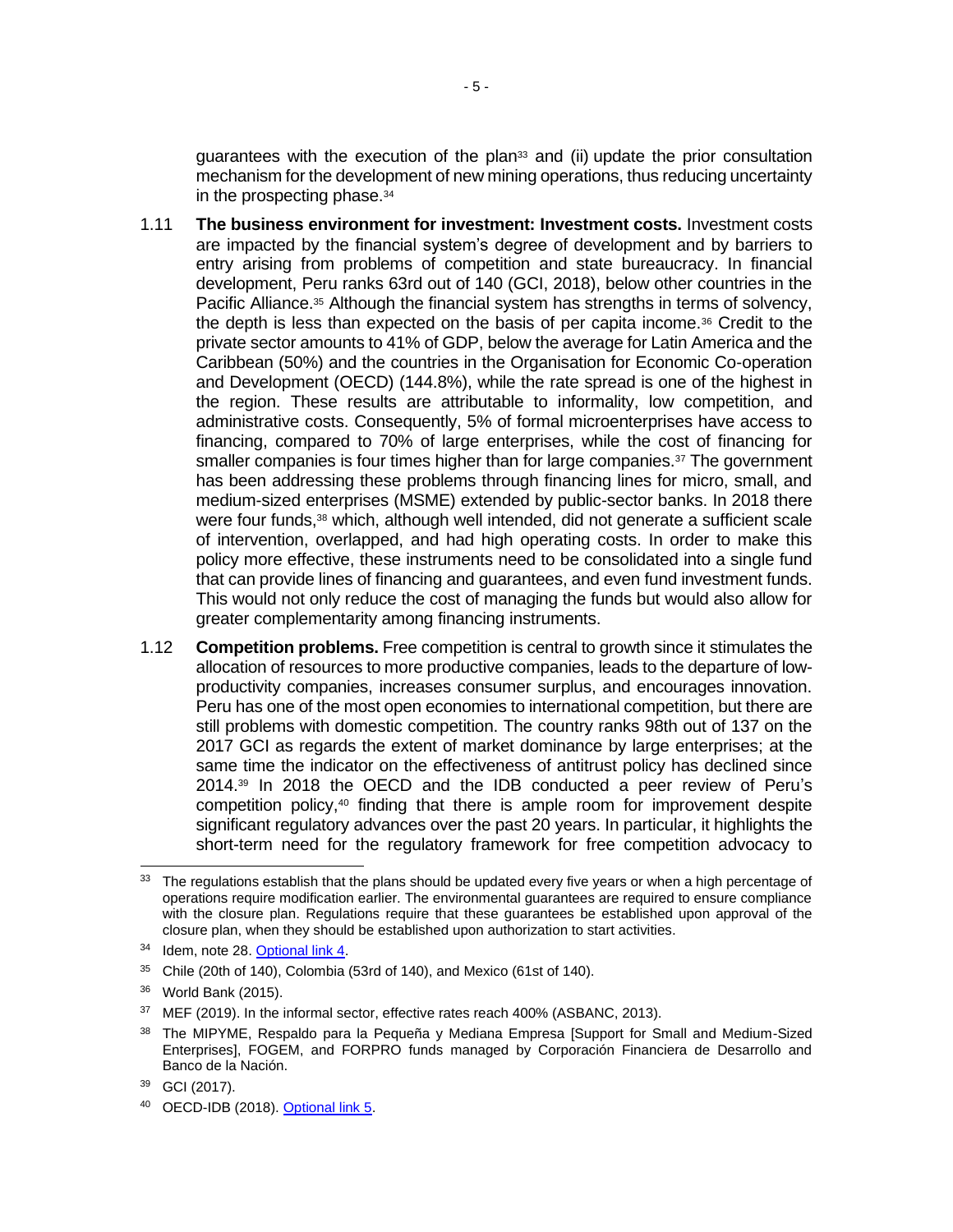incorporate prior control of concentrations of businesses, to establish a model for a single body for free competition, $41$  to enhance free competition advocacy in public procurement, and to incorporate a rewards program in the framework of antitrust policy. In the long term it recommends measures including strengthening the institutional framework of the National Institute for Competition Advocacy and Intellectual Property Protection (INDECOPI), giving greater independence to management, and providing it with financial resources for the full-time work of the competition commissioners.

- 1.13 **Government bureaucracy** is one of the factors with the greatest impact on investment cost. Peru ranks 131st out of 137 in the indicator relating to the burden of government regulation on the GCI (2018).<sup>42</sup> This indicator captures companies' perceptions of how burdensome it is to comply with government requirements (e.g., permits and reporting). In recent years the country has rolled out a series of measures to promote administrative simplification, which has led this indicator to improve slightly.<sup>43</sup> However, the country lacks a comprehensive system for the ex ante evaluation of projects for new regulations or those seeking to amend existing regulations, which leads to problems of overregulation, excessive rules that are difficult to interpret, and conflicts of authority among entities.<sup>44</sup> Although progress is being made in applying RQA to both new and existing regulations, there is a lack of institutional capacity to move forward with the implementation of the regulatory impact assessment (RIA) methodology, which is considered the best practice in this area. <sup>45</sup>,<sup>46</sup> One area where the connection between government bureaucracy and the cost of investment is clearest is in business start-ups. Starting a business in Peru requires 7 procedures, 25 days, and a cost of 10% of per capita income, which is well above the OECD average (5, 9, and 3%, respectively). In addition, Peru has not implemented simplified business structures to create a company, unlike countries in the Pacific Alliance, which have significantly improved the aforementioned indicators.<sup>47</sup> Lastly, delivery of in-person public services is fragmented by the large number of service points managed by some 100 public bodies. There is a low level of deployment of Public Service Model (MAC) centers,<sup>48</sup> particularly outside Lima.
- 1.14 **The business environment for innovation.** Business innovation is contingent upon market failures, the public programs designed to offset them, and the institutions in charge of implementing them. In Peru, the contribution of innovation to TFP growth has been practically nil. Accounting for 0.12% of GDP, investment in

<sup>&</sup>lt;sup>41</sup> There is a first-instance administrative body and then a review body. Although this two-fold review was necessary as the free competition advocacy framework began to be implemented, the lessons learned have led to almost no objections being made by the review body, rendering it redundant.

<sup>42</sup> GCI (2018).

<sup>43</sup> Legislative Decree 1310 of 2016 and Supreme Decree 075 of 2017 made regulatory quality analysis (RQA) compulsory for any regulation that establishes administrative procedures. RQA makes it possible to determine the legality or reasonableness of each administrative provision.

<sup>44</sup> OECD (2016).

<sup>&</sup>lt;sup>45</sup> In addition to the reasonableness and legality of a regulation, the RIA also analyzes the costs associated with compliance (INDECOPI, 2018).

<sup>46</sup> INDECOPI examined 10,716 illegal or irrational bureaucratic barriers in 2017 and 2018, which generated a total cost of US\$100 million (INDECOPI, 2018).

 $47$  Business structures to digitally register a company without the need for a notary.

<sup>&</sup>lt;sup>48</sup> MACs are public service centers with extended hours that seek to reduce waiting times and travel costs.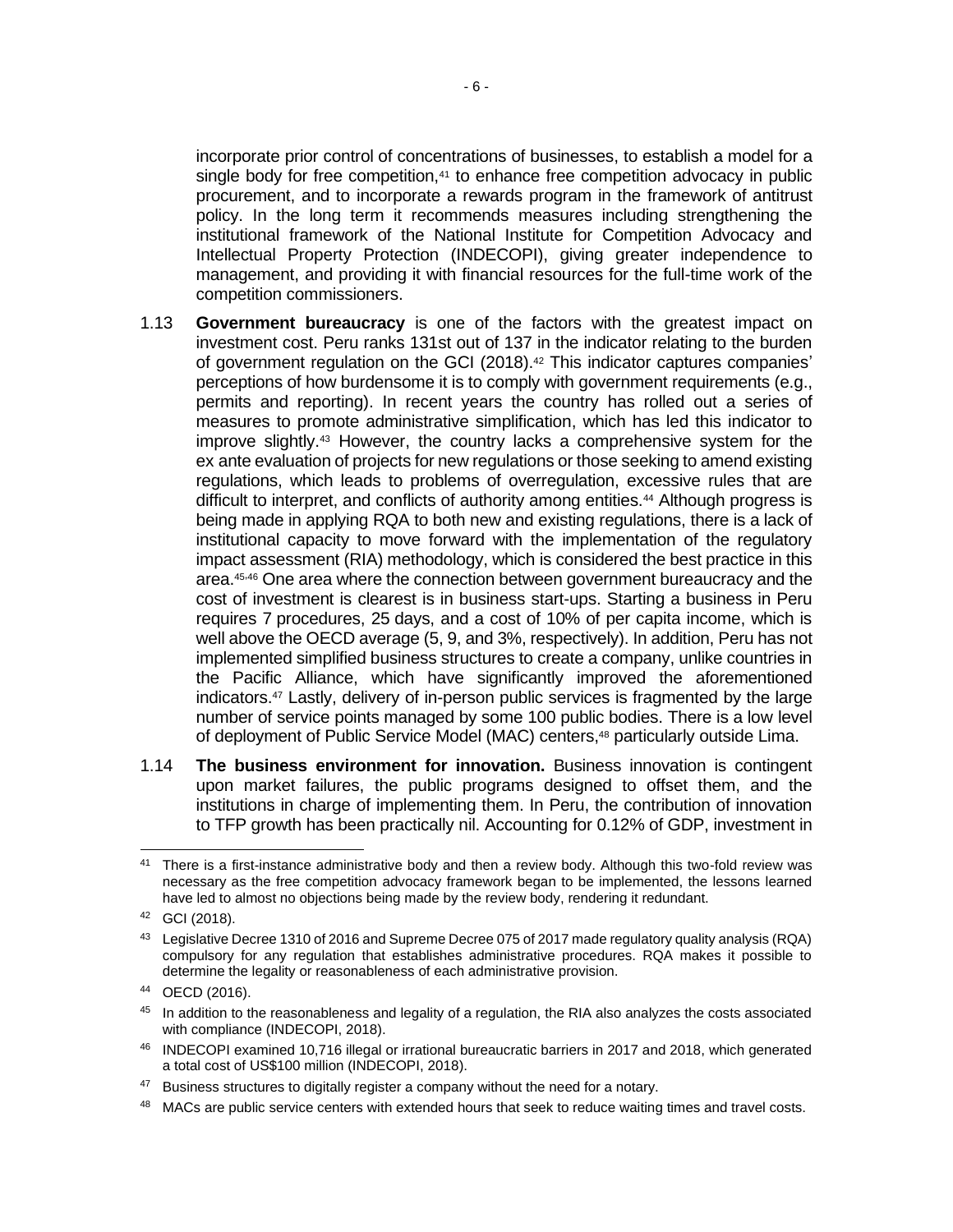research and development (R&D) is among the lowest in the region.<sup>49</sup> The main obstacles to innovation reported by companies are: a shortage of qualified personnel (29% of companies), financing (24%), imitation (22%), and difficulties in cooperating with other actors (19%).<sup>50</sup> The country ranks 123rd out of 137 in company spending on R&D (GCI, 2018).

- 1.15 Since the mid-2000s, various public programs have been deployed (mostly tax incentives to address the aforementioned failures). Although some encouraging results have been seen, they are limited. Only 4% of innovative companies received public support,<sup>51</sup> while 60% of them consider the programs to be inadequate. Such has been the case with the most important tax stimulus: the R&D tax incentive. Introduced in 2016, this mechanism has three limitations: it is too short, lasting only three years; there is uncertainty about eligibility; and there are restrictions on subcontracting external R&D units. In addition, there are two large gaps in the framework of instruments: (i) a lack of incentives for the development of a venture capital industry that would enable the scaling up of prototypes financed by tax incentives and (ii) a lack of mechanisms that would encourage innovative collaboration between universities and MSMEs. There is also a lack of regulation of a researcher's career, which prevents the establishment of incentives and an adequate performance evaluation system. Although there are tax funds from mining royalties to finance the technological infrastructure of regional universities, there are no clear guidelines for accessing these resources. Despite some improvements, Peru ranks 105th out of 137 in intellectual property protection.<sup>52</sup> Policies in this particular area need to be modernized by incorporating new rights more suited to the needs of local businesses (e.g., geographical indications) and strengthening the legal framework for combating piracy which, together with smuggling, generates annual tax losses of US\$600 million (Sociedad Nacional de Industrias, 2018).
- 1.16 The effectiveness of public programs depends on the institutional framework. The governance of the National Science, Technology, and Technological Innovation System is complex due to the coexistence of several public actors that are difficult to coordinate. Under the Presidency of the Council of Ministers (PCM), the National Council for Science, Technology, and Technological Innovation (CONCYTEC) oversees the National Science, Technology, and Technological Innovation System.<sup>53</sup> In order to fulfil this function, this institution needs to strengthen its planning, coordination, and evaluation functions. The Peruvian Congress approved Law 30806 for these purposes, but its regulations have yet to be enacted. This is even more important since there are multiple programs that depend on different ministries, thus generating fragmentation, overlapping, and high management costs that require consolidation. In addition, 40 Productive Innovation and Technology Transfer Centers (CITE) have been created over the years, aimed at disseminating technologies among MSMEs lacking adequate governance and coordination of this

<sup>49</sup> The regional average is 0.68% (Red Iberoamericana de Indicadores de Ciencia y Tecnología [Ibero-American Network for Science and Technology Indicators], 2019). The OECD average is 2.68% (Main Science and Technology Indicators, 2019).

<sup>50</sup> National Statistics and Information Technology Institute (2015).

<sup>51</sup> Below Chile (7%), Uruguay (10%), and Brazil (14%). IDB (2019).

<sup>52</sup> GCI (2017).

<sup>53</sup> Law 28303.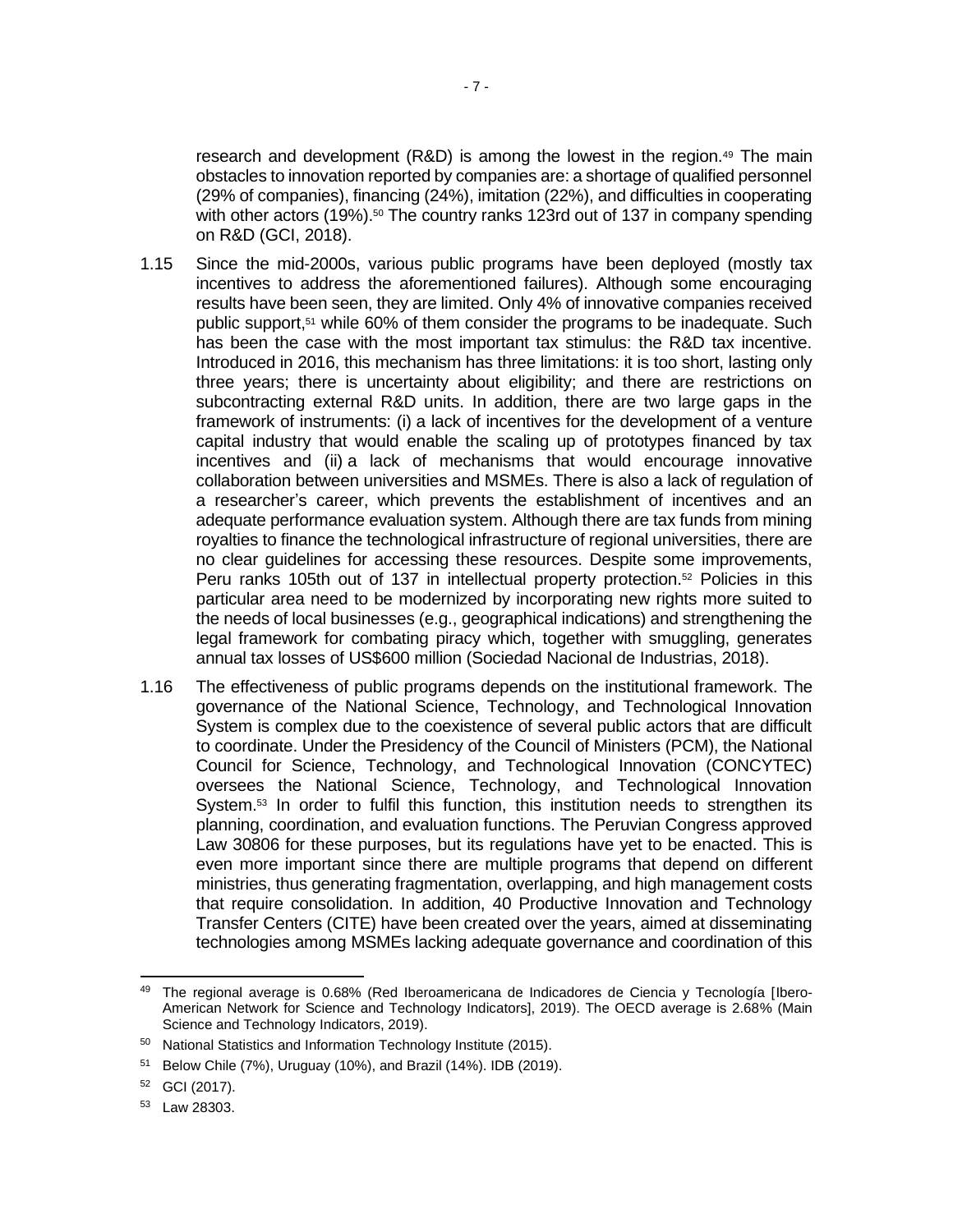network. As a national program under the Ministry of Production, the main organization supporting business innovation, the National Innovation Program for Competitiveness and Productivity (INNOVATE), has limitations in terms of operating flexibly to meet business demands. Strengthening the institutional framework is key to improving innovation policies.

- 1.17 **The new institutions for competitiveness.** Policies to improve productivity are complex, requiring sound public-private structuring and public-public coordination. The entity in charge of designing and implementing competitiveness policy is the National Council of Competitiveness and Formalization (CNCF), attached to the MEF.<sup>54</sup> To fulfill its role it needs to be strengthened functionally, considering not only policy planning, but also capacities for implementation and evaluation. The CNCF also needs to improve its coordination with the sector ministries involved in policy implementation. The CNCF coexists with specialized public-private cooperation units—called Sector Executive Boards—in the three priority sectors, which are still incipient. In order to improve effectiveness and coordination with the CNCF, it is important to establish a unit to coordinate these boards' work. Bureaucratic burdens also delay the execution of productive investment projects. Given the increasing socioenvironmental requirements to approve investment projects, particularly in natural resource sectors, OECD countries have created specialized units to facilitate the permitting required for strategic investment projects.<sup>55</sup> Peru created a unit with similar objectives in 2013, the Specialized Investment Monitoring Team (EESI), which was deactivated as a result of changes in political priorities. It is important to reactivate and strengthen the EESI and improve its coordination with the CNCF.
- 1.18 **The Government of Peru has prioritized increasing competitiveness.** The economic slowdown creates the need for policies that stimulate investment and innovation. Through the CNCF, the MEF approved the National Competitiveness and Productivity Policy (PNCP, 2019-2030) which lays the foundations for aligning public efforts for competitiveness.<sup>56</sup> More recently, the National Competitiveness and Productivity Plan was approved.<sup>57</sup> In addition, the MEF is moving forward on strengthening the CNCF and putting into operation units that specialize in facilitating investments and public-private coordination in priority sectors.<sup>58</sup> The Sector Executive Boards have defined a roadmap of reforms needed to improve sector competitiveness. The MEF is moving forward with the consolidation of various funds to finance MSMEs and the design of business structures that make forming a company more flexible. The PCM has made significant strides in applying RQA to existing regulations and plans to continue application of RIA. INDECOPI has completed the peer review of the free competition advocacy policy and is implementing the related suggestions. INACAL is commencing actions to decentralize its metrology services, while the MEF, CONCYTEC and the Ministry of Production are making headway in improving the institutional framework for

<sup>54</sup> Created by Supreme Decree 024-2002-PCM.

<sup>55</sup> Major Projects Management Office in Canada, Major Projects Facilitation Agency in Australia, and the Oficina de Gestión de Proyectos Sustentables [Sustainable Projects Management Office] in Chile.

 $56$  The priority areas are: (a) infrastructure; (b) human capital; (c) innovation; (d) financing; (e) job market; (f) business environment; (g) foreign trade; (h) institutional framework; and (i) environment[. Optional link](http://idbdocs.iadb.org/wsdocs/getdocument.aspx?docnum=EZSHARE-1166265003-7) 6.

<sup>&</sup>lt;sup>57</sup> This includes 84 measures aligned with the PNCP priority areas[. Optional link 7.](http://idbdocs.iadb.org/wsdocs/getdocument.aspx?docnum=EZSHARE-1166265003-58)

<sup>58</sup> EESIs and Specialized Executive Board Teams (EEME).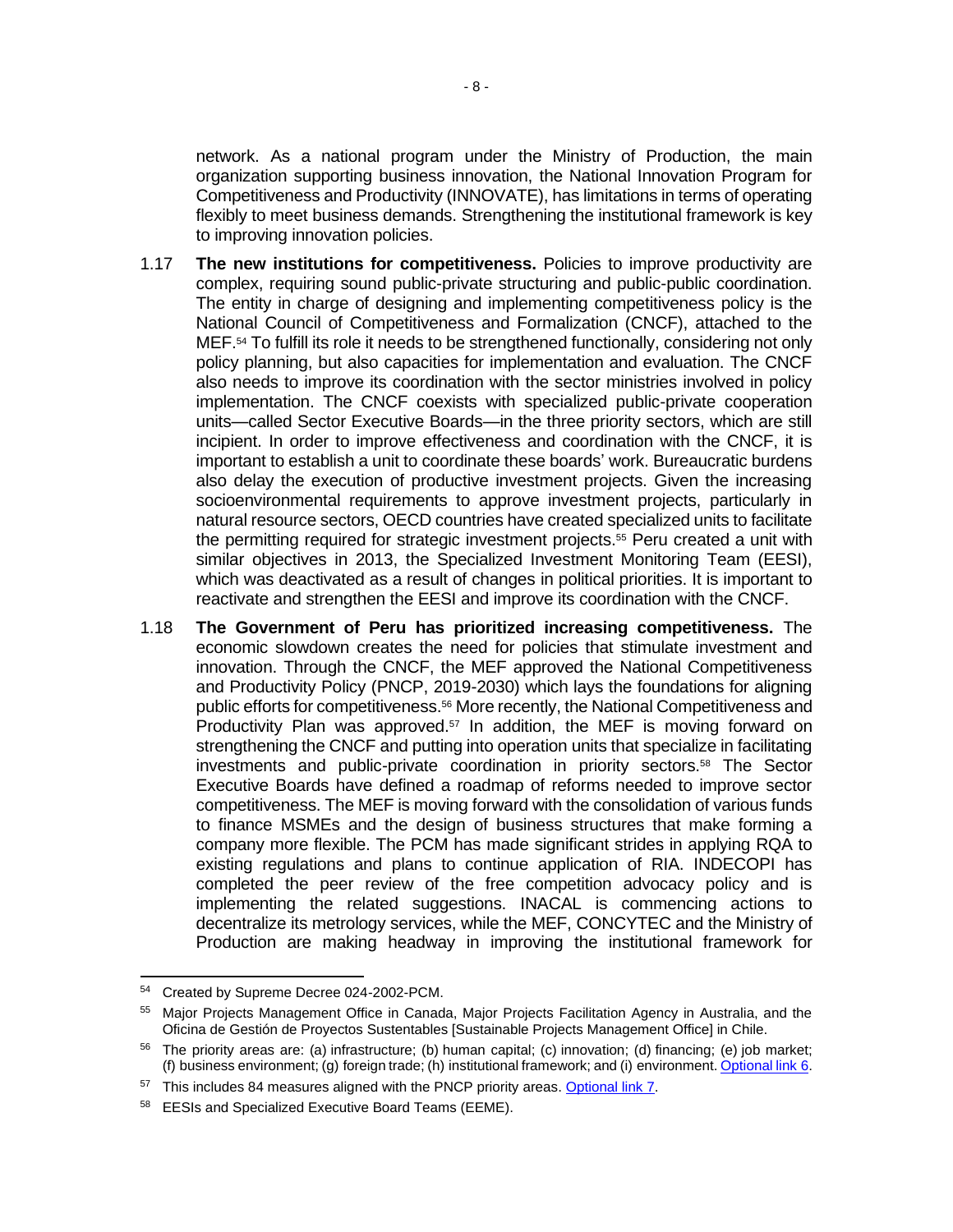innovation by setting up an Executive Board for Innovation to build consensus around the institutional reforms necessary in this area.

- 1.19 **Rationale for and summary of the reforms.** The Government of Peru requested a programmatic policy-based loan to boost productivity and improve competitiveness as a way to restore economic growth. The two main factors behind the slowdown in growth are the stagnation in TFP and in investment. A key factor in this performance is the deterioration of the business environment. Accordingly, the program proposes policy reforms that should lead to a recovery of private investment and greater innovation. On one hand, these reforms will improve the provision of complementary public goods, both crosscutting goods (e.g., improvement of the SNC and productive infrastructure) and goods specific to priority sectors (e.g., traceability and health controls). On the other hand, they seek to reduce investment costs by improving the terms of financing for MSMEs, strengthening competition, and streamlining the bureaucratic burden. The program also seeks to strengthen the national innovation system through improved tax incentives for private investment, the deployment of new instruments, the consolidation of existing instruments, and the protection of intellectual property. It recognizes that low competitiveness is a multisector problem and requires a coordinated long-term effort between the public and private sectors. This vision is enbodied in the incorporation of a crosscutting theme of strengthening the CNCF and related institutions for adequate reform design, implementation, and monitoring. The programmatic series balances policy formulation actions in the first operation (76% of measures) and implementation actions in the triggers for the second operation (92% of measures). The operation targets reforms that improve the investment and innovation environment at the national level by strengthening the related institutional capacities. Challenges remain, however, such as strengthening the justice system and improving the business environment at the subnational level.
- 1.20 **Complementarity with other Bank operations.** This programmatic series targeting innovation and investment is complemented by the Program Supporting Reforms to Increase Productivity in Peru (loan 4714/OC-PE), with a focus on human capital, job markets, and efficiency in factor allocation. Both programmatic series constitute a coordinated strategy to support the country's productivity and competitiveness agenda and will alternate annually until 2021 with interlinked PNCP-aligned policy actions.
- 1.21 More specifically, this operation is complemented by three investment loans targeting business innovation: (loan 3700/OC-PE) supporting CITEs, entrepreneurial financing, and public services; (loan 4399/OC-PE) entailing regulatory simplification, MAC centers, and forestry management; (loan 4604/SX-PE) with respect to strengthening the environmental management of Amazon forests. It is also complemented by four technical-cooperation operations, one for climate change adaptation in the fisheries sector (grant GRT/MC-14159-PE) and three in mining aimed at bolstering governance and increasing productivity (operations ATN/CN-18386-PE, ATN/CN-16977-PE, and ATN/CN-16432-PE). The program incorporates the reforms of the technical-cooperation operation to support the MEF's executive boards (operation ATN/OC-16693-PE), the peer review of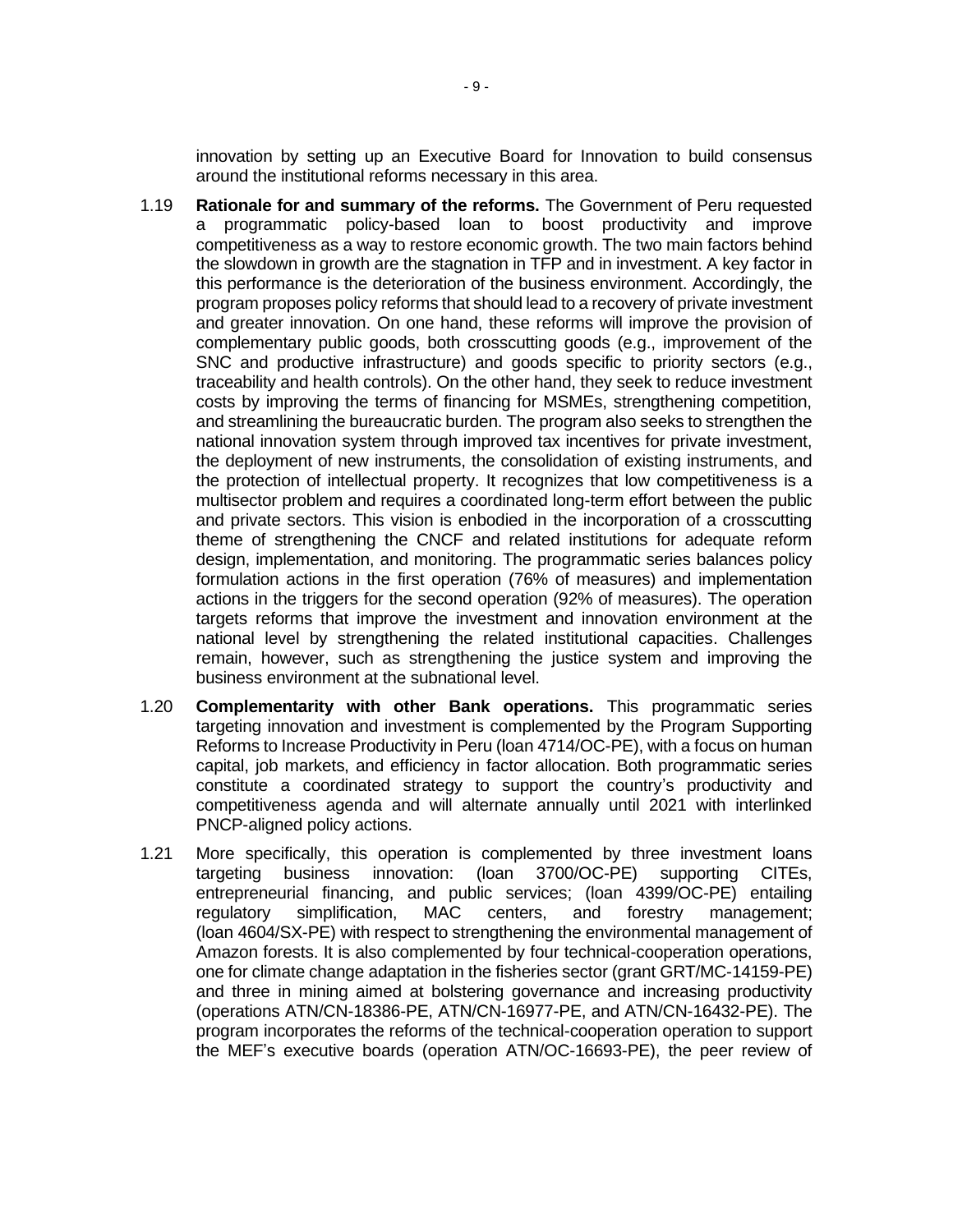competition policy,<sup>59</sup> and the Bank's support to the MEF with respect to the National Infrastructure Plan.

- 1.22 **Sector knowledge and lessons learned.** The operation design is based on the collaboration between the Bank and the country in the area of competitiveness. Notable in this regard is: (i) the experience in the execution of loans and technical cooperation projects relating to the operation's objectives; (ii) the exchange of good practices in productivity; and (iii) the studies conducted to support the operation's design and analyze key factors in terms of productivity, particularly the OECD-IDB peer review on competition policy.
- 1.23 Between 2010 and 2014, the Bank supported a first generation of reforms<sup>60</sup> that helped improve the business environment by facilitating, inter alia, new business start-ups, foreign trade, improved property registries, and access to financing through secured transactions. The institutional framework for productive development policies was also strengthened, through the creation of INACAL, for instance. To approximate the impact of these reforms, during this period the country moved up from 56th to 35th place in the World Bank's Doing Business rankings, while TFP contribution to growth increased by 10 percentage points. The main lessons from these interventions are:<sup>61</sup> (a) focus not only on relatively high-impact crosscutting reforms but also on reforms that are key to strategic sectors; (b) ensure technical monitoring units have adequate competencies; (c) support reforms with technical cooperation funding; and (d) ensure a high-level commitment from the MEF. These lessons are taken into consideration in the program design, particularly as regards closing gaps in strategic sectors and strengthening the CNCF.
- 1.24 Within the framework of the Bank's country strategy, the IDB has supported the Government of Peru in defining and developing various policy measures in terms of productivity and competitiveness, through both policy-based loans and technical cooperation funding. With this support, implementing various investment programs in the program's targeted sectors has been framed within the productivity and competitiveness improvement policy and resources have been considered to facilitate implementation of the measures promoted by this operation.
- 1.25 With funds for the preparation of this loan, actions have been financed that have made it possible to strengthen the knowledge on which this operation is based: (a) external review of the National Competitiveness and Productivity Plan; (b) exchange of experiences between the CNCF and the Uruguayan National System for Productive Transformation and Competitiveness; and (c) exchange of knowledge between the EESI and the Sustainable Projects Management Office in Chile.

<sup>59</sup> IDB-OECD, 2018.

<sup>60</sup> Loans 2325/OC-PE, 2489/OC-PE, and 3299/OC-PE.

<sup>&</sup>lt;sup>61</sup> Loans 2325/OC-PE, 2489/OC-PE, and 3299/OC-PE. Project completion report.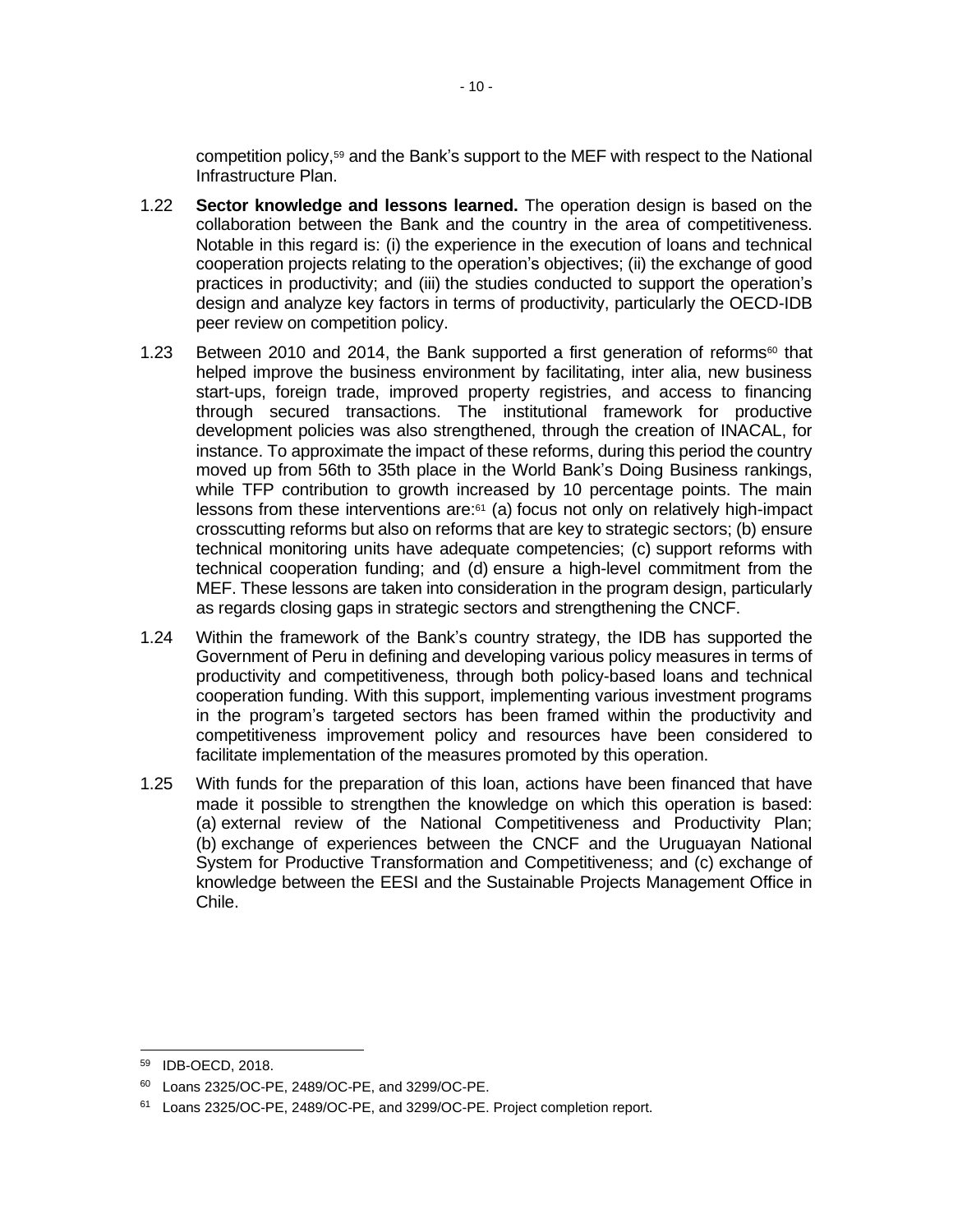- 1.26 Lastly, an IDB evaluation of the results of policy-based loans on competitiveness in eight countries in the region suggests that such programs have achieved concrete benefits, but additional research is required to assess the scope of long-term impacts on indicators such as economic growth and productivity.<sup>62</sup>
- 1.27 **Coordination with other donors.** Work has been coordinated with the Swiss Agency for Development and Cooperation (within the Federal Department of Economic Affairs) in its support for the CNCF in terms of business climate and entrepreneurial financing. The preparation of the infrastructure plan has been coordinated with the Development Bank of Latin America (CAF). The World Bank is developing the subnational Doing Business index, which will provide inputs to improve the business environment at regional level. Various actions have been coordinated with the United Kingdom to develop the BIM plan. Lastly, a peer review of competition policy was conducted with the OECD, the recommendations of which includes the reforms under this program.
- 1.28 **Strategic alignment.** The operation is consistent with the Update to the Institutional Strategy 2010-2020 (document AB-3008) and is aligned with the challenges of increasing productivity and innovation by promoting improvements in the business environment for innovation and with the crosscutting themes of institutional capacity and rule of law, by strengthening the institutional framework for competitiveness, and climate change and environmental sustainability, by promoting a sustainable use of the country's forest and aquaculture resources. In all, 8% of the operation's resources are associated with policies fostering climate change mitigation activities, according to the joint methodology of the multilateral development banks for tracking [climate change adaptation finance.](https://publications.iadb.org/en/2018-joint-report-multilateral-development-banks-climate-finance) These resources contribute to the IDB Group target of increasing financing for climate-related projects to 30% of total approvals by the end of 2020. The operation is aligned with the Corporate Results Framework 2016-2019 (document GN-2727-6) indicators relating to government agencies benefited by projects that strengthen public service delivery, business climate reforms implemented, projects supporting innovation ecosystems, and companies supported by innovation activities. It is also consistent with the guidelines of the Innovation, Science, and Technology Sector Framework Document (document GN-2791-8) and is aligned with the priority area of the Sector Strategy on Institutions for Growth and Social Welfare (document GN-2587-2) relating to strengthening institutional capacities for innovation policies. It is also consistent with the Climate Change Sector Framework Document (document GN-2835-8) since some of the prioritized policies in the forestry and aquaculture sectors will contribute to the country's nationally determined contributions. In addition, it is aligned with the IDB Group Country Strategy with Peru 2017-2021 (document GN-2889) under three strategic objectives: support formalization of the economy, support business development, and strengthen the business climate. Lastly, the operation is included in the Update to Annex III of the 2019 Operational Program Report (document GN-2948-2).

<sup>62</sup> Supporting Policy Reforms in Business Climate and Innovation in Latin America and the Caribbean. IDB-TN-1262.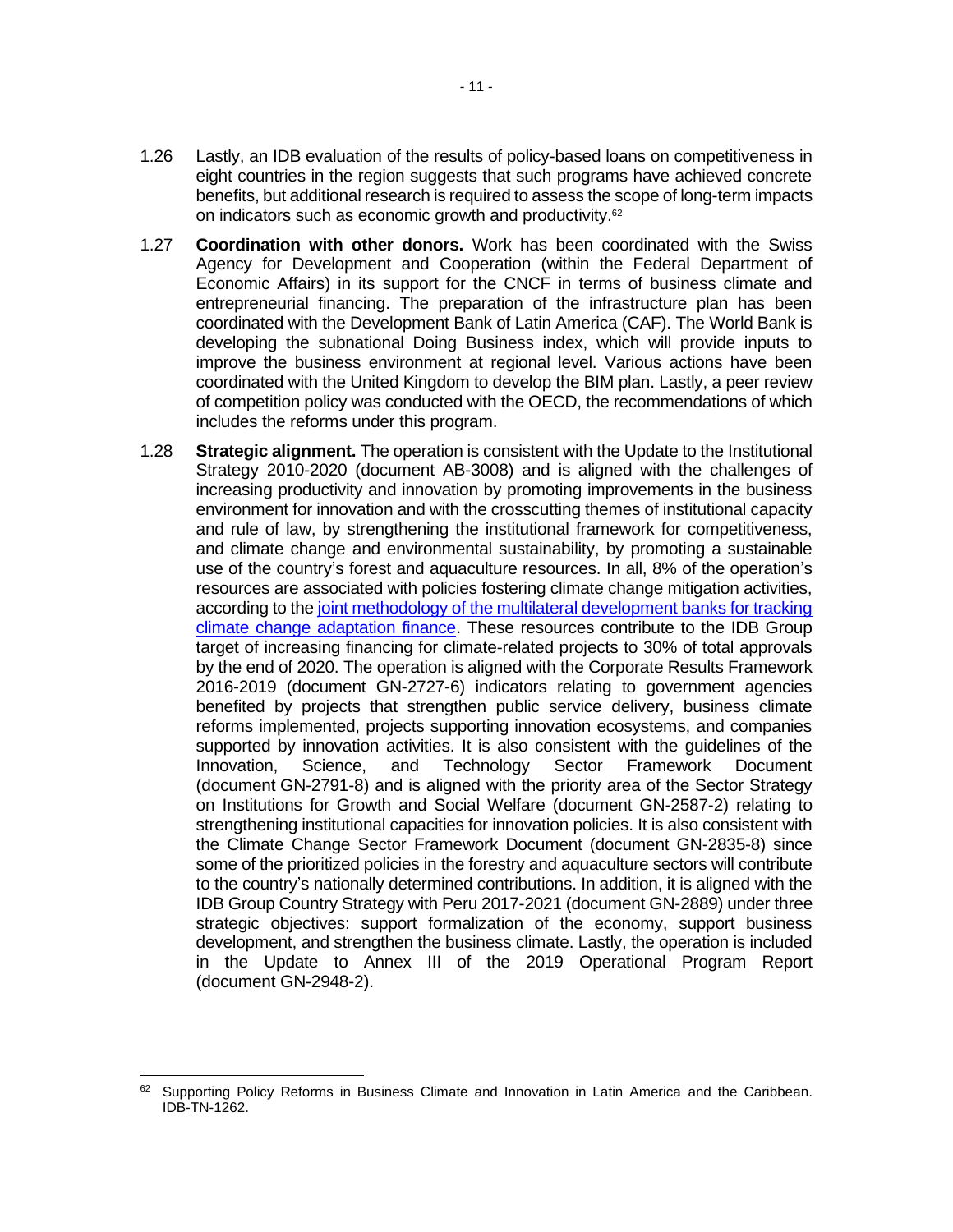#### **B. Objectives, components, and cost**

- 1.29 The general objective of the programmatic series is to support the Government of Peru in improving the economy's productivity and competitiveness. The specific objectives are to: (i) improve competitiveness by strengthening public institutions devoted to this purpose; (ii) expand private investment through policy commitments aimed at improving the environment for investment; and (iii) redouble the effort in innovation through policy commitments aimed at improving the environment for innovation.
- 1.30 **Component 1. Macroeconomic stability.** This component seeks to promote an economic context consistent with the program objectives, as set out in the Policy Matrix (Annex II), and with the quidelines of the [Policy Letter.](https://idbg.sharepoint.com/teams/ez-SEC/Registered%20Documents/RI-Reg-PR/RIRegPREnglish/Policy%20Letter%20PE-L1244.pdf)
- 1.31 **Component 2. Institutional framework for competitiveness.** The general objective of the component is to strengthen the institutional framework for implementing the PNCP. The specific objectives are to: (i) strengthen the CNCF and (ii) strengthen public-private and public-public coordination mechanisms in strategic sectors. With respect to the first specific objective, the first operation of the programmatic series recognizes (policy condition 2.1.1) that the MEF has enacted regulations for implementation of the new CNCF model, forming the new Board of Directors, the public-private technical committees, and the Technical Department. The indicative policy action for the second operation under this specific objective (trigger 2.1.1) is that the CNCF has prepared a proposal for a national competitiveness system that strengthens public-public and public-private coordination to implement the PNCP, including a framework to evaluate its impacts.
- 1.32 With respect to the second specific objective, the first operation of the programmatic series recognizes (policy condition 2.2.1) that, in order to improve the levels of public-private and public-public coordination, the MEF has created: (a) the EEME and (b) three Executive Boards in sectors with high competitive potential (forestry, aquaculture, and mining). It is also recognized (policy condition 2.2.2) that in order to move forward in facilitating strategic investment projects under the framework of the PNCP: (a) the MEF has reactivated the EESI and (b) the EESI has developed the initial bank of investment projects and has prioritized the list of strategic projects. The indicative policy actions for a second operation under this specific objective consider: (i) that the MEF has strengthened the EEME to consolidate their coordination team and have the resources to conduct studies and access specialized technical assistance to address reform priorities and institutionstrengthening originating in the demands of the Sector Executive Boards, and that the EESI has been strengthened to have the resources necessary to: (a) strengthen team management and have the methodological tools necessary to measure the impact of the intervention; (b) conduct studies of investment project approval and monitoring processes; and (c) provide specialized technical assistance for the public institutions involved in the approval of investment projects (triggers 2.2.1 and 2.2.2).
- 1.33 **Component 3. Business environment for investment.** The overall objective of the component is to improve sector, crosscutting, and planning regulatory quality to drive investment. The specific objectives are to: (i) improve sector regulatory quality for investment in strategic productive sectors; (ii) improve crosscutting regulatory quality for investment by fostering free competition and greater market efficiency; and (iii) improve the planning, execution, and operation of public infrastructure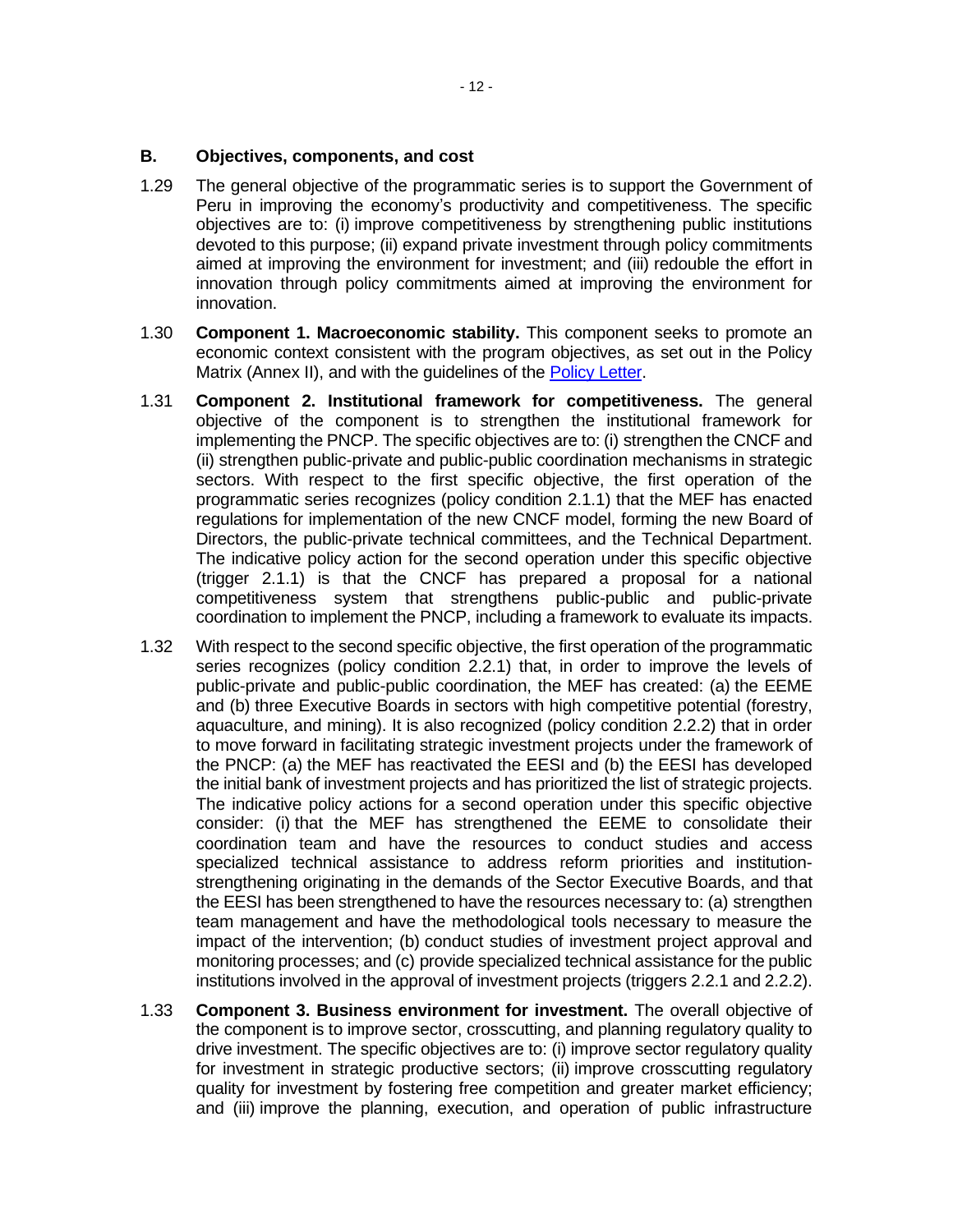investment at the national level. With respect to the first specific objective, the first operation in the programmatic series recognizes (policy condition 3.1.1) that the Executive Board for Forestry has coordinated the following activities to improve the sector's competitiveness: (a) preparation of draft forest and wildlife regulations prioritizing the penalization of actions that generate greater deforestation; (b) update of the official list of forest species to improve the effectiveness of strategic control posts; and (c) creation of a forest management agency in at least two regional governments in the country. In addition, this component recognizes that the Executive Board for Aquaculture has coordinated the following measures to improve the sector's competitiveness (policy condition 3.1.2): (a) alignment of the health standard for bivalve mollusks with EU law, updating zoning criteria in line with the European rule; (b) opening of the markets of Australia and the People's Republic of China to shrimp exports; (c) preparation of a draft aquiculture labor inspection protocol; and (d) approval of the aquaculture and fisheries environmental management regulations, regulating the certification of environmental requirements in aquiculture. Similarly, it has been recognized that the Mining Executive Board has coordinated the amendment of the Mine Closure Regulation to streamline the updating of closure plans and the management of environmental guarantees (policy condition 3.1.3).

- 1.34 The indicative policy actions for a second operation under the first specific objective of this component are: (i) the following measures have been coordinated to improve the competitiveness of the forestry sector: (a) implementation of the compulsory use of the Operations Book in forest operations; (b) creation of a forest management agency in each of the two remaining governments in the country; (c) preparation of the draft law to promote the forest sector; and (d) implementation of the new infrastructure and equipment for the Ucayali Forest CITE (trigger 3.1.1); (ii) expansion of markets has continued for the aquaculture sector, through: (a) starting implementation of the single window for aquaculture; (b) opening of the Brazilian market to Peruvian shrimp; (c) starting implementation of the National Fisheries Health Agency's process-based inspection and certification system; and (d) strengthening of the network of aquaculture CITEs (trigger 3.1.2); and (iii) in the mining sector, amending the regulatory framework for prior consultation to streamline the application of regulations during the prospecting phase of mining operations, while maintaining relations with communities and safeguarding the social license (trigger 3.1.3).
- 1.35 With respect to the second specific objective, the first operation of the programmatic series recognizes (policy condition 3.2.1) that the MEF has regulated the Crecer Fund for the implementation of guarantees, credit lines, and investment for the growth of MSMEs. Also recognized is that the new business structure of a "Sociedad por Acciones Cerrada Simplificada" ["Simplified Private Joint-Stock Company"] has been approved to incorporate companies digitally without the need for a notary (policy condition 3.2.2). The PCM has also ratified the new administrative procedures for the Executive Branch resulting from the RQA for corporate formalities (policy condition 3.2.3).
- 1.36 It is also recognized that in order to improve the framework for the defense and promotion of competition (policy condition 3.2.4): (a) the draft law on the single body for free competition advocacy has been prepared; (b) INDECOPI has approved the Guides to Combat Collusion in Public Procurement; and (c) the rewards program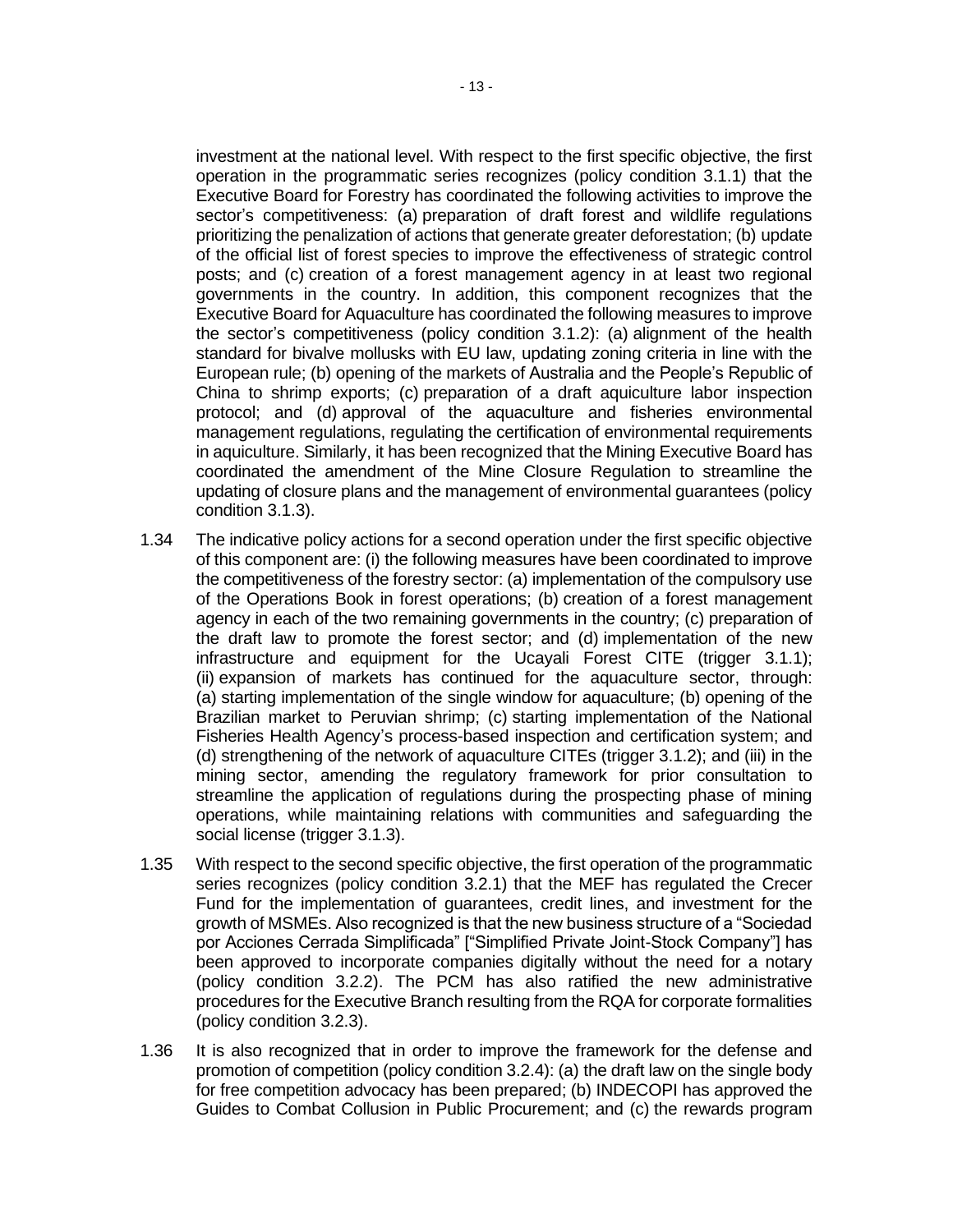has been included in the framework of the law combatting anticompetitive practices. Under the second specific objective, it is also recognized that the draft law establishing prior control of mergers and acquisitions has been prepared so as to improve the functioning of the free competition advocacy framework (policy condition 3.2.5). Lastly, under the second specific objective, it is recognized that INACAL (policy condition 3.2.6): (a) has initiated the process of regional deconcentration of metrology services for the country's productive sector's; (b) has enabled the system of online sales to facilitate access to Peruvian technical standards; and (c) has included at least 100 Peruvian technical standards in the technical documentation for public procurement in collaboration with the central procurement body, Perú Compras.

- 1.37 The indicative policy actions for a second operation under the second specific objective are: (i) the trust fund of Corporación Financiera de Desarrollo (the Peruvian development bank) has been set up to make the Crecer Fund operational (trigger 3.2.1); (ii) the regulations for the new "Sociedad por Acciones Simplificada Cerrada" business structure to incorporate companies digitally without the need for a notary (trigger 3.2.2) have been approved; (iii) six MAC centers have been set up as a one-stop source for formalities for people and companies outside Lima (trigger 3.2.3); (iv) in order to continue to improve the framework for the defense and promotion of competition, the following has been done (trigger 3.2.4): (a) prepared the draft new national competition policy based on the recommendations of the IDB-OECD peer reviews; (b) prepared the new draft institutional framework law for INDECOPI strengthening the competitive and scaled independence and appointment for directors and commissioners; (c) promoted the appointment of the commissioners and/or representatives for the full-time work of the free competition advocacy commission; and (d) regulated the rewards program. The regulations to implement the Law on prior control of mergers and acquisitions have been approved (trigger 3.2.5). Lastly, the indicative policy actions for a second operation under the second specific objective also include: (a) extension of the regional deconcentration process for metrology services through the implementation of a third mobile laboratory; (b) start of the pre-investment study for a new metrology laboratory; (c) in cooperation with Perú Compras, inclusion of at least 120 Peruvian technical standards in public procurement technical documentation; and (d) in collaboration with Instituto Tecnológico de la Producción [Technology Institute for Production], accreditation of at least one testing or calibration procedure at at least six public CITEs in the CITE network under ISO/IEC-17025 (trigger 3.2.6).
- 1.38 With respect to the third specific objective, the first operation of the programmatic series recognizes the following: (i) the MEF, in coordination with the competent sectors, has a proposal in place for a national infrastructure plan that guides public and private investment for competitiveness purposes (policy condition 3.3.1); (ii) a provision has been included in the Government Procurement Law that promotes the compulsory and progressive adoption of digital information modeling tools throughout the entire project cycle in State-contracted public works (policy condition 3.3.2); and (iii) it has been ordered that the Dirección General de Programación Multianual de Inversiones [Directorate General for Multiannual Investment Programming] develop methodologies for the adoption and use of BIM in public investment processes (policy condition 3.3.3). The indicative policy actions under the third specific objective consider the following: (i) the MEF has adequate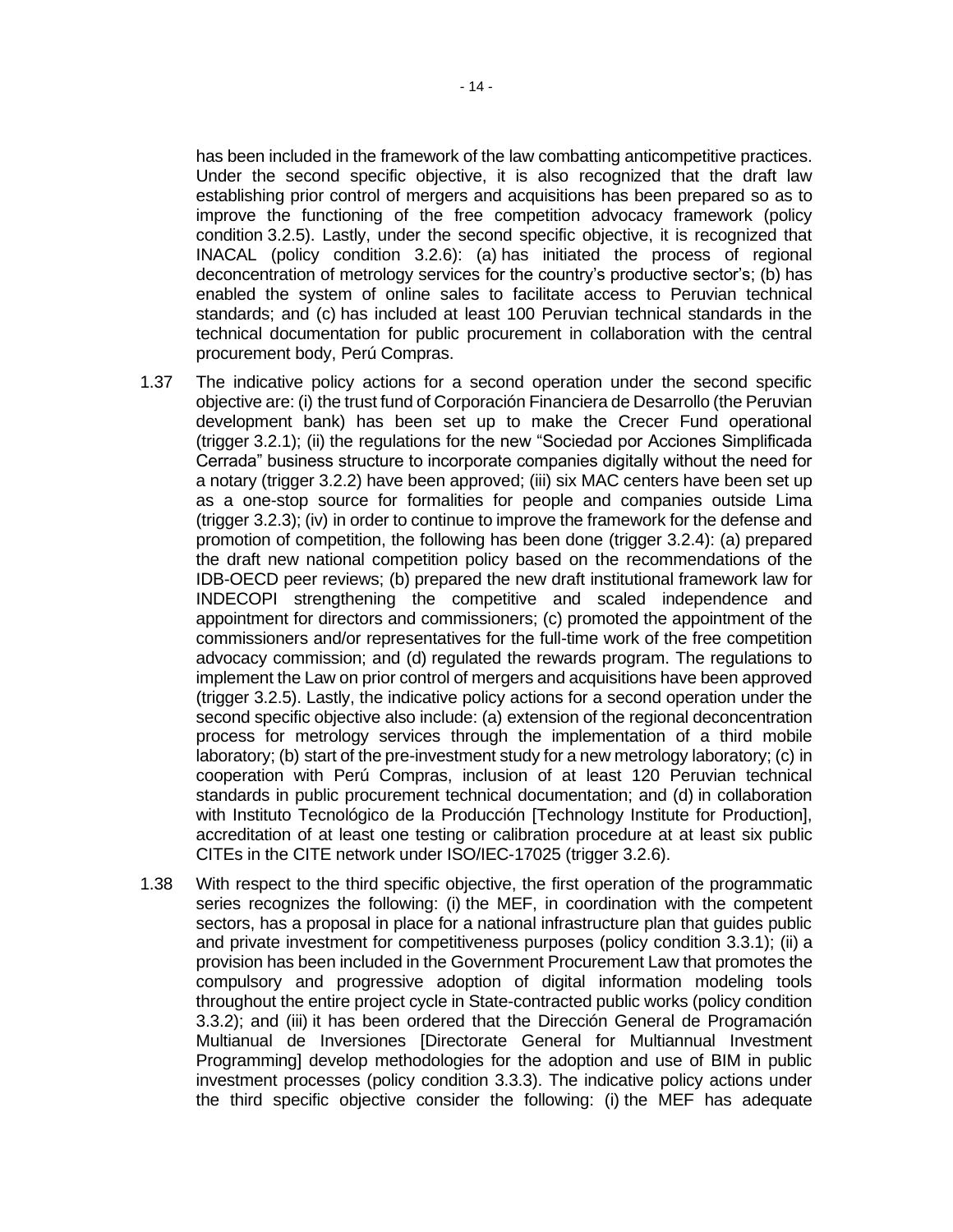institutional arrangements to implement, monitor, and evaluate the national infrastructure plan (trigger 3.3.1); (ii) it has a BIM Peru Plan defining the national strategy for the related deployment in public investment management practices, with the participation of leading public, private, and actors from academia (trigger 3.3.2); and (iii) test projects to implement the BIM Peru Plan have been initiated (trigger 3.3.3).

- 1.39 **Component 4. Business environment for innovation.** The general objective of the component is to improve the regulatory quality for innovation support. The specific objectives are to: (i) manage the governance of the national innovation system and improve coordination among its members; (ii) improve the quality and broaden the scope of public policies supporting innovation; and (iii) facilitate access to and the strengthening of the protection of intellectual property rights. With respect to the first specific objective, the first operation of the programmatic series recognizes that the MEF has created the Innovation Executive Board in order to improve public-public and public-private coordination among members of the national innovation system (policy condition 4.1.1). It also recognizes that CONCYTEC has prepared the draft regulation of Law 30806 (the Framework Science, Technology, and Technological Innovation Law), strengthening the capacities of CONCYTEC as the system's lead agency (policy condition 4.1.2). It also recognizes that the Technology Institute for Production's competencies have been specified by establishing the functions relating to the management and running of the CITE network (policy condition 4.1.3). The indicative policy actions for a second operation under the first specific objective consider: (i) that the following have taken place: (a) INNOVATE operations have been integrated with the National Fisheries and Aquaculture Innovation Program; and (b) the institutional arrangement necessary to consolidate the existing programs into a national innovation agency has been defined (trigger 4.1.1); (ii) the organizational reforms necessary to implement Law 30806 have been launched (trigger 4.1.2); and (iii) a strategy to strengthen the management and coordination model for running the CITE network has been approved (trigger 4.1.3).
- 1.40 With respect to the second specific objective, the first operation of the programmatic series recognizes (policy condition 4.2.1) that CONCYTEC, together with the MEF, has proposed improvements to the tax benefit for the R&D+innovation expenditure of Law 30309 through: (a) preparation of the draft law, extending its effectiveness; (b) clarification of the eligibility for the R&D+innovation tax benefit for companies that have made already use of sector tax benefits; and (c) issuance of the directive making the procedures for use of the incentive through R&D+innovation centers more flexible. It also recognizes that the legislative framework to promote scientific research in Peru has been established (policy condition 4.2.2) and that technical guidelines have been approved for the execution of science, technology, and innovation projects financed using *canon* resources (specially earmarked tax revenue) at public universities (policy condition 4.2.3). It also recognizes that, in order to improve financing for entrepreneurial innovation, the Ministry of Production, through the National Innovation Program for Competitiveness and Productivity has: (a) awarded the competitive process for the instrument to support the demand for technological services and (b) approved financing for a private venture capital investment fund (policy condition 4.2.4). The indicative policy actions for a second operation under the second specific objective consider that: (i) the bill extending the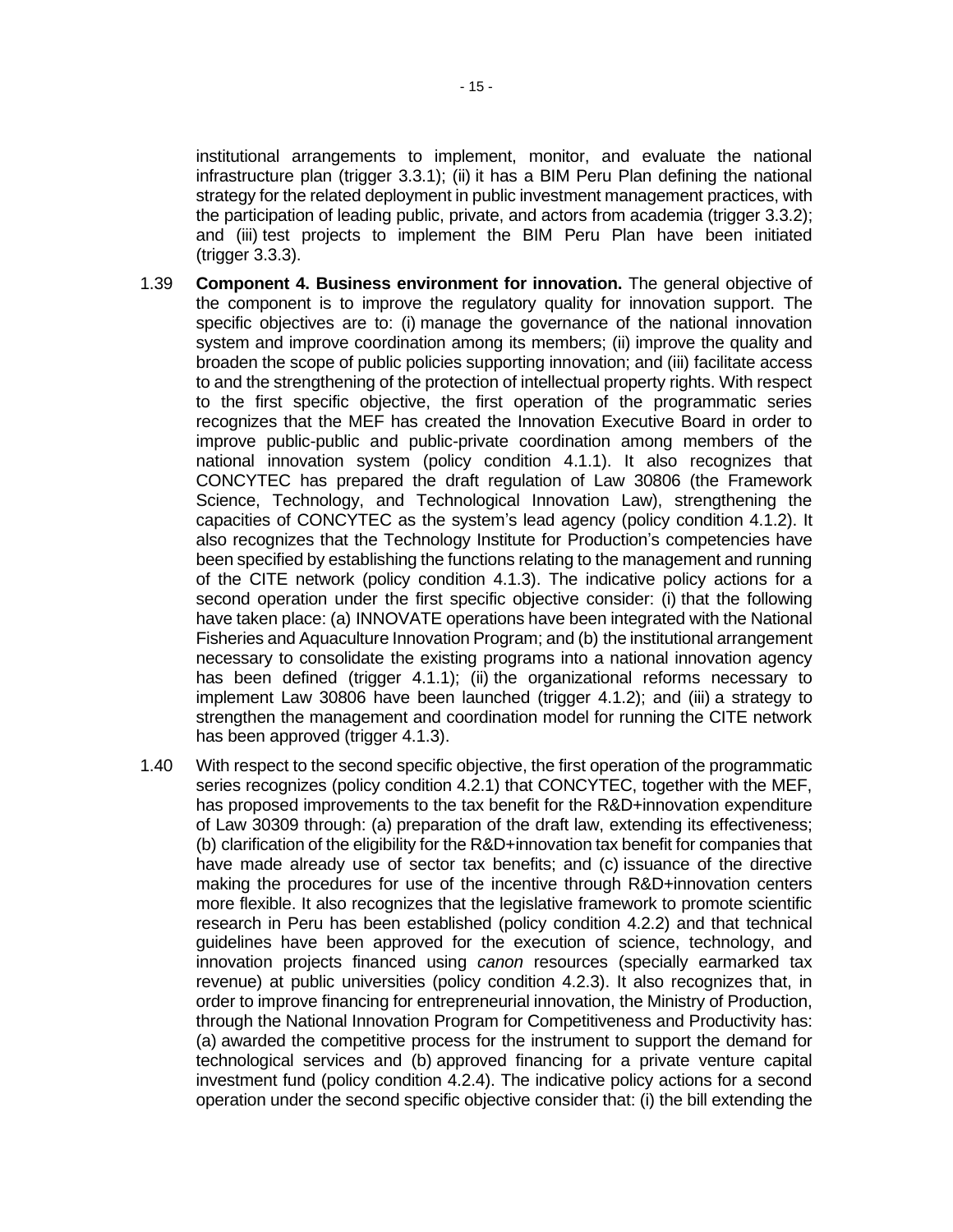validity of the tax incentive for R&D+innovation expenditure established temporarily by Law 30309 has been sent to the Congress (trigger 4.2.1); (ii) the regulations for the Law to Promote the Development of Scientific Research have been issued, defining the parameters necessary to prioritize the career of scientific researcher (trigger 4.2.2); (iii) the guidelines for the preparation and evaluation of investment projects in science and technology and technological innovation have been approved (trigger 4.2.3); and (iv) through the National Innovation Program for Competitiveness and Productivity: (a) three competitive bidding processes have been launched for the instrument to support the demand for technological services; and (b) a project to support the creation of a private investment venture capital fund has begun (trigger 4.2.4).

- 1.41 With respect to the third specific objective, the first operation of the programmatic series recognizes (policy condition 4.3.1) that the law establishing new intellectual property rights appropriate to the country's potential has been enacted to facilitate access to the intellectual property system by enterprises (guaranteed traditional specialties and geographical indications). It also acknowledges that the draft of the Law on the Observance of Intellectual Property Rights (Antipiracy Law) has been prepared (policy condition 4.3.2). The indicative policy actions for a second operation under the third specific objective consider that: (i) the regulations governing the rights arising from geographical indications and traditional specialties guaranteed (trigger 4.3.1) have been approved and (ii) the draft of the Law on the Observance of Intellectual Property Rights (Antipiracy Law) (trigger 4.3.2) has been submitted to the Congress.
- 1.42 **Beneficiaries.** The beneficiaries are the formal productive companies of Peru in general<sup>63</sup> and, in particular, those operating in the forestry, aquaculture, and mining sectors. Formal innovative companies (those investing in innovation) and innovative entrepreneurs are also beneficiaries, as these groups will benefit from the improvements in public policies described in the program components.

### **C. Key results indicators**

1.43 The impact of the reforms based on the program's general objective will be measured using three indicators: (i) percentage of annual GDP growth attributable to TFP; (ii) gross private domestic investment as a percentage of GDP; and (iii) the GCI. With respect to the specific objectives, the impact indicators are: (i) annual sales per employee of companies in the aquaculture and industrial sectors associated with forestry and mining operations (associated with specific objective 1); (ii) investment as a percentage of revenue of companies in the same sectors (associated with specific objective 2); and (iii) private investment in manufacturing innovation as a percentage of total investment (associated with specific objective 3). Outcome indicators are designed to measure more immediate effects attributable to the reforms. The following have been selected: (i) the progress of the investment made in private-public partnerships relating to EESI-supported road projects as a percentage of the investment committed; (ii) indebtedness as a percentage of the revenue of the companies in the aforementioned sectors as a way of approximating the investment effort; (iii) aquaculture company exports to Australia, Europe, and

<sup>63</sup> In Peru there are 2.3 million registered formal companies (National Statistics and Information Technology Institute, 2018).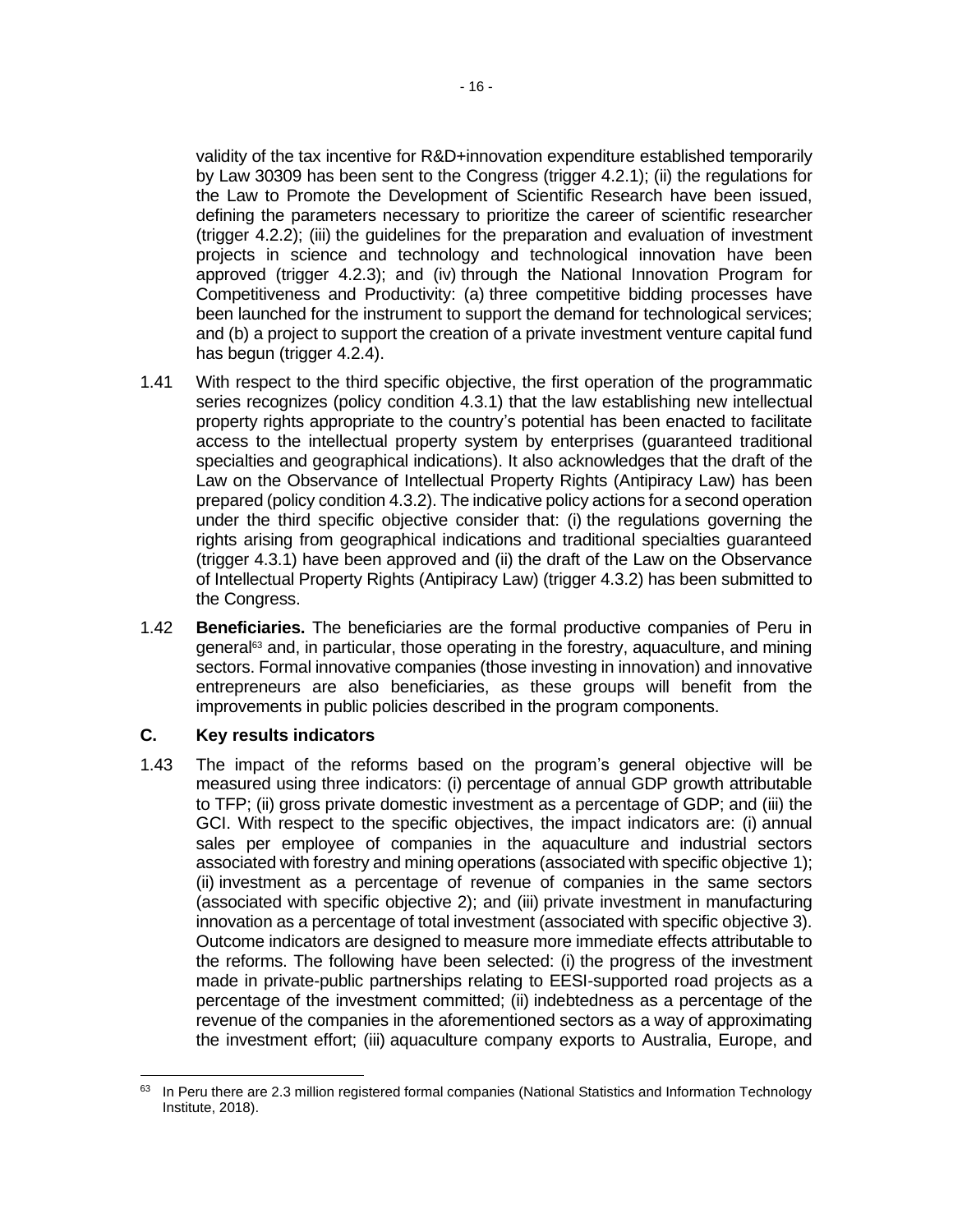China (markets to be opened under this operation); and (iv) private investment in innovation by manufacturing companies that receive public support for investment in innovation as a percentage of sales.

1.44 **Economic analysis.** Based on the recommendations of the Office of Evaluation and Oversight in its 2011 Evaluability Review of Bank Projects<sup>64</sup> and the findings of the review of evaluation practices and standards for policy-based loans, conducted by the Evaluation Cooperation Group (composed of the independent evaluation offices of the multilateral development banks) $65$  as established in paragraph 1.3 of the Review of the Development Effectiveness Matrix for Sovereign Guaranteed and Non-sovereign Guaranteed Operations (document GN-2489-5), which indicates, inter alia, that an analysis of efficiency in the use of financial resources would be unnecessary,<sup>66</sup> it was determined and reported to the Bank's Board of Executive Directors that no economic analysis will be performed for this type of loan. Accordingly, this loan operation does not include an economic analysis, and the economic analysis has therefore not been considered for measuring the evaluability score in the corresponding Development Effectiveness Matrix.

## **II. FINANCING STRUCTURE AND MAIN RISKS**

## **A. Financing instruments**

- 2.1 This programmatic policy-based loan seeks to boost productivity and improve competitiveness. This loan is the first of two operations that are technically linked, but independently financed, in accordance with Policy-based Loans: Guidelines for Preparation and Implementation (document CS-3633-2). The rationale underlying this structure and instrument is that it: (i) promotes ongoing policy dialogue with the country as regards productivity and competitiveness, which is multisectoral by nature and (ii) facilitates the monitoring of the reform implementation strategy, since certain reforms require complex implementation, take time, and require complex coordination between agencies and levels of government. The instrument also offers the flexibility to adapt to new knowledge acquired during the execution of the agreed measures.
- 2.2 **Dimensioning.** This first operation amounts to US\$50 million financed with resources from the Ordinary Capital.<sup> $57$ </sup> This amount will be paid out in a single disbursement and is justified by the country's need for fiscal resources in the broad sense, although it is not directly related to the costs of reforms under paragraph 3.27(b) of document CS-3633-2. The operation represents 0.54% of public sector financing requirements for 2019 and 1.08% of multilateral financing.

 $64$  Document RE-397-1: "Currently, Economic Analysis section is computed as the maximum between the [cost-benefit analysis] and the [cost-effectiveness analysis]. Yet neither a [cost-benefit analysis] nor a [cost-effectiveness analysis] is applicable to policy-based loans [...]."

<sup>&</sup>lt;sup>65</sup> Good Practice Standards for the Evaluation of Public Sector Operations. Evaluation Cooperation Group, Working Group on Public Sector Evaluation, 2012 Revised Edition. February 2012.

<sup>&</sup>lt;sup>66</sup> According to the Evaluation Cooperation Group, policy-based loans should be evaluated in terms of relevance, effectiveness, and sustainability. Efficiency was not included as a criterion, since the dimensioning of policy-based loans is linked to a country's financing gap, independent of the project's benefits.

 $67$  The second operation is tentatively planned for 2021 for a similar amount.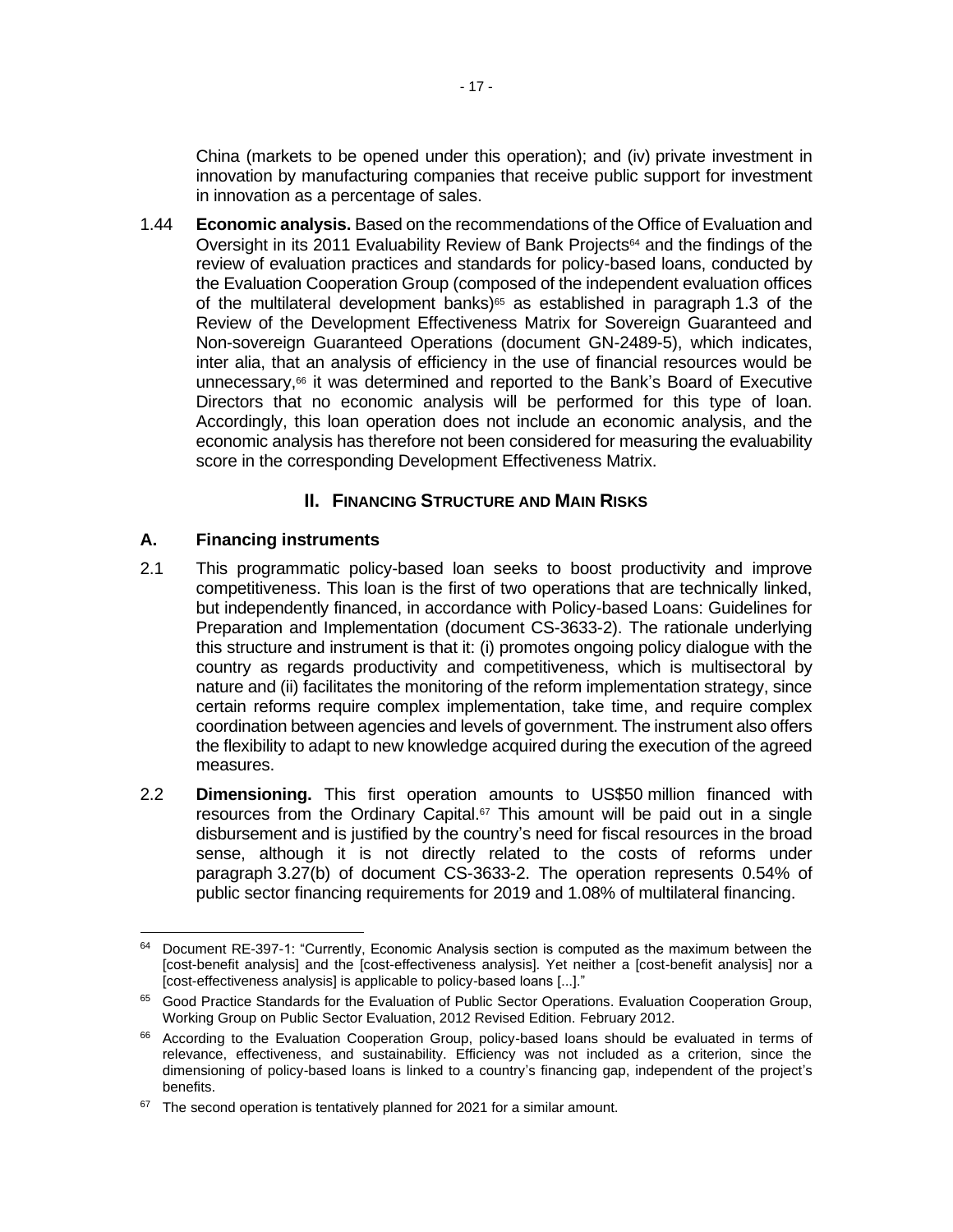### **B. Environmental and social risks**

2.3 Pursuant to Policy Directive B.13 of the Environment and Safeguards Compliance Policy (Operational Policy OP-703), this program does not require classification. The operation directly supports policy actions and instruments aimed at improving productivity and competitiveness and will not finance infrastructure investments or works. As such, no socioenvironmental risks are foreseen.

### **C. Fiduciary risks**

2.4 No fiduciary risks are identified. Loan proceeds will go directly to the Treasury account to cover the national government's financing needs, for which the executing agency has adequate financial management instruments and control systems.

### **D. Other risks and key issues**

- 2.5 **Development.** A medium-level risk was identified in the political context that may lead to institutional instability and shifts in sector priorities that would result in the indicative policy conditions of the second phase not being met. This risk will be mitigated by three actions: (i) ongoing monitoring of the implementation of commitments; (ii) identification of possible delays due to changes in authorities or policy stances; and (iii) search for high-level dialogue spaces to reinforce the importance of achieving key reform milestones, demonstrate progress, and agree on the next steps.
- 2.6 **Public management and governance.** Two medium-level risks were identified; the first relates to the limited coordination existing among the various public actors in terms of productivity policies and the second to the weak public-private collaboration to implement the reforms aimed at improving productivity and competitiveness. Both would delay fulfilment of the policy conditions of the second phase. These risks will be mitigated by strengthening the capacities of the CNCF, the EEME, and the EESI to promote public-public coordination and by supporting the CNCF in the design of a national competitiveness system through a technical cooperation project for operational support, which is being prepared.
- 2.7 **Monitoring and accountability.** A high level of risk was identified due to the lack of monitoring systems and methodologies to evaluate the impact of the measures contained in the program, which would preclude a reliable verification of the impact. To mitigate this problem, the program looks to create monitoring and evaluation capacities for the CNCF under the MEF, supported by a technical cooperation project so that the CNCF has a results framework in place to evaluate the National Competitiveness and Productivity Plan.
- 2.8 **Sustainability.** The government's commitment to the reforms is reflected in the fact that most of the reforms have been included in the 2019-2030 National Competitiveness and Productivity Plan. However, the sustainability of the reforms requires strengthening the institutional capacities of the CNCF and the EEME and EESI coordinating bodies. The program includes explicit measures to strengthen these organizations. This is complemented by the Bank's support through a technical cooperation operation providing operational support to deepen the technical dialogue and support the implementation of the proposed reforms. At the same time, fluid dialogue will be maintained with the private sector organizations represented in the CNCF in order to support the continuity of the reforms.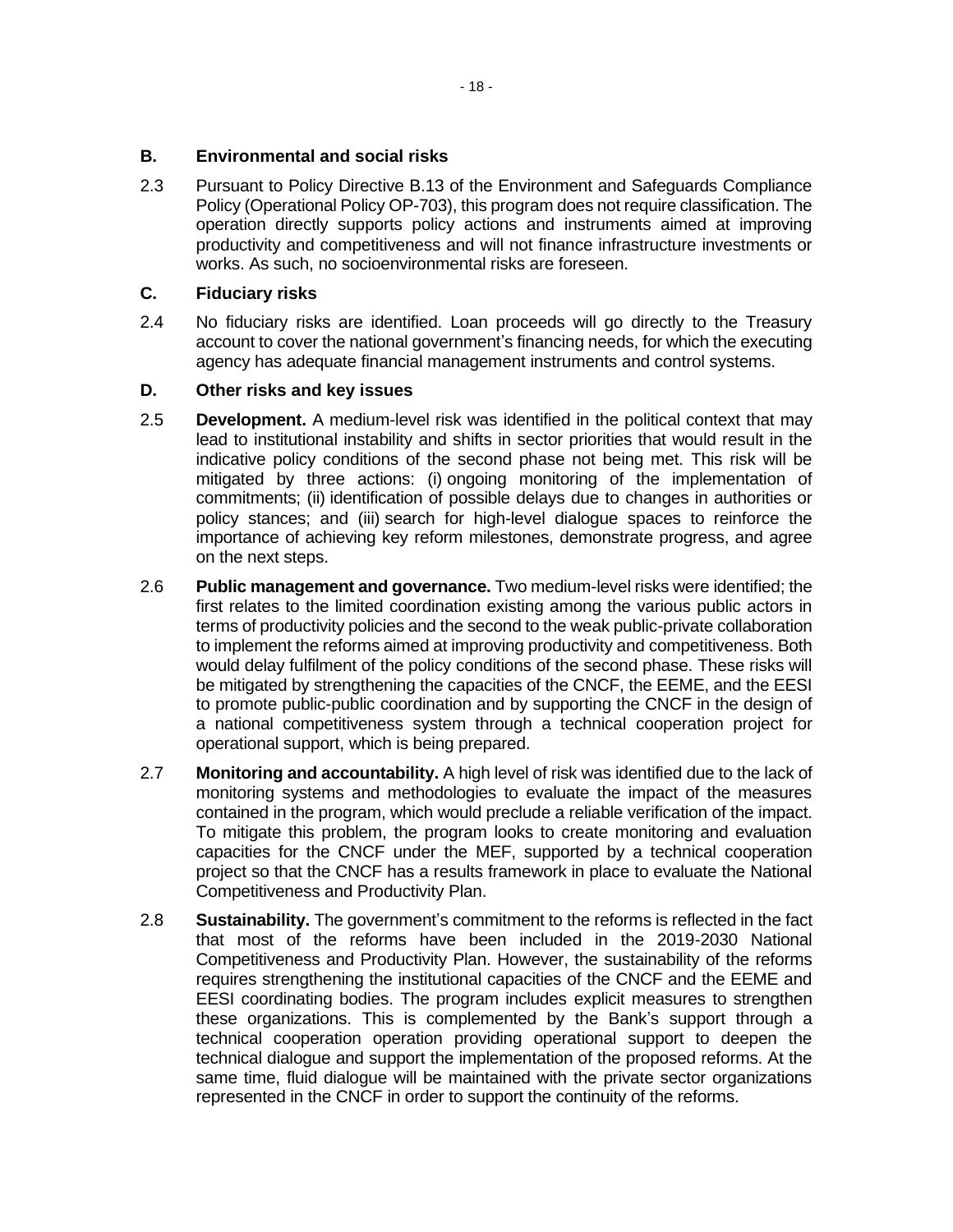## **III. IMPLEMENTATION AND MANAGEMENT PLAN**

### **A. Summary of implementation arrangements**

- 3.1 The borrower is the Republic of Peru and the executing agency of the program is the MEF through the Directorate General of the Public Treasury (DGTP). The technical coordination necessary to successfully implement the program will be the responsibility of the MEF, through the DGTP, and the actions and the implementation thereof will be the responsibility of the sector agencies. The DGTP will be responsible for preparing and submitting the disbursement request to the Bank, as well as for the program's financial and control matters. It will also be responsible for providing information on the progress made with respect to the program's Policy Matrix and Results Matrix, as well as submitting to the Bank the documentation on the means of verification for each of the policy conditions.
- 3.2 In addition, the DGTP will be responsible for: (i) coordinating between the various entities of the borrower in charge of adopting measures or technical execution of activities; (ii) monitoring and promoting fulfillment of the program's activities to ensure their successful execution; (iii) maintaining official communication with the Bank for the technical aspects of the program; (iv) gathering all information necessary for the monitoring and evaluation of the program and collecting, filing, and making available to the Bank all information, indicators, and parameters related to the program; (v) preparing the necessary reports in the established time frames and with the expected level of quality; (vi) anticipating and properly resolving strategic, technical, and coordination problems and risks associated wth program execution; and (vii) coordinating monitoring meetings with the Bank and collaborating with the program's ex post evaluation.
- 3.3 **Technical dialogue.** The technical dialogue will be led by the CNCF, through its Technical Department, and it will monitor the measures included in the National Competitiveness and Productivity Plan in accordance with Supreme Decree 237-2019-EF; and it will participate in the evaluation of the program, among other actions. For these functions, the CNCF Technical Department will coordinate with the DGTP and the EEME and EESI teams, among other key actors.
- 3.4 **Special contractual conditions precedent to the first and only disbursement of the loan. The first and only disbursement is contingent upon fulfilment of the policy reform conditions as set out in the Policy Matrix (Annex II), the [Policy Letter,](https://idbg.sharepoint.com/teams/ez-SEC/Registered%20Documents/RI-Reg-PR/RIRegPREnglish/Policy%20Letter%20PE-L1244.pdf) and the other terms established in the loan contract.**

### **B. Summary of arrangements for monitoring results**

- 3.5 **Monitoring.** Given the nature of the operation, monitoring focuses on: (i) verifying compliance with the policy actions of the first operation, as detailed in the Policy Matrix (Annex II) and the [Means of Verification Matrix,](http://idbdocs.iadb.org/wsdocs/getdocument.aspx?docnum=EZSHARE-1166265003-46) and (ii) monitoring the implementation of indicative policy actions for a second operation. Once the loan has been disbursed, the executing agency will be responsible for sending the Bank a semiannual report on the implementation of the indicative policy actions for a second operation (see [monitoring and evaluation plan\)](http://idbdocs.iadb.org/wsdocs/getdocument.aspx?docnum=EZSHARE-1166265003-49).
- 3.6 **Evaluation.** Evaluation methodologies for program outcomes and impacts are nonexperimental and rely on the use of the difference in differences methodology with common support for most of the indicators. The identification will use company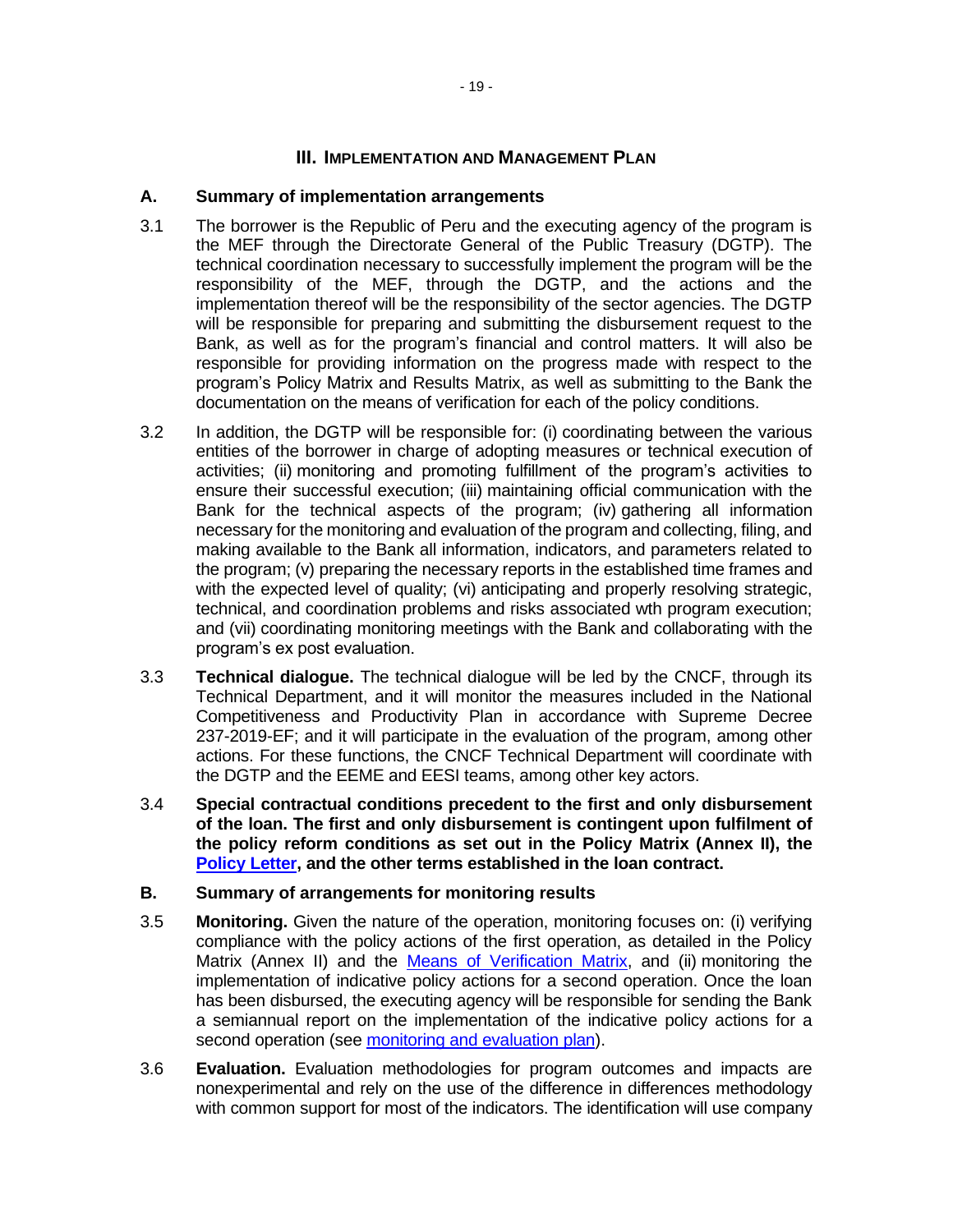level information from the Encuesta Económica Anual [Annual Economic Survey] to simulate the counterfactual situation of the absence of the program in the sectors addressed by the policy commitments in three verticals: aquaculture, forestry, and mining. In certain cases, for indicators measured at the aggregate level, the evaluation will be reflexive by comparing the situation before and after (see [monitoring and evaluation plan\)](http://idbdocs.iadb.org/wsdocs/getdocument.aspx?docnum=EZSHARE-1166265003-49).

## **IV. POLICY LETTER**

4.1 The Bank and the Government of Peru have agreed on the macroeconomic and sector policies included in the **Policy Letter**, which will be submitted by the MEF and describes the main components of the Government's strategy for this program, reaffirming its commitment to implement the agreed-on activities.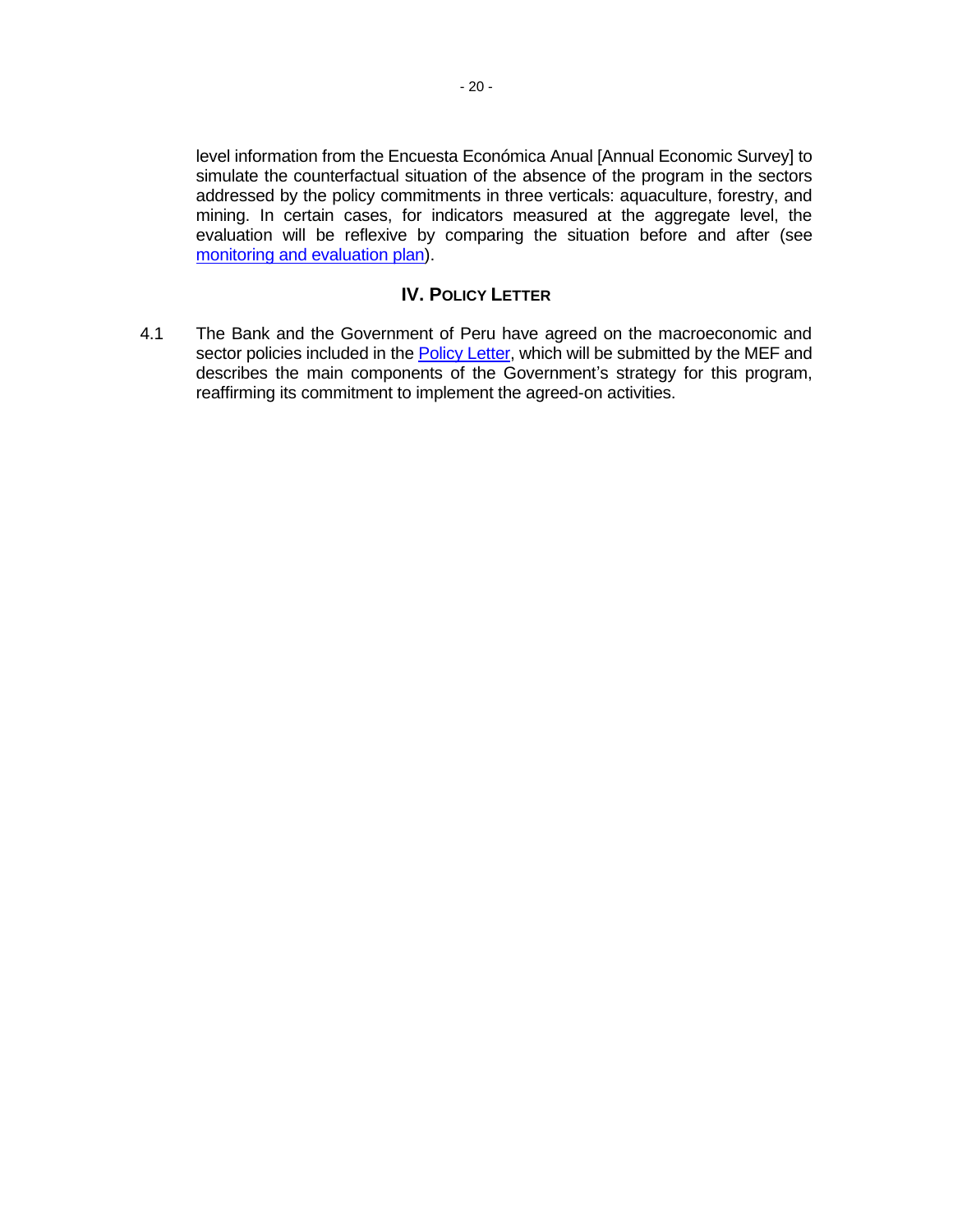| <b>Development Effectiveness Matrix</b>                                                                                                                                     |                                                                                                                                                                                                                                                                                              |                                                                                                                                                                                                                                                                                                                                                                                                     |  |  |  |
|-----------------------------------------------------------------------------------------------------------------------------------------------------------------------------|----------------------------------------------------------------------------------------------------------------------------------------------------------------------------------------------------------------------------------------------------------------------------------------------|-----------------------------------------------------------------------------------------------------------------------------------------------------------------------------------------------------------------------------------------------------------------------------------------------------------------------------------------------------------------------------------------------------|--|--|--|
| <b>Summarv</b>                                                                                                                                                              | <b>PE-L1244</b>                                                                                                                                                                                                                                                                              |                                                                                                                                                                                                                                                                                                                                                                                                     |  |  |  |
| <b>Corporate and Country Priorities</b>                                                                                                                                     |                                                                                                                                                                                                                                                                                              |                                                                                                                                                                                                                                                                                                                                                                                                     |  |  |  |
| <b>IDB Development Objectives</b>                                                                                                                                           |                                                                                                                                                                                                                                                                                              | <b>Yes</b>                                                                                                                                                                                                                                                                                                                                                                                          |  |  |  |
| Development Challenges & Cross-cutting Themes                                                                                                                               | Productivity and Innovation<br><b>Climate Change and Environmental Sustainability</b><br>Institutional Capacity and the Rule of Law                                                                                                                                                          |                                                                                                                                                                                                                                                                                                                                                                                                     |  |  |  |
| <b>Country Development Results Indicators</b>                                                                                                                               | -Government agencies benefited by projects that strengthen technological and<br>managerial tools to improve public service delivery (#)*<br>Business environment reforms enacted (#)*<br>Projects supporting innovation ecosystems (#)*<br>Companies supported in innovation activities (#)* |                                                                                                                                                                                                                                                                                                                                                                                                     |  |  |  |
| <b>Country Development Objectives</b>                                                                                                                                       |                                                                                                                                                                                                                                                                                              | Yes                                                                                                                                                                                                                                                                                                                                                                                                 |  |  |  |
| <b>Country Strategy Results Matrix</b>                                                                                                                                      | GN-2889                                                                                                                                                                                                                                                                                      | Support the formalization of the economy, support business<br>development; and strengthen the business climate.                                                                                                                                                                                                                                                                                     |  |  |  |
| <b>Country Program Results Matrix</b>                                                                                                                                       | GN-2948-2                                                                                                                                                                                                                                                                                    | The intervention is included in the 2019 Operational<br>Program.                                                                                                                                                                                                                                                                                                                                    |  |  |  |
| Relevance of this project to country development challenges (If not aligned to<br>country strategy or country program)                                                      |                                                                                                                                                                                                                                                                                              |                                                                                                                                                                                                                                                                                                                                                                                                     |  |  |  |
| <b>Development Outcomes - Evaluability</b>                                                                                                                                  |                                                                                                                                                                                                                                                                                              | Evaluable                                                                                                                                                                                                                                                                                                                                                                                           |  |  |  |
| <b>Evidence-based Assessment &amp; Solution</b>                                                                                                                             |                                                                                                                                                                                                                                                                                              | 8.6                                                                                                                                                                                                                                                                                                                                                                                                 |  |  |  |
| 3.1 Program Diagnosis<br>3.2 Proposed Interventions or Solutions                                                                                                            |                                                                                                                                                                                                                                                                                              | 2.4<br>4.0                                                                                                                                                                                                                                                                                                                                                                                          |  |  |  |
| 3.3 Results Matrix Quality                                                                                                                                                  |                                                                                                                                                                                                                                                                                              | 2.2                                                                                                                                                                                                                                                                                                                                                                                                 |  |  |  |
| <b>Ex ante Economic Analysis</b>                                                                                                                                            |                                                                                                                                                                                                                                                                                              | N/A                                                                                                                                                                                                                                                                                                                                                                                                 |  |  |  |
| <b>Monitoring and Evaluation</b>                                                                                                                                            |                                                                                                                                                                                                                                                                                              | 10.0                                                                                                                                                                                                                                                                                                                                                                                                |  |  |  |
| 5.1 Monitoring Mechanisms                                                                                                                                                   |                                                                                                                                                                                                                                                                                              | 2.5                                                                                                                                                                                                                                                                                                                                                                                                 |  |  |  |
| 5.2 Evaluation Plan                                                                                                                                                         |                                                                                                                                                                                                                                                                                              | 7.5                                                                                                                                                                                                                                                                                                                                                                                                 |  |  |  |
| III. Risks & Mitigation Monitoring Matrix<br>Overall risks rate = magnitude of risks*likelihood                                                                             |                                                                                                                                                                                                                                                                                              | <b>Medium</b>                                                                                                                                                                                                                                                                                                                                                                                       |  |  |  |
| Identified risks have been rated for magnitude and likelihood                                                                                                               |                                                                                                                                                                                                                                                                                              | Yes                                                                                                                                                                                                                                                                                                                                                                                                 |  |  |  |
| Mitigation measures have been identified for major risks                                                                                                                    | Yes                                                                                                                                                                                                                                                                                          |                                                                                                                                                                                                                                                                                                                                                                                                     |  |  |  |
| Mitigation measures have indicators for tracking their implementation                                                                                                       | Yes                                                                                                                                                                                                                                                                                          |                                                                                                                                                                                                                                                                                                                                                                                                     |  |  |  |
| Environmental & social risk classification                                                                                                                                  |                                                                                                                                                                                                                                                                                              | B.13                                                                                                                                                                                                                                                                                                                                                                                                |  |  |  |
| IV. IDB's Role - Additionality<br>The project relies on the use of country systems                                                                                          |                                                                                                                                                                                                                                                                                              |                                                                                                                                                                                                                                                                                                                                                                                                     |  |  |  |
| Fiduciary (VPC/FMP Criteria)                                                                                                                                                | Yes                                                                                                                                                                                                                                                                                          | Financial Management: Budget, Treasury, Accounting and<br>Reporting, External Control.<br>Procurement: Information System, Price Comparison,<br><b>Contracting Individual Consultant, National Public Bidding.</b>                                                                                                                                                                                  |  |  |  |
| Non-Fiduciary                                                                                                                                                               | Yes                                                                                                                                                                                                                                                                                          | Strategic Planning National System, Monitoring and<br>Evaluation National System, Statistics National System.                                                                                                                                                                                                                                                                                       |  |  |  |
| The IDB's involvement promotes additional improvements of the intended beneficiaries<br>and/or public sector entity in the following dimensions:                            |                                                                                                                                                                                                                                                                                              |                                                                                                                                                                                                                                                                                                                                                                                                     |  |  |  |
| Additional (to project preparation) technical assistance was provided to the public<br>sector entity prior to approval to increase the likelihood of success of the project | Yes                                                                                                                                                                                                                                                                                          | The program is complemented by 4 CTs - one on adaptation<br>for climate change in the fishing sector (GRT/MC-14159-PE);<br>and three supporting the mining sector in its governance<br>and productivity (ATN/CN-18386-PE;ATN/CN-16977-<br>PE;ATN/CN-16432PE). The program also benefits the<br>support reforms of the MEF roundtables in the review on<br>policy for competition (ATN/OC-16693-PE). |  |  |  |

Note: (\*) Indicates contribution to the corresponding CRF's Country Development Results Indicator.

*In spite of uninterrupted growth during 20 years in Peru; the evolution of productivity has been negative since 2012. Productivity is what explains growth due to a better, or*  more efficient, use of production factors and is associated to productive investment and infrastructure. In Peru investment has stagnated since 2013 and its export basket is<br>undifferentiated. Firm-level competitiveness has *Certification is incipient, and it is necessary for the accreditation of products and their insertion in global markets. Only 8/10,000 Peruvian firms have ISO 9001 certifications.*  Moreover, the country occupies the 86th position out of 137 in the infrastructure pillar of the ICG. Two high-potential sectors given their resources and comparative<br>advantages, forestry and aquaculture, are scarcely linke *mining sector, that does accumulate 60% of the country's exports, faces challenges with deficient regulations and the growing demand relating to environmental sustainability.*  In Peru – high investment costs, issues with competition, and a lacking regulation and support for innovation make improvements in productivity and accessing new markets<br>difficult; as is the case for the 3 sectors highligh of a PBP. The general objective is to support the government in improving productivity and competitiveness of the economy. The specific objectives are: (i) improve<br>competitiveness through strengthening public institutions climate; and (iii) increase the effort for innovation via policy commitments aimed at improving the ecosystem for innovation. The reforms aim to facilitate strategic<br>investments; promote innovation at the firm level; and c *Matrix correspond to the initiatives outlined in the Policy Matrix. The Results Matrix captures several benefits, such as, for example: debt levels of the sectors of interest as a*  proxy for investment; the exports of aquaculture products to key markets; private investment in innovation by firms supported by government programs; amongst others. At<br>closure, an impact evaluation will be conducted usin *beneficiary firms.*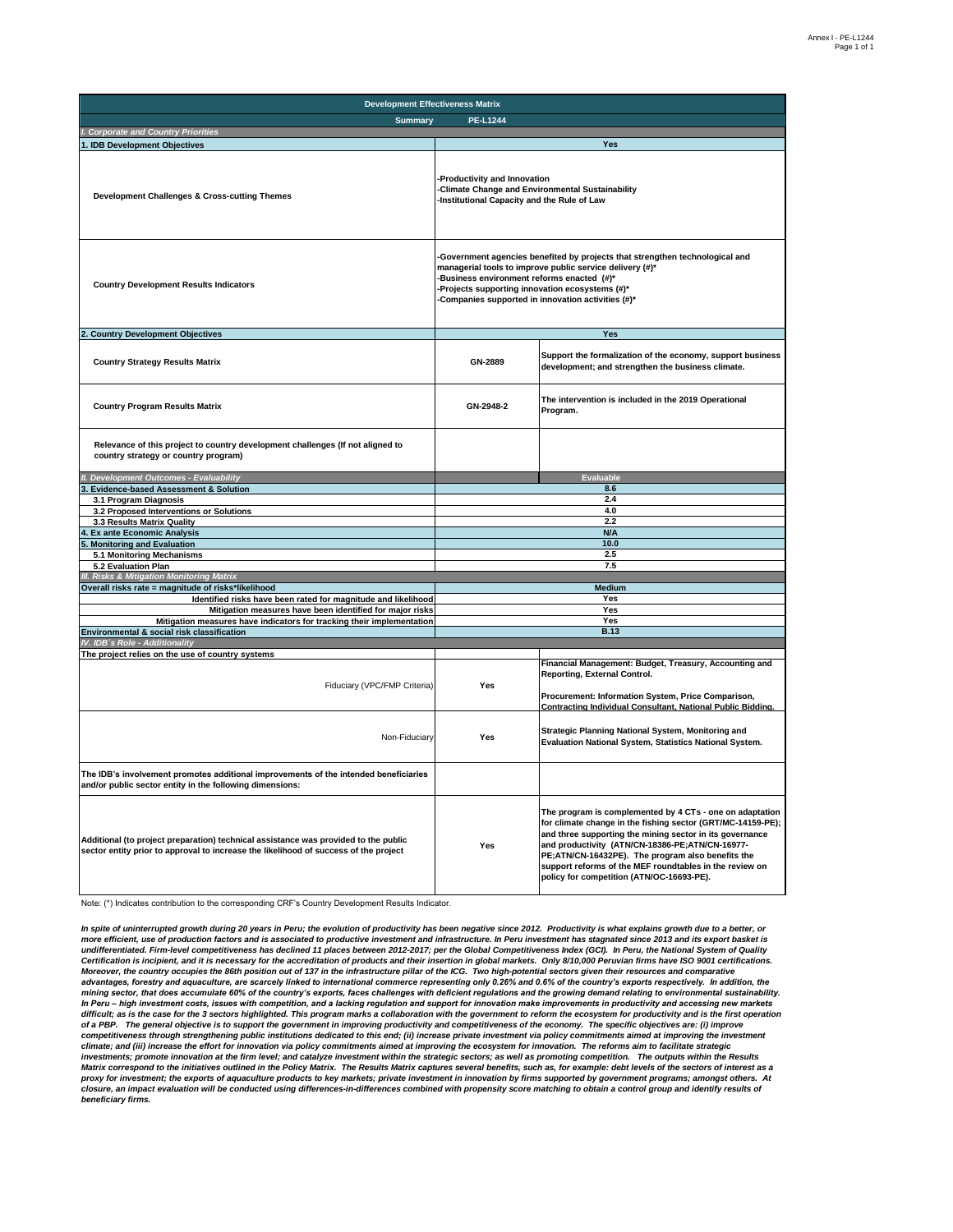### **POLICY MATRIX**

**Objective:** The general objective of the programmatic series is to support the Government of Peru in improving the economy's productivity and competitiveness. The specific objectives are to: (i) improve competitiveness by strengthening public institutions devoted to this purpose; (ii) expand private investment through policy commitments aimed at improving the environment for investment; and (iii) redouble the effort in innovation through policy commitments aimed at improving the environment for innovation.

| <b>Components / Policy Objectives</b>                                                                                                                                                                                                     | <b>Policy Conditions</b><br><b>First Programmatic Operation</b>                                                                                                                                                                                                                                      | <b>Status of Fulfillment of the</b><br><b>Programmatic Conditions<sup>1</sup></b> | <b>Triggers</b><br><b>Second Programmatic Operation</b>                                                                                                                                                                                                                                                                                                                                                                |  |  |  |  |
|-------------------------------------------------------------------------------------------------------------------------------------------------------------------------------------------------------------------------------------------|------------------------------------------------------------------------------------------------------------------------------------------------------------------------------------------------------------------------------------------------------------------------------------------------------|-----------------------------------------------------------------------------------|------------------------------------------------------------------------------------------------------------------------------------------------------------------------------------------------------------------------------------------------------------------------------------------------------------------------------------------------------------------------------------------------------------------------|--|--|--|--|
| Component 1. Macroeconomic stability                                                                                                                                                                                                      |                                                                                                                                                                                                                                                                                                      |                                                                                   |                                                                                                                                                                                                                                                                                                                                                                                                                        |  |  |  |  |
| 1.1 Maintenance of an economic context 1.1.1 Ensure the maintenance of a<br>consistent with the program objectives<br>and with the guidelines of the Sector<br>Policy Letter.<br>Component 2. Institutional framework for competitiveness | Imacroeconomic context consistent with the<br>program objectives as set out in the Policy<br>Matrix and the Policy Letter.                                                                                                                                                                           | Fulfilled                                                                         | 1.1.1 Ensure the maintenance of a<br>macroeconomic context consistent with the<br>program objectives as set out in the Policy<br>Matrix and the Policy Letter.                                                                                                                                                                                                                                                         |  |  |  |  |
| 2.1 Strengthen the institutional                                                                                                                                                                                                          |                                                                                                                                                                                                                                                                                                      | Fulfilled                                                                         |                                                                                                                                                                                                                                                                                                                                                                                                                        |  |  |  |  |
| framework for the implementation of the<br><b>PNCP</b>                                                                                                                                                                                    | 2.1.1 The MEF has enacted regulations for<br>the new CNCF model, forming a new<br>Management Board, the public-private<br>technical committees, and the Technical<br>Department.                                                                                                                     | (Q1 2019)                                                                         | 2.1.1 A proposal has been prepared for a<br>national competitiveness system that<br>strengthens public-public and public-private<br>coordination to implement the PNCP,<br>including a framework to evaluate the related<br>impacts.                                                                                                                                                                                   |  |  |  |  |
| 2.2 Strengthen public-private and public-<br>public coordination mechanisms for<br>competitiveness in strategic productive<br>sectors.                                                                                                    | 2.2.1 The MEF, in order to improve the levels<br>of public-private and public-public<br>coordination, has created: (a) the EEME and<br>(b) three Executive Boards in sectors with<br>high competitive potential (forestry,<br>aquaculture, and mining).                                              | Fulfilled<br>(Q1 2019)                                                            | 2.2.1 The EEME has been strengthened to<br>consolidate its coordination team and has the<br>resources in place to conduct studies and<br>access specialized technical assistance to<br>address priorities for reform and institution-<br>strengthening arising from the demands of the<br>Sector Executive Boards.                                                                                                     |  |  |  |  |
|                                                                                                                                                                                                                                           | 2.2.2 In order to move forward in facilitating<br>strategic investment projects within the<br>framework of the PNCP: (a) the MEF has<br>reactivated the EESI and (b) the EESI has<br>developed an initial bank of investment<br>projects and the list of strategic projects has<br>been prioritized. | Fulfilled<br>(Q3 2019)                                                            | 2.2.2 The EESI has been strengthened so as<br>to have the necessary resources: (a) to<br>strengthen team management and have<br>methodological tools to measure the impact of<br>its intervention; (b) conduct studies of<br>approval processes and monitor investment<br>projects; and (c) provide specialized technical<br>assistance to the public institutions involved in<br>the approval of investment projects. |  |  |  |  |

<sup>&</sup>lt;sup>1</sup> This information is merely indicative as of the date of this document. Pursuant to Policy-based Loans: Guidelines for Preparation and Implementation (document CS-3633-2), the fulfilment of all specified conditions for disbursement, including the maintenance of an appropriate macroeconomic policy framework, will be verified by the Bank when the borrower requests the corresponding disbursement and will be duly reflected in the disbursement eligibility memorandum.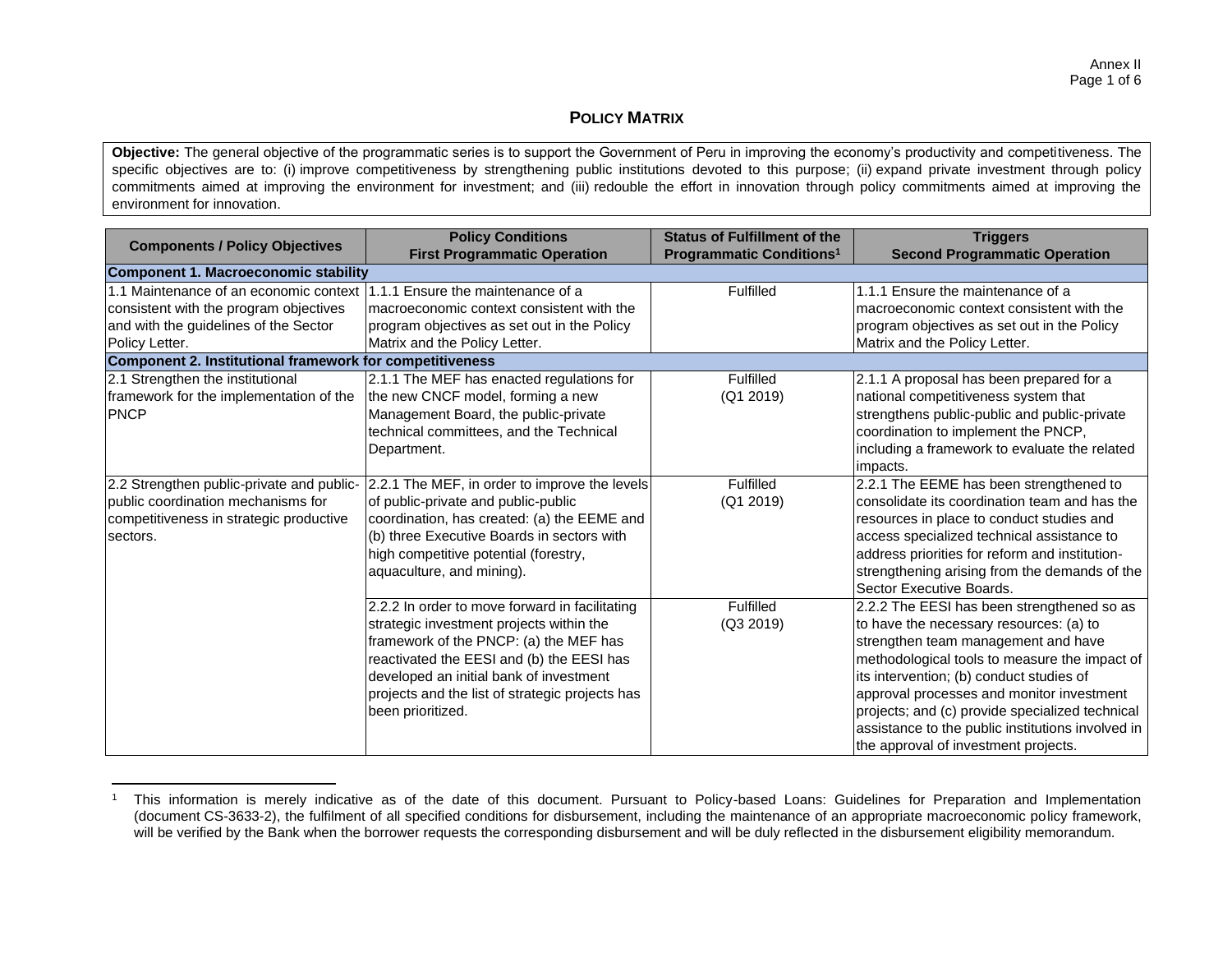| <b>Components / Policy Objectives</b>            | <b>Policy Conditions</b>                          | <b>Status of Fulfillment of the</b>        | <b>Triggers</b>                                  |
|--------------------------------------------------|---------------------------------------------------|--------------------------------------------|--------------------------------------------------|
|                                                  | <b>First Programmatic Operation</b>               | <b>Programmatic Conditions<sup>1</sup></b> | <b>Second Programmatic Operation</b>             |
| Component 3. Business environment for investment |                                                   |                                            |                                                  |
| 3.1 Improve sector regulatory quality for        | 3.1.1 The Forestry Executive Board has            | Fulfilled                                  | 3.1.1 The following measures have been           |
| investment in strategic productive               | coordinated the following measures to             | (Q2 2019)                                  | coordinated to improve the competitiveness of    |
| sectors.                                         | improve the competitiveness of the forest         |                                            | the forest sector: (a) implementation of the     |
|                                                  | sector: (a) preparation of draft forest and       |                                            | compulsory use of the Operations Book in         |
|                                                  | wildlife regulations prioritizing the             |                                            | forest operations; (b) creation of a forest      |
|                                                  | penalization of actions that generate greater     |                                            | management agency in each of the country's       |
|                                                  | deforestation; (b) update of the official list of |                                            | two remaining governments with forest            |
|                                                  | forest species to improve the effectiveness of    |                                            | regions; (c) preparation of the draft law to     |
|                                                  | strategic control posts; and (c) creation of a    |                                            | promote the forest sector by integrating tax,    |
|                                                  | forest management agency in at least two          |                                            | financial, registration, control, and innovation |
|                                                  | regional governments with forest regions.         |                                            | measures to develop the sector; and              |
|                                                  |                                                   |                                            | (d) implementation of the new infrastructure     |
|                                                  |                                                   |                                            | and equipment of the Ucayali Forest CITE.        |
|                                                  | 3.1.2 The Aquaculture Executive Board has         | Fulfilled                                  | 3.1.2 There has been continued expansion of      |
|                                                  | coordinated the following measures to             | (Q3 2019)                                  | markets for the aquaculture sector through       |
|                                                  | improve the competitiveness of the                |                                            | the: (a) implementation of the single window     |
|                                                  | aquaculture sector: (a) alignment of the          |                                            | for aquaculture; (b) opening of the Brazilian    |
|                                                  | health standard for bivalve mollusks with EU      |                                            | market to Peruvian shrimp; (c) National          |
|                                                  | law, updating zoning criteria in line with EU     |                                            | Fisheries Health Agency's process-based          |
|                                                  | law; (b) opening of the markets of Australian     |                                            | inspection and certification system; and         |
|                                                  | and the People's Republic of China to             |                                            | (d) strengthening of the network of              |
|                                                  | shrimp exports; (c) preparation of the draft      |                                            | aquaculture CITEs.                               |
|                                                  | aquaculture labor inspection protocol; and        |                                            |                                                  |
|                                                  | (d) approval of the aquaculture and fisheries     |                                            |                                                  |
|                                                  | environmental management regulations,             |                                            |                                                  |
|                                                  | regulating the certification of environmental     |                                            |                                                  |
|                                                  | requirements in aquaculture.                      |                                            |                                                  |
|                                                  | 3.13 The Mining Executive Board has               | Fulfilled                                  | 3.1.3 The regulatory framework for prior         |
|                                                  | coordinated the amendment of the Mine             | (Q2 2019)                                  | consultation has been amended to streamline      |
|                                                  | Closure Regulation to streamline the              |                                            | its application during the prospecting phase of  |
|                                                  | updating of closure plans and the                 |                                            | mining operations, maintaining the relationship  |
|                                                  | management of environmental guarantees.           |                                            | with communities and safeguarding the social     |
|                                                  |                                                   |                                            | license.                                         |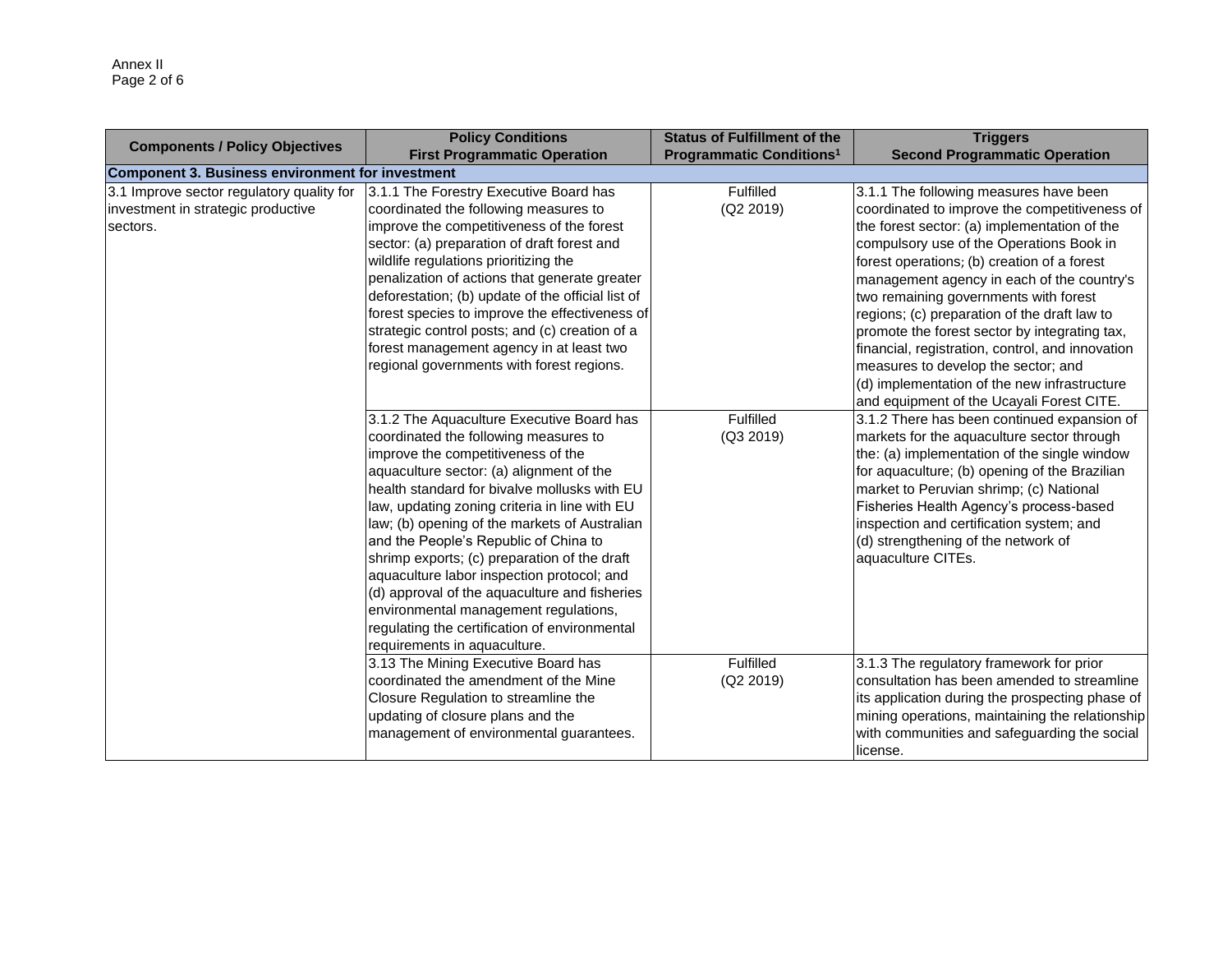|                                          | <b>Policy Conditions</b>                     | <b>Status of Fulfillment of the</b>        | <b>Triggers</b>                                                                   |
|------------------------------------------|----------------------------------------------|--------------------------------------------|-----------------------------------------------------------------------------------|
| <b>Components / Policy Objectives</b>    | <b>First Programmatic Operation</b>          | <b>Programmatic Conditions<sup>1</sup></b> | <b>Second Programmatic Operation</b>                                              |
| 3.2 Improve crosscutting regulatory      | 3.2.1 The MEF has regulated the Crecer       | Fulfilled                                  | 3.2.1 The trust fund of COFIDE (the Peruvian                                      |
| quality for investment by fostering free | Fund to implement guarantees, lines of       | (Q1 2019)                                  | development bank) has been set up to make                                         |
| competition and more efficient markets.  | credit, and investment for MSME growth.      |                                            | the Crecer Fund operational.                                                      |
|                                          | 3.2.2 The new business structure of a        | Fulfilled                                  | 3.2.2 The regulations for the new business                                        |
|                                          | 'Sociedad por Acciones Cerrada               | (Q3 2018)                                  | structure of a "Sociedad por Acciones Cerrada                                     |
|                                          | Simplificada" has been approved to           |                                            | Simplificada" have been approved to                                               |
|                                          | incorporate companies digitally without the  |                                            | incorporate companies digitally without the                                       |
|                                          | need for a notary.                           |                                            | need for a notary.                                                                |
|                                          | 3.2.3 The PCM has ratified the new           | Fulfilled                                  | 3.2.3 Six MAC centers have been set up as a                                       |
|                                          | administrative procedures of the executive   | (Q2 2019)                                  | one-stop source for people and companies                                          |
|                                          | branch resulting from the RQA for corporate  |                                            | outside Lima.                                                                     |
|                                          | formalities.                                 |                                            |                                                                                   |
|                                          | 3.2.4 To improve the competition advocacy    | Fulfilled                                  | 3.2.4 To continue to improve the competition                                      |
|                                          | and promotion framework: (a) the draft law   | (Q2 2019)                                  | advocacy and promotion framework: (a) a                                           |
|                                          | on the single body for free competition      |                                            | draft new national competition policy based on                                    |
|                                          | advocacy has been prepared; (b) INDECOPI     |                                            | the recommendations of the IDB-OECD peer                                          |
|                                          | has approved the Guide to Free Competition   |                                            | review has been prepared; (b) a new                                               |
|                                          | in Public Procurement; and (c) the rewards   |                                            | <b>INDECOPI</b> institutional framework law has                                   |
|                                          | program has been included in the framework   |                                            | been proposed, strengthening the                                                  |
|                                          | of the free competition advocacy law.        |                                            | independence and staggered and competition-<br>based appointment of directors and |
|                                          |                                              |                                            | commissioners; (c) the appointment of the                                         |
|                                          |                                              |                                            | commissioners and/or directors for the full-                                      |
|                                          |                                              |                                            | time work of the Free Competition Advocacy                                        |
|                                          |                                              |                                            | Commission has been promoted; and (d) the                                         |
|                                          |                                              |                                            | rewards program has been regulated.                                               |
|                                          | 3.2.5 The draft law establishing the prior   | Fulfilled                                  | 3.2.5 The regulations to implement the law on                                     |
|                                          | control of mergers and acquisitions has been | (Q2 2019)                                  | the prior control of mergers and acquisitions                                     |
|                                          | prepared to improve the functioning of the   |                                            | have been approved.                                                               |
|                                          | free competition advocacy framework.         |                                            |                                                                                   |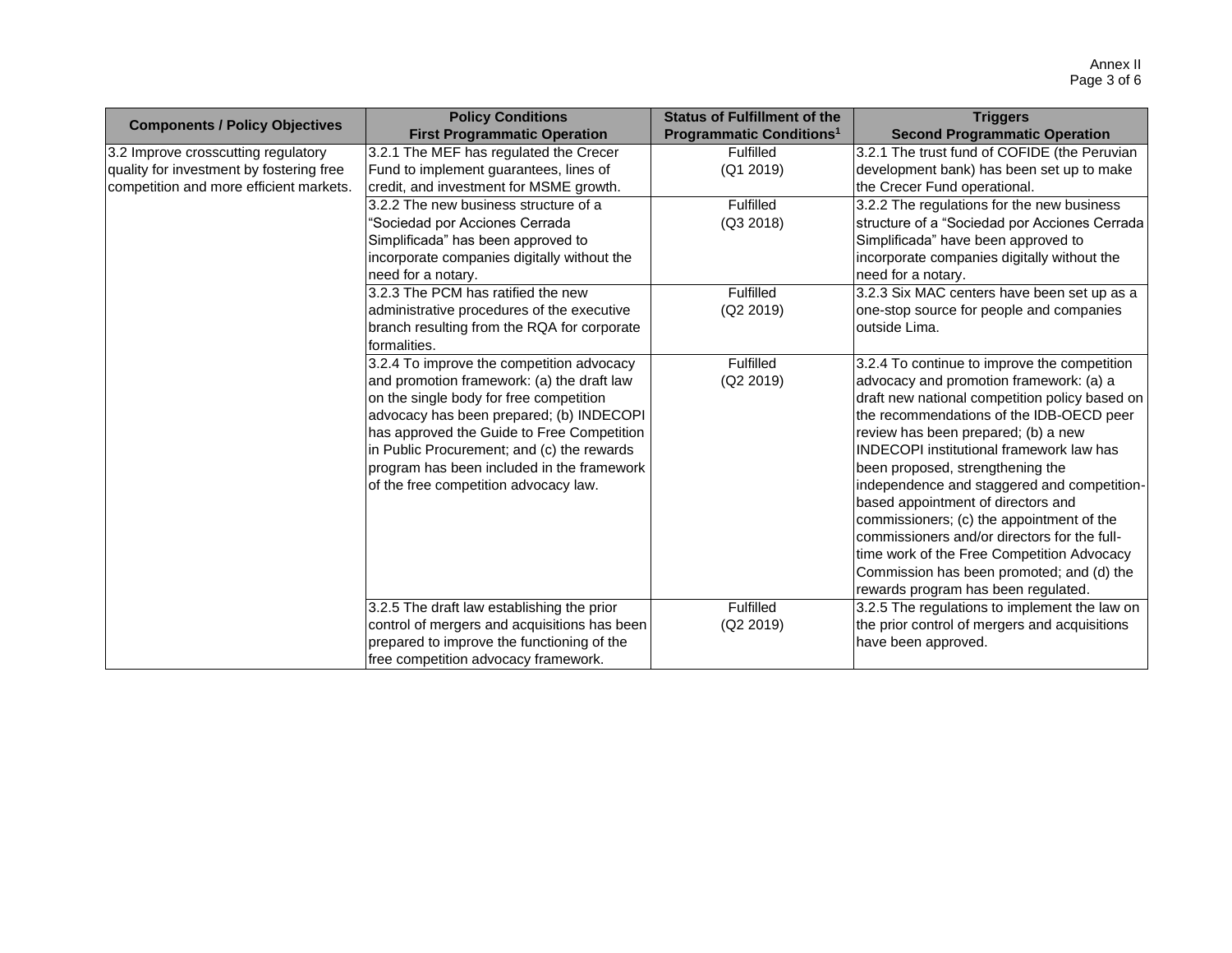| <b>Components / Policy Objectives</b>                                                                         | <b>Policy Conditions</b>                                                                                                                                                                                                                                                                                                                                                                                                                                | <b>Status of Fulfillment of the</b>        | <b>Triggers</b>                                                                                                                                                                                                                                                                                                                                                                                                                                                                                                                                                                                                                          |  |  |  |
|---------------------------------------------------------------------------------------------------------------|---------------------------------------------------------------------------------------------------------------------------------------------------------------------------------------------------------------------------------------------------------------------------------------------------------------------------------------------------------------------------------------------------------------------------------------------------------|--------------------------------------------|------------------------------------------------------------------------------------------------------------------------------------------------------------------------------------------------------------------------------------------------------------------------------------------------------------------------------------------------------------------------------------------------------------------------------------------------------------------------------------------------------------------------------------------------------------------------------------------------------------------------------------------|--|--|--|
|                                                                                                               | <b>First Programmatic Operation</b>                                                                                                                                                                                                                                                                                                                                                                                                                     | <b>Programmatic Conditions<sup>1</sup></b> | <b>Second Programmatic Operation</b>                                                                                                                                                                                                                                                                                                                                                                                                                                                                                                                                                                                                     |  |  |  |
|                                                                                                               | 3.2.6 INACAL: (a) has initiated the process<br>of regional deconcentration of metrology<br>services for the country's productive sectors;<br>(b) has implemented the system of online<br>sales to facilitate access Peruvian technical<br>standards; and (c) has included at least<br>100 Peruvian technical standards in the<br>technical documentation for public<br>procurement in collaboration with the central<br>procurement body, Perú Compras. | Fulfilled<br>(Q3 2019)                     | 3.2.6 (a) The process of regional<br>deconcentration of metrology services has<br>been extended through the implementation of<br>a third mobile laboratory; (b) the pre-<br>investment study for a new metrology<br>laboratory has been initiated; (c) in<br>cooperation with Perú Compras, at least<br>120 Peruvian technical standards have been<br>included in the public procurement technical<br>documentations; and (d) in collaboration with<br>the Technology Institute for Production, at<br>least one testing or calibration procedure has<br>been accredited in at least six public CITE<br>centers in the CITE network under |  |  |  |
| 3.3 Improve the planning, execution, and 3.3.1 The MEF, in coordination with the                              |                                                                                                                                                                                                                                                                                                                                                                                                                                                         | Fulfilled                                  | ISO/IEC-17025.                                                                                                                                                                                                                                                                                                                                                                                                                                                                                                                                                                                                                           |  |  |  |
|                                                                                                               |                                                                                                                                                                                                                                                                                                                                                                                                                                                         |                                            | 3.3.1 An adequate institutional arrangement is                                                                                                                                                                                                                                                                                                                                                                                                                                                                                                                                                                                           |  |  |  |
| operation of public infrastructure<br>investment at the national level.                                       | competent sectors, has a proposed national<br>infrastructure plan to steer public and private<br>investment for competitiveness purposes.                                                                                                                                                                                                                                                                                                               | (Q3 2019)                                  | in place to implement, monitor, and evaluate<br>the national infrastructure plan.                                                                                                                                                                                                                                                                                                                                                                                                                                                                                                                                                        |  |  |  |
|                                                                                                               | 3.3.2 A provision has been included in the<br>Public Procurement Law that promotes the<br>compulsory and progressive adoption of<br>digital information modeling tools throughout<br>the project cycle in State-contracted public<br>works.                                                                                                                                                                                                             | Fulfilled<br>(Q3 2018)                     | 3.3.2 A BIM Peru Plan is in place that defines<br>the national strategy for the related<br>deployment in public investment management<br>practices, with the participation of leading<br>public, private, and academic actors.                                                                                                                                                                                                                                                                                                                                                                                                           |  |  |  |
|                                                                                                               | 3.3.3 The Directorate General for<br>Multiannual Investment Programming has<br>been ordered to develop methodologies for<br>the adoption and use of BIM in public<br>investment processes.                                                                                                                                                                                                                                                              | Fulfilled<br>(Q4 2018)                     | 3.3.3 Test projects to implement the BIM Peru<br>Plan have been initiated.                                                                                                                                                                                                                                                                                                                                                                                                                                                                                                                                                               |  |  |  |
| Component 4. Business environment for innovation                                                              |                                                                                                                                                                                                                                                                                                                                                                                                                                                         |                                            |                                                                                                                                                                                                                                                                                                                                                                                                                                                                                                                                                                                                                                          |  |  |  |
| 4.1 Manage the governance of the<br>national innovation system and improve<br>coordination among its members. | 4.1.1 The MEF has created the Innovation<br>Executive Board in order to improve public-<br>public and public-private coordination among<br>members of the innovation system.                                                                                                                                                                                                                                                                            | Fulfilled<br>(Q4 2018)                     | 4.1.1 (a) INNOVATE operations have been<br>integrated with the National Fisheries and<br>Aquaculture Innovation Program and (b) the<br>institutional arrangements necessary to<br>consolidate the existing programs into a<br>national innovation agency have been defined.                                                                                                                                                                                                                                                                                                                                                              |  |  |  |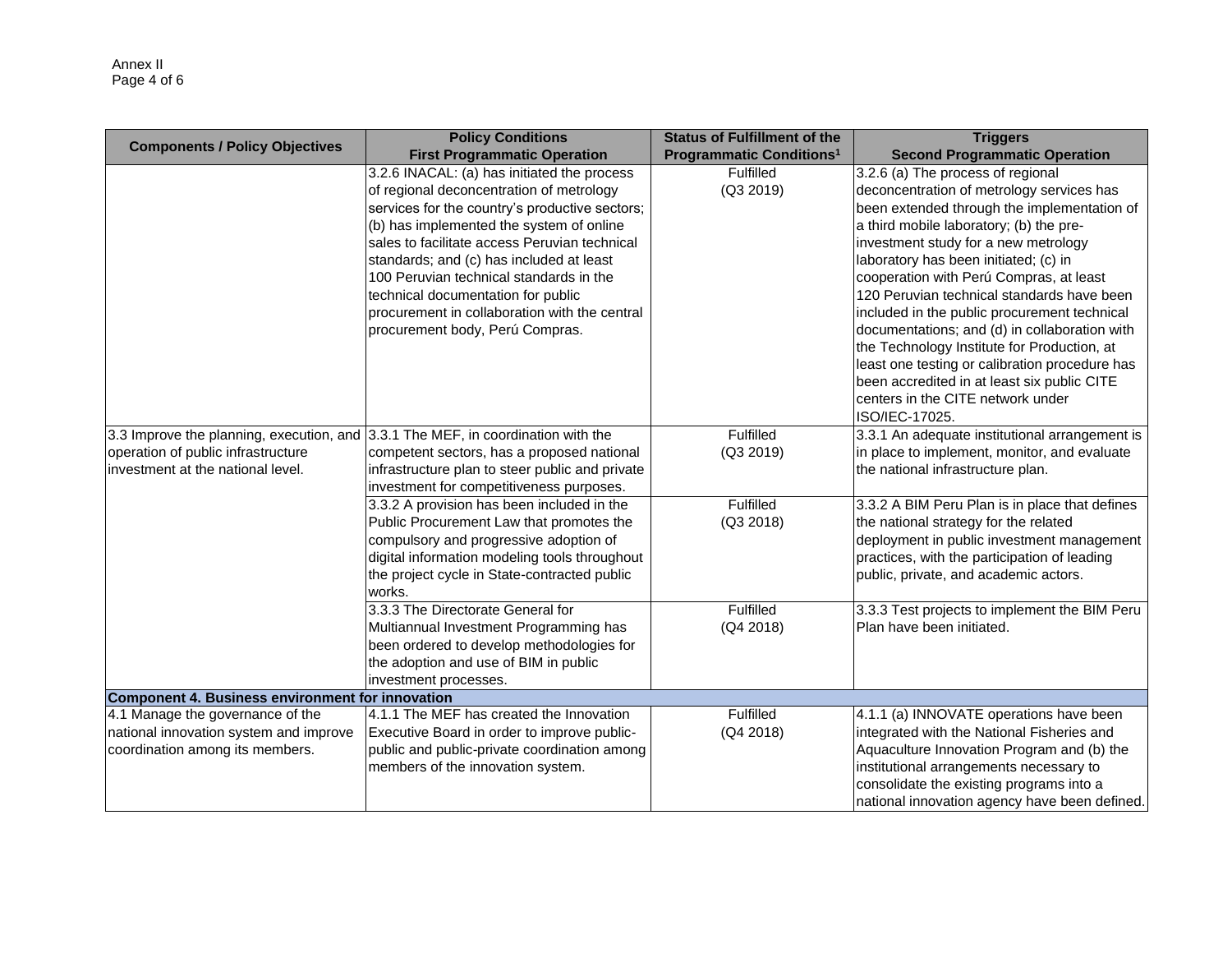| <b>Components / Policy Objectives</b>                                                          | <b>Policy Conditions</b><br><b>First Programmatic Operation</b>                                                                                                                                                                                                                                                                                                                                                                                                                                                                                                                                                              | <b>Status of Fulfillment of the</b><br><b>Programmatic Conditions<sup>1</sup></b> | <b>Triggers</b><br><b>Second Programmatic Operation</b>                                                                                                                                               |
|------------------------------------------------------------------------------------------------|------------------------------------------------------------------------------------------------------------------------------------------------------------------------------------------------------------------------------------------------------------------------------------------------------------------------------------------------------------------------------------------------------------------------------------------------------------------------------------------------------------------------------------------------------------------------------------------------------------------------------|-----------------------------------------------------------------------------------|-------------------------------------------------------------------------------------------------------------------------------------------------------------------------------------------------------|
|                                                                                                | 4.1.2 CONCYTEC has prepared the draft<br>regulations of Law 30806 (the Framework<br>Science, Technology, and Technological<br>Innovation Law), strengthening<br>CONCYTEC's capacities as the system's<br>lead agency.                                                                                                                                                                                                                                                                                                                                                                                                        | Fulfilled<br>(Q3 2019)                                                            | 4.1.2 CONCYTEC's organizational reforms<br>necessary to implement Law 30806 have<br>been implemented.                                                                                                 |
|                                                                                                | 4.1.3 The Technology Institute for<br>Production's competencies have been<br>specified by establishing the functions<br>relating to the management and operation of<br>the CITE network.                                                                                                                                                                                                                                                                                                                                                                                                                                     | Fulfilled<br>(Q3 2018)                                                            | 4.1.3 A strategy to strengthen the<br>management and coordination model for<br>operation of the CITE network has been<br>approved.                                                                    |
| 4.2 Improve the quality and broaden the<br>scope of public policies supporting<br>linnovation. | 4.2.1 CONCYTEC, together with the MEF,<br>has proposed improvements to the tax<br>benefit on expenditures relating to scientific<br>research, technological development, and<br>technological innovation (R&D+innovation) of<br>Law 30309 through: (a) the preparation of<br>the draft law extending its validity; (b) the<br>clarification of eligibility for the<br>R&D+innovation tax benefit for companies<br>that have already gained access to sector<br>tax benefits; and (c) the issuance of the<br>directive making the procedures to make use<br>of the incentive through R&D+innovation<br>centers more flexible. | Fulfilled<br>(Q3 2019)                                                            | 4.2.1 The draft law extending the validity of<br>the tax incentive for R&D+innovation<br>expenditure established on a temporary basis<br>by Law 30309 has been sent to the Congress.                  |
|                                                                                                | 4.2.2 The legislative framework to promote<br>scientific research in Peru has been<br>established.                                                                                                                                                                                                                                                                                                                                                                                                                                                                                                                           | Fulfilled<br>(Q2 2019)                                                            | 4.2.2 The regulations for the Law to Promote<br>Careers in Scientific Research have been<br>implemented, defining the parameters<br>necessary to organize the career of the<br>scientific researcher. |
|                                                                                                | 4.2.3 The technical guidelines for the<br>execution of science, technology, and<br>technological innovation projects financed<br>with canon resources at public universities<br>have been approved.                                                                                                                                                                                                                                                                                                                                                                                                                          | Fulfilled<br>(Q4 2018)                                                            | 4.2.3 The guidelines for the preparation and<br>evaluation of investment projects in science,<br>technology, and technological innovation have<br>been approved.                                      |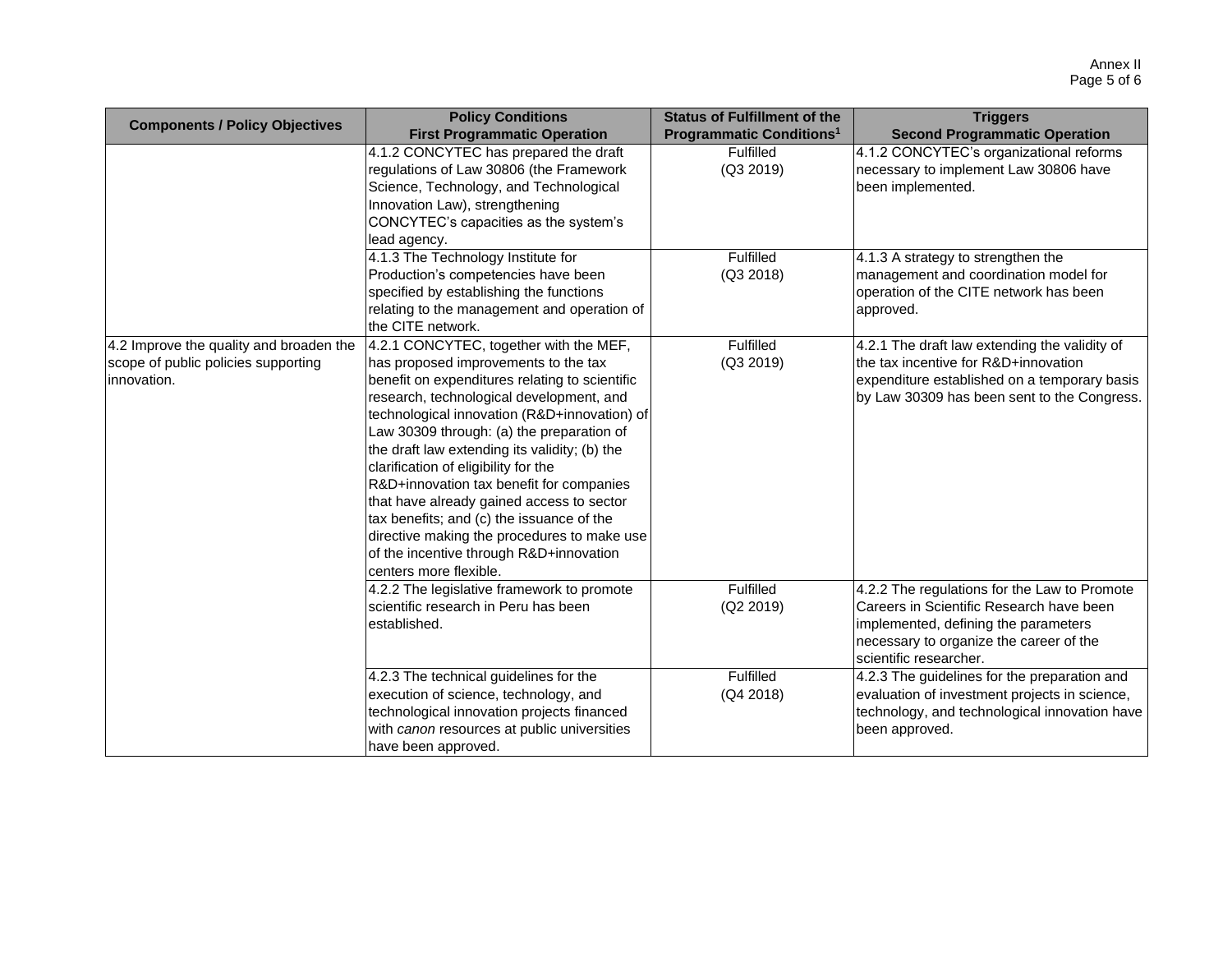| <b>Components / Policy Objectives</b> | <b>Policy Conditions</b>                       | <b>Status of Fulfillment of the</b>        | <b>Triggers</b>                                  |
|---------------------------------------|------------------------------------------------|--------------------------------------------|--------------------------------------------------|
|                                       | <b>First Programmatic Operation</b>            | <b>Programmatic Conditions<sup>1</sup></b> | <b>Second Programmatic Operation</b>             |
|                                       | 4.2.4 In order to improve financing for        | Fulfilled                                  | 4.2.4 Through INNOVATE (a) three                 |
|                                       | investment in business innovation, through     | (Q3 2019)                                  | competitive bidding processes for the            |
|                                       | INNOVATE the Ministry of Production:           |                                            | instrument to support the demand for             |
|                                       | (a) has completed a competitive bidding        |                                            | technological services have been completed;      |
|                                       | process for the instrument to support the      |                                            | and (b) a project to support the establishment   |
|                                       | demand for technological services and          |                                            | of a private venture capital investment fund     |
|                                       | (b) has approved financing for a private       |                                            | has been implemented.                            |
|                                       | venture capital investment fund.               |                                            |                                                  |
| 14.3 Facilitate access to and the     | 4.3.1 The law establishing new intellectual    | Fulfilled                                  | 4.3.1 The regulations governing the rights       |
| strengthening of the protection of    | property rights appropriate to the country's   | (Q3 2018)                                  | arising from geographical indications and        |
| intellectual property rights.         | potential that facilitate companies' access to |                                            | traditional specialties guaranteed have been     |
|                                       | the intellectual property system has been      |                                            | approved.                                        |
|                                       | enacted (traditional specialties guaranteed    |                                            |                                                  |
|                                       | and geographical indications).                 |                                            |                                                  |
|                                       | 4.3.2 The draft of the Law on the              | Fulfilled                                  | 4.3.2 The draft of the Law on the Observance     |
|                                       | Observance of Intellectual Property Rights     | (Q2 2019)                                  | of Intellectual Property Rights (Antipiracy Law) |
|                                       | (Antipiracy Law) has been prepared.            |                                            | has been submitted to the Congress.              |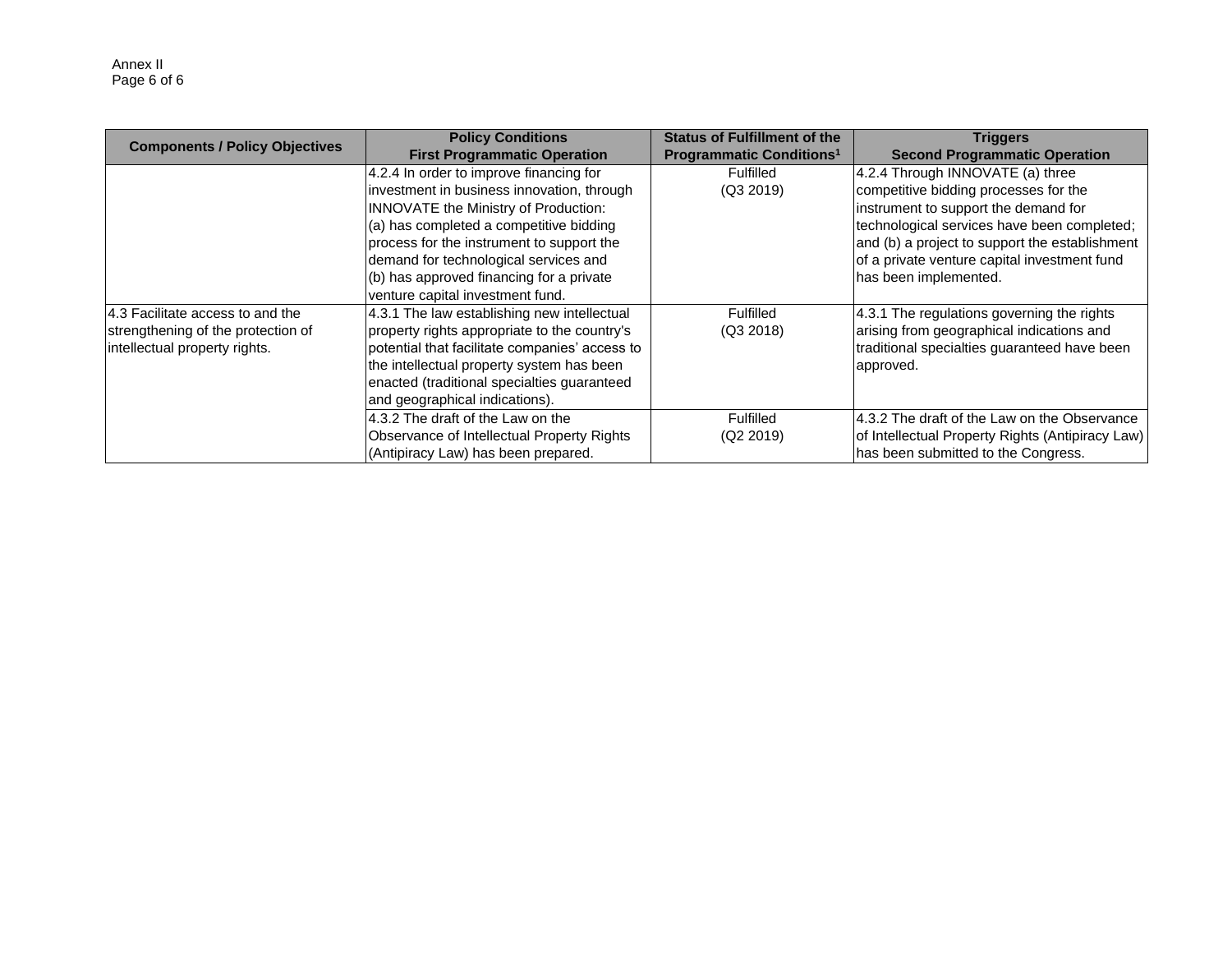# **RESULTS MATRIX**

| <b>Project objective</b> | The general objective of the programmatic series is to support the Government of Peru in improving the economy's productivity and |
|--------------------------|-----------------------------------------------------------------------------------------------------------------------------------|
|                          | competitiveness. The specific objectives are to: (i) improve competitiveness by strengthening public institutions devoted to this |
|                          | purpose; (ii) expand private investment through policy commitments aimed at improving the environment for investment; and         |
|                          | (iii) redouble the effort in innovation through policy commitments aimed at improving the environment for innovation.             |

| <b>Indicators</b>                                                                                                                                             | Unit of<br>measure                             | <b>Baseline</b> | <b>Baseline</b><br>vear | Target<br>(2023) | Means of<br>verification                                    | <b>Observations</b>                                                                                                                                                                                                                                                                                                                                                                                    |
|---------------------------------------------------------------------------------------------------------------------------------------------------------------|------------------------------------------------|-----------------|-------------------------|------------------|-------------------------------------------------------------|--------------------------------------------------------------------------------------------------------------------------------------------------------------------------------------------------------------------------------------------------------------------------------------------------------------------------------------------------------------------------------------------------------|
| Overall expected impact (related to the general objective): Increased productivity and competitiveness.                                                       |                                                |                 |                         |                  |                                                             |                                                                                                                                                                                                                                                                                                                                                                                                        |
| Percentage of annual GDP<br>growth rate attributable to<br>changes in TFP                                                                                     | $\%$                                           | 19.0            | 2017                    | 25.0             | Penn World<br>Table (PWT)                                   | Baseline corresponds to the annual average 2011-2017 GDP<br>growth attributable to the TFP and solely considers periods<br>where PWT9.1 recorded GDP and TFP growth. The target<br>implies recovery to the previous decade's average. The<br>evaluation will be reflexive using a before and after<br>comparison.                                                                                      |
| Private investment<br>(as % of GDP)                                                                                                                           | $\%$                                           | 16.6            | 2018                    | 18.0             | <b>BCRP Weekly</b><br>Report                                | Baseline corresponds to private investment according to<br>BCRP Table 91 ("Macroeconomic indicators," Weekly<br>Report). The evaluation will be reflexive using a before and<br>after comparison.                                                                                                                                                                                                      |
| <b>Global Competitiveness Index</b>                                                                                                                           | Index                                          | 61.3            | 2018                    | 61.6             | World Economic<br>Forum Global<br>Competitiveness<br>Report | Baseline corresponds to the index (version 4.0) of the 2018<br>edition of the report. The target is equivalent to rising three<br>positions in the ranking (equivalent to the index for Colombia).<br>The evaluation will be reflexive using a before and after<br>comparison.                                                                                                                         |
|                                                                                                                                                               |                                                |                 |                         |                  |                                                             | Expected impact 1 (related to specific objective 1): Improve competitiveness by strengthening public institutions devoted to this purpose.                                                                                                                                                                                                                                                             |
| Value added per employee in<br>aquaculture companies and in<br>the industrial sectors<br>associated with forestry and<br>mining operations                    | Ratio<br>(thousands<br>of USS per<br>employee) | 34.0            | 2016                    | 45.0             | Annual<br>Economic<br>Survey                                | Baseline corresponds to the average of the ratio of value<br>added to employment of companies in the aquaculture,<br>mining<br>based<br>the<br>forestry,<br>and<br>sectors<br>on<br>2017 Annual Economic Survey. The evaluation will use<br>difference-in-differences<br>matching<br>with<br>comparable<br>companies outside the targeted sectors.                                                     |
|                                                                                                                                                               |                                                |                 |                         |                  |                                                             | Expected impact 2 (related to specific objective 2): Expand private investment through policy commitments aimed at improving the environment for investment.                                                                                                                                                                                                                                           |
| Investment by companies in<br>the aquaculture sector and<br>industrial sectors associated<br>with forestry and mining<br>operations (ratio to net<br>revenue) | Ratio                                          | 0.5             | 2016                    | 0.6              | Annual<br>Economic<br>Survey                                | Baseline corresponds to the average of the ratio of fixed<br>assets to the net revenue of companies in the aquaculture,<br>forestry, and mining sectors based on the 2017 Annual<br>Economic Survey. Non-current fixed assets are used<br>as a proxy for investment. The evaluation will use<br>difference-in-differences<br>matching<br>with<br>comparable<br>companies outside the targeted sectors. |

## **EXPECTED IMPACTS**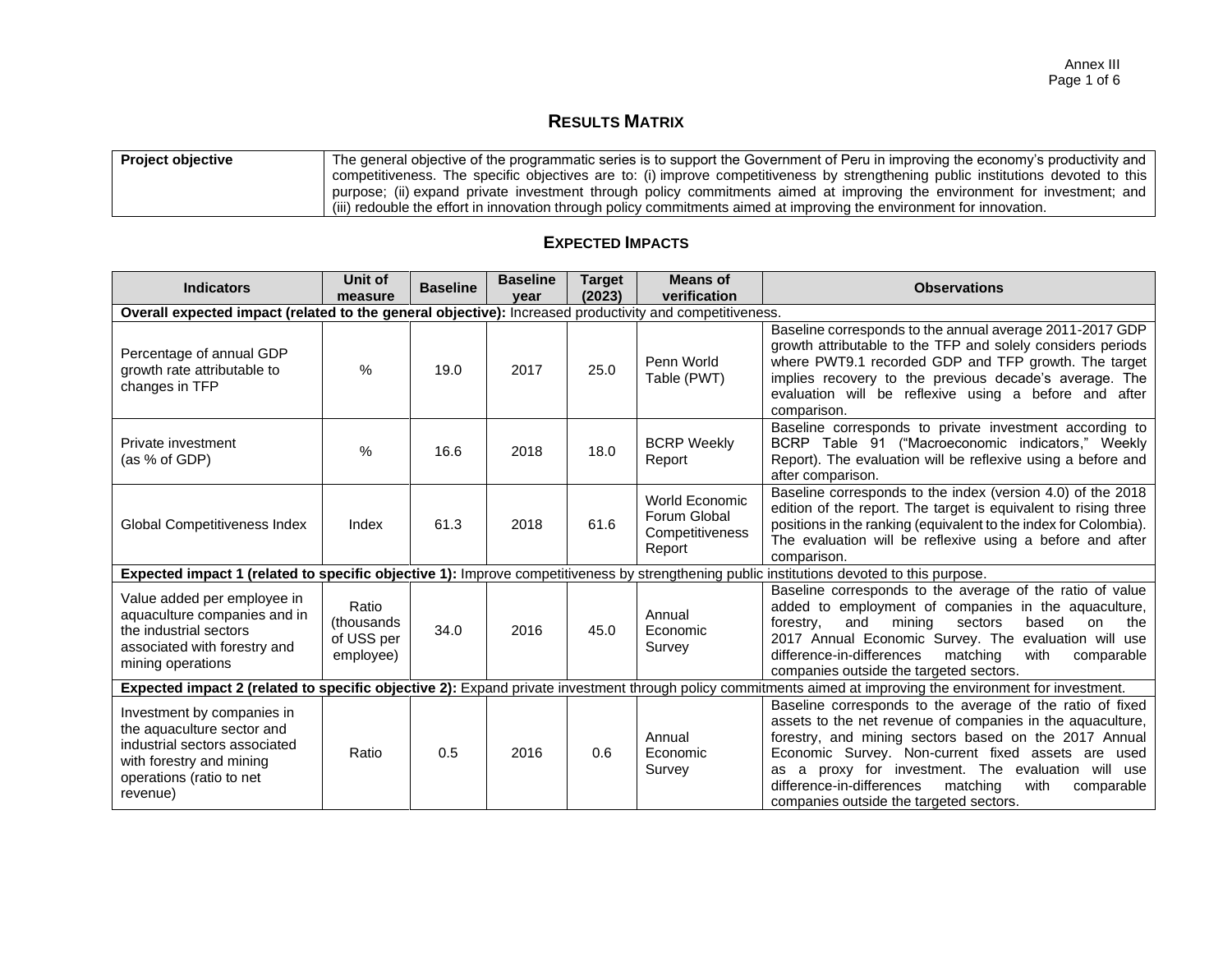Annex II Page 2 of 6

| <b>Indicators</b>                                                                                                                                                    | Unit of<br>measure | <b>Baseline</b> | <b>Baseline</b><br>year | <b>Target</b><br>(2023) | <b>Means of</b><br>verification                                                                     | <b>Observations</b>                                                                                                                                                                                                                              |  |  |
|----------------------------------------------------------------------------------------------------------------------------------------------------------------------|--------------------|-----------------|-------------------------|-------------------------|-----------------------------------------------------------------------------------------------------|--------------------------------------------------------------------------------------------------------------------------------------------------------------------------------------------------------------------------------------------------|--|--|
| Expected impact 3 (related to specific objective 3): Redouble the effort in innovation through policy commitments aimed at improving the environment for innovation. |                    |                 |                         |                         |                                                                                                     |                                                                                                                                                                                                                                                  |  |  |
| Investment in innovation by<br>manufacturing companies<br>(% of sales)                                                                                               | %                  | 3.2             | 2014                    | 3.4                     | Innovation<br>Survey of the<br>National<br>Statistics and<br>Information<br>Technology<br>Institute | Baseline based on 2015 Innovation Survey of the National<br>Statistics and Information Technology Institute. Since the<br>entire sample is used to construct the ratio, the evaluation will<br>be reflexive using a before and after comparison. |  |  |

# **EXPECTED OUTCOMES**

| <b>Indicators</b>                                                                                                                                               | Unit of<br>measure | <b>Baseline</b> | <b>Baseline</b><br>vear | <b>Target</b><br>(2021) | <b>Means of</b><br>verification                                                                                                                                   | <b>Observations</b>                                                                                                                                                                                                                                                                                                                                                                                            |
|-----------------------------------------------------------------------------------------------------------------------------------------------------------------|--------------------|-----------------|-------------------------|-------------------------|-------------------------------------------------------------------------------------------------------------------------------------------------------------------|----------------------------------------------------------------------------------------------------------------------------------------------------------------------------------------------------------------------------------------------------------------------------------------------------------------------------------------------------------------------------------------------------------------|
|                                                                                                                                                                 |                    |                 |                         |                         |                                                                                                                                                                   | Expected outcome 1 (related to specific objective 1): Improve competitiveness by strengthening public institutions devoted to this purpose.                                                                                                                                                                                                                                                                    |
| Investment made in EESI<br>public-private partnership road<br>projects (% of investment<br>committed)                                                           | $\frac{0}{0}$      | 44.6            | 2017                    | 50.0                    | Annual performance<br>reports on road<br>concessions by<br><b>OSITRAN</b> (body<br>supervising<br>investment in<br>transport<br>infrastructure for<br>public use) | Baseline corresponds to the percentage of completion of<br>public-private partnership investments included in the<br>EESI priority list supervised annually by OSITRAN. The<br>evaluation will compare the change in this indicator with<br>the change observed in other OSITRAN-supervised road<br>concessions.                                                                                               |
|                                                                                                                                                                 |                    |                 |                         |                         |                                                                                                                                                                   | Expected outcome 2 (related to specific objective 2): Expand private investment through policy commitments aimed at improving the environment for investment.                                                                                                                                                                                                                                                  |
| Indebtedness by companies in<br>the aquaculture sector and<br>industrial sectors associated<br>with forestry and mining<br>operations (ratio to net<br>revenue) | Ratio              | 0.16            | 2016                    | 0.21                    | Annual Economic<br>Survey                                                                                                                                         | Baseline corresponds to the average of the ratio of<br>current and non-current financial obligations to the net<br>revenue of companies in the aquaculture, forestry, and<br>mining sectors reported in the 2017 Annual Economic<br>Survey. The evaluation will use difference-in-differences<br>matching with comparable companies outside the<br>targeted sectors.                                           |
| Exports of aquaculture<br>products to Australia, Europe,<br>and China (% of total exports)                                                                      | $\%$               | 3.7             | 2016                    | 5.0                     | Foreign trade<br>administrative<br>registries of SUNAT<br>(the Peruvian<br>customs and tax<br>agency)                                                             | Baseline corresponds to the total exports of aquaculture<br>tariff items benefiting from the reforms promoted by the<br>program (mollusks, shrimp, and Peruvian scallops) and<br>to the specific commercial destinations recognized in the<br>program commitments (Australia, Europe, and China) as<br>a percentage of total exports. The evaluation will be<br>reflexive using a before and after comparison. |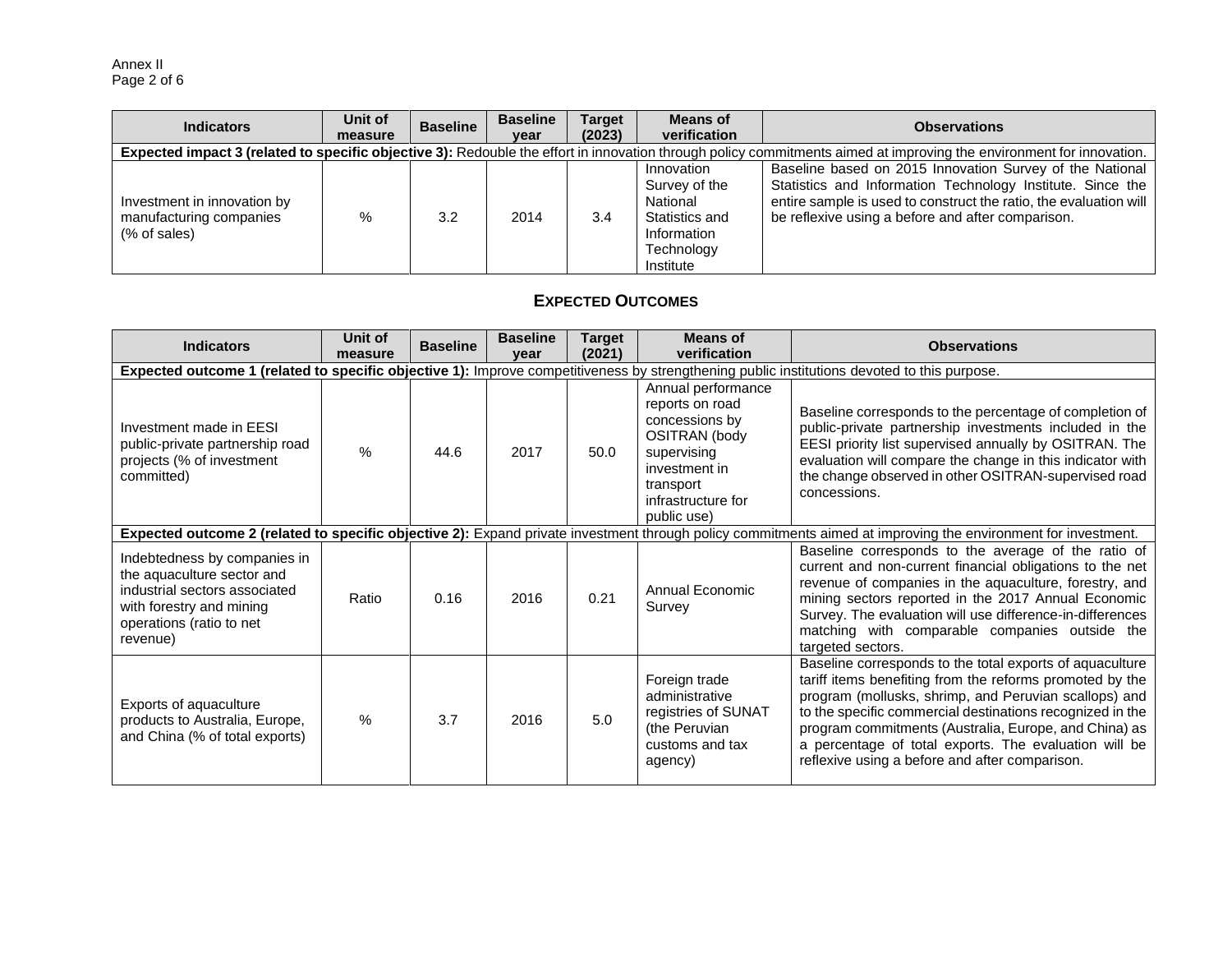Annex III Page 3 of 6

| <b>Indicators</b>                                                                                                                                                        | Unit of<br>measure | <b>Baseline</b> | <b>Baseline</b><br>year | <b>Target</b><br>(2021) | Means of<br>verification                                                                   | <b>Observations</b>                                                                                                                                                                                                                                                                                                                                                                                                                                                                              |  |  |  |
|--------------------------------------------------------------------------------------------------------------------------------------------------------------------------|--------------------|-----------------|-------------------------|-------------------------|--------------------------------------------------------------------------------------------|--------------------------------------------------------------------------------------------------------------------------------------------------------------------------------------------------------------------------------------------------------------------------------------------------------------------------------------------------------------------------------------------------------------------------------------------------------------------------------------------------|--|--|--|
| Expected outcome 3 (related to specific objective 3): Redouble the effort in innovation through policy commitments aimed at improving the environment for<br>innovation. |                    |                 |                         |                         |                                                                                            |                                                                                                                                                                                                                                                                                                                                                                                                                                                                                                  |  |  |  |
| Private investment in<br>innovation by manufacturing<br>companies receiving public<br>support for investment in<br>innovation (% of sales)                               | %                  | 6.6             | 2014                    | 9.0                     | Innovation Survey of<br>the National Statistics<br>and Information<br>Technology Institute | Baseline based on 2015 Innovation Survey of the<br>National Statistics and Information Technology Institute.<br>Baseline calculated from a subsample of companies<br>reporting positive amounts of investment in innovation<br>and answering "no" to the question of whether this<br>investment was financed with public support. The<br>evaluation will use difference-in-differences matching<br>with comparable companies that do not receive public<br>support for investment in innovation. |  |  |  |

# **OUTPUTS**

| <b>Outputs</b>                                                                                    | Unit of<br>measure                   | <b>Baseline</b> | <b>Baseline</b><br>vear | <b>Target</b><br>2019 | <b>Means of verification</b>                                | <b>Comments</b>                                                   |  |  |  |  |
|---------------------------------------------------------------------------------------------------|--------------------------------------|-----------------|-------------------------|-----------------------|-------------------------------------------------------------|-------------------------------------------------------------------|--|--|--|--|
| <b>Component 2. Institutional framework for competitiveness</b>                                   |                                      |                 |                         |                       |                                                             |                                                                   |  |  |  |  |
| New CNCF model approved                                                                           | Model<br>approved                    | $\mathbf 0$     | 2018                    |                       | Supreme Decree 038-2019-EF                                  | <b>MEF</b>                                                        |  |  |  |  |
| Specialized public-public and<br>public-private coordination group<br>set up in strategic sectors | Group<br>set up                      | 0               | 2018                    |                       | Supreme Decree 008-2019-EF                                  | <b>MEF</b>                                                        |  |  |  |  |
| Public-private coordination board set<br>up in the forestry sector                                | <b>Board</b><br>set up               | $\mathbf 0$     | 2017                    |                       | Ministerial Resolution 347-2017-EF/10                       | <b>MEF</b>                                                        |  |  |  |  |
| Public-private coordination board set<br>up in the aquaculture sector                             | <b>Board</b><br>set up               | 0               | 2017                    |                       | Ministerial Resolution 319-2017-EF/10                       | <b>MEF</b>                                                        |  |  |  |  |
| Public-private coordination board set<br>up in the mining-energy sector                           | <b>Board</b><br>set up               | 0               | 2018                    |                       | Ministerial Resolution 326-2018-EF/10                       | <b>MEF</b>                                                        |  |  |  |  |
| <b>EESI</b> reactivated                                                                           | Team<br>reactivated                  | 0               | 2018                    |                       | Supreme Decree 019-2019-EF                                  | <b>MEF</b>                                                        |  |  |  |  |
| Bank of EESI investment projects<br>implemented                                                   | <b>Bank</b><br>implemented           | 0               | 2018                    |                       | Directorial Resolution 02-2019-EF/10.08                     | <b>MEF</b>                                                        |  |  |  |  |
| Document approved identifying<br>priority investment projects for EESI<br>monitoring              | Document<br>approved                 | $\mathbf 0$     | 2018                    |                       | Directorial Resolution 01-2019-EF/10.08                     | <b>MEF</b>                                                        |  |  |  |  |
| <b>Component 3. Business environment for investment</b>                                           |                                      |                 |                         |                       |                                                             |                                                                   |  |  |  |  |
| Proposed regulations published on<br>forest and wildlife infractions and<br>penalties             | Proposed<br>regulations<br>published | 0               | 2018                    |                       | <b>Ministerial Resolution</b><br>0190-2019-MINAGRI          | <b>EEME</b><br>(MEF/Ministry of<br>Agriculture)                   |  |  |  |  |
| Approved official list of forest species                                                          | List<br>approval                     | 0               | 2018                    |                       | <b>Directorial Resolution</b><br>118-2019-MINAGRI-SERFOR-DE | <b>EEME</b><br>(MEF/National<br><b>Forest Service-</b><br>SERFOR) |  |  |  |  |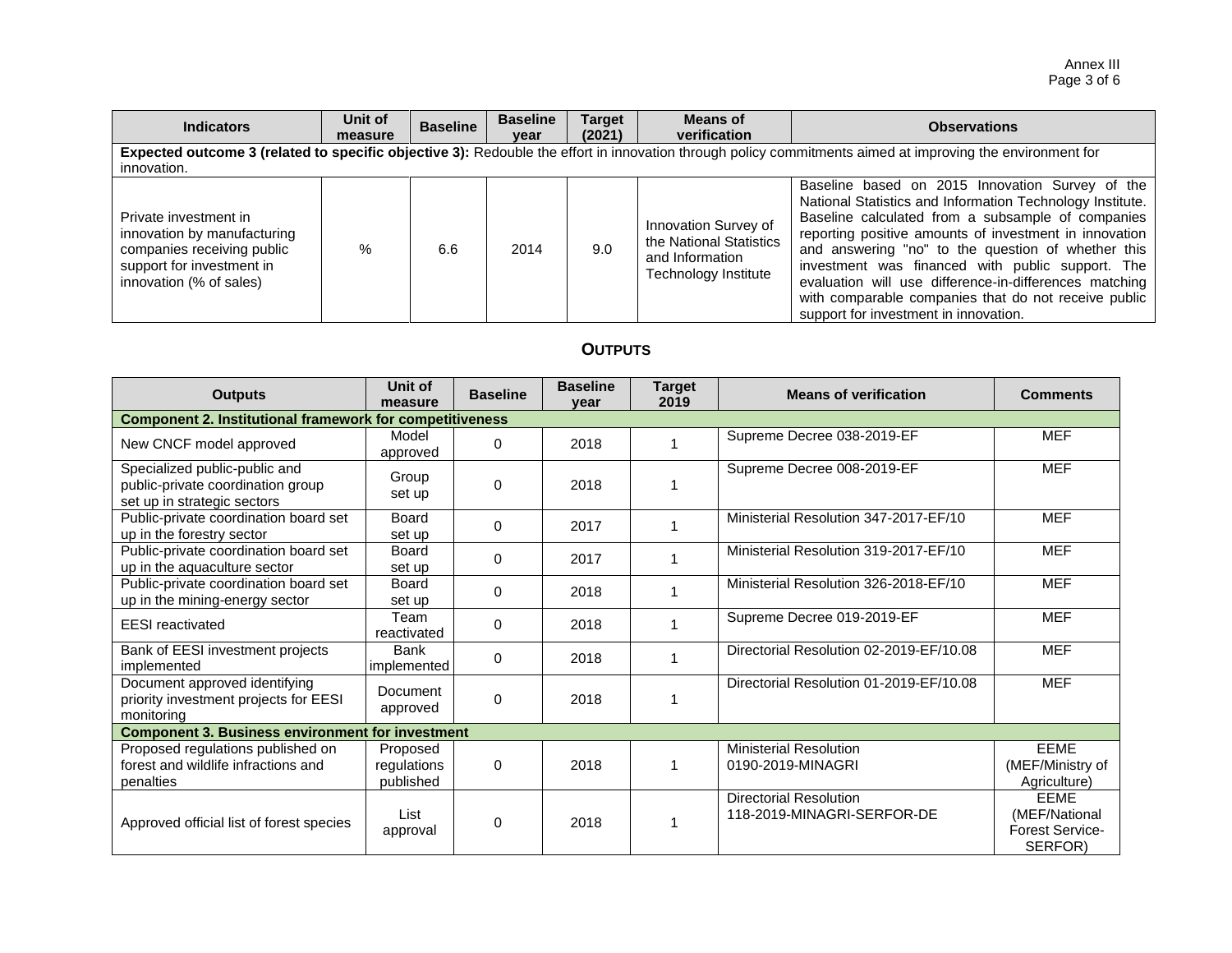#### Annex II Page 4 of 6

| <b>Outputs</b>                                                                                       | Unit of<br>measure                          | <b>Baseline</b> | <b>Baseline</b><br>vear | <b>Target</b><br>2019 | <b>Means of verification</b>                                                                                                        | <b>Comments</b>                                                                        |
|------------------------------------------------------------------------------------------------------|---------------------------------------------|-----------------|-------------------------|-----------------------|-------------------------------------------------------------------------------------------------------------------------------------|----------------------------------------------------------------------------------------|
| Regional forest agency in two forest<br>regions created                                              | Agencies<br>created                         | 0               | 2018                    | $\overline{2}$        | Regional Ordinance 014-2018-GRL-CR<br>and Regional Ordinance 003-2019-GRU                                                           | <b>EEME</b><br>(MEF/regional<br>governments)                                           |
| Approved health standard for live<br>bivalve mollusks aligned with EU<br>criteria                    | Standard<br>approved                        | $\mathbf 0$     | 2017                    | $\mathbf{1}$          | Supreme Decree 004-2018-PRODUCE                                                                                                     | <b>EEME</b><br>(MEF/Ministry of<br>Production)                                         |
| Authorized opening of the Australian<br>market to shrimp                                             | Authorization<br>for the entry<br>of shrimp | 0               | 2018                    | 1                     | Communiqué from the Australian<br>Department of Agriculture and Water<br>Resources                                                  | <b>EEME</b><br>(MEF/Ministry of<br>Production)                                         |
| Authorized opening of the People's<br>Republic of China market to shrimp                             | Authorization<br>for the entry<br>of shrimp | 0               | 2018                    | 1                     | Agreement between the Chinese General<br>Administration of Quality Supervision,<br>Inspection, and Quarantine and<br><b>PRODUCE</b> | <b>EEME</b><br>(MEF/Ministry of<br>Production)                                         |
| Aquaculture labor inspection protocol                                                                | Protocol<br>approved                        | 0               | 2018                    | 1                     | <b>Superintendence Resolution</b><br>218-2019-SUNAFIL                                                                               | <b>EEME</b><br>(National Office<br>of the<br>Superintendent<br>of Labor<br>Inspection) |
| Approved aquaculture and fisheries<br>environmental management<br>regulations                        | Regulations<br>approved                     | 0               | 2018                    | 1                     | Supreme Decree 012-2019-PRODUCE                                                                                                     | <b>EEME</b><br>(Ministry of<br>Production)                                             |
| Mine closure regulations approved                                                                    | Regulations<br>approved                     | 0               | 2018                    | 1                     | Supreme Decree 013-2019-EM                                                                                                          | <b>EEME</b><br>(MEF/Ministry of<br>Energy and<br>Mines)                                |
| Crecer Fund regulated to implement<br>guarantees, lines of credit, and<br>investment for MSME growth | Fund<br>regulated                           | 0               | 2018                    | 1                     | Supreme Decree 007-2019-EF                                                                                                          | <b>MEF</b>                                                                             |
| Business structure of "Sociedad por<br>Acciones Cerrada Simplificada"<br>approved                    | Structure<br>approved                       | 0               | 2018                    | $\mathbf{1}$          | Legislative Decree 1409                                                                                                             | <b>MEF</b>                                                                             |
| New administrative procedures<br>resulting from the RQA for corporate<br>procedures ratified         | Procedure<br>ratified                       | 0               | 2017                    | 4                     | Supreme Decree 110-2018-PCM,<br>Supreme Decree 130-2018-PCM,<br>Supreme Decree 046-2019-PCM and<br>Supreme Decree 094-2019-PCM      | <b>PCM</b>                                                                             |
| Draft law published on the single<br>body for free competition advocacy                              | Draft law<br>published                      | $\Omega$        | 2018                    | $\mathbf{1}$          | Ministerial Resolution 225-2019-PCM                                                                                                 | <b>INDECOPI</b>                                                                        |
| <b>Guidelines for Combatting Collusion</b><br>in Public Procurement approved                         | Guidelines<br>approved                      | 0               | 2018                    | $\mathbf{1}$          | Minutes 925 of the Free Competition<br><b>Advocacy Commission</b>                                                                   | <b>INDECOPI</b>                                                                        |
| Rewards program included in the<br>framework of the free competition<br>advocacy law                 | Program<br>included                         | 0               | 2018                    | 1                     | Legislative Decree 1396                                                                                                             | Executive branch<br>(INDECOPI)                                                         |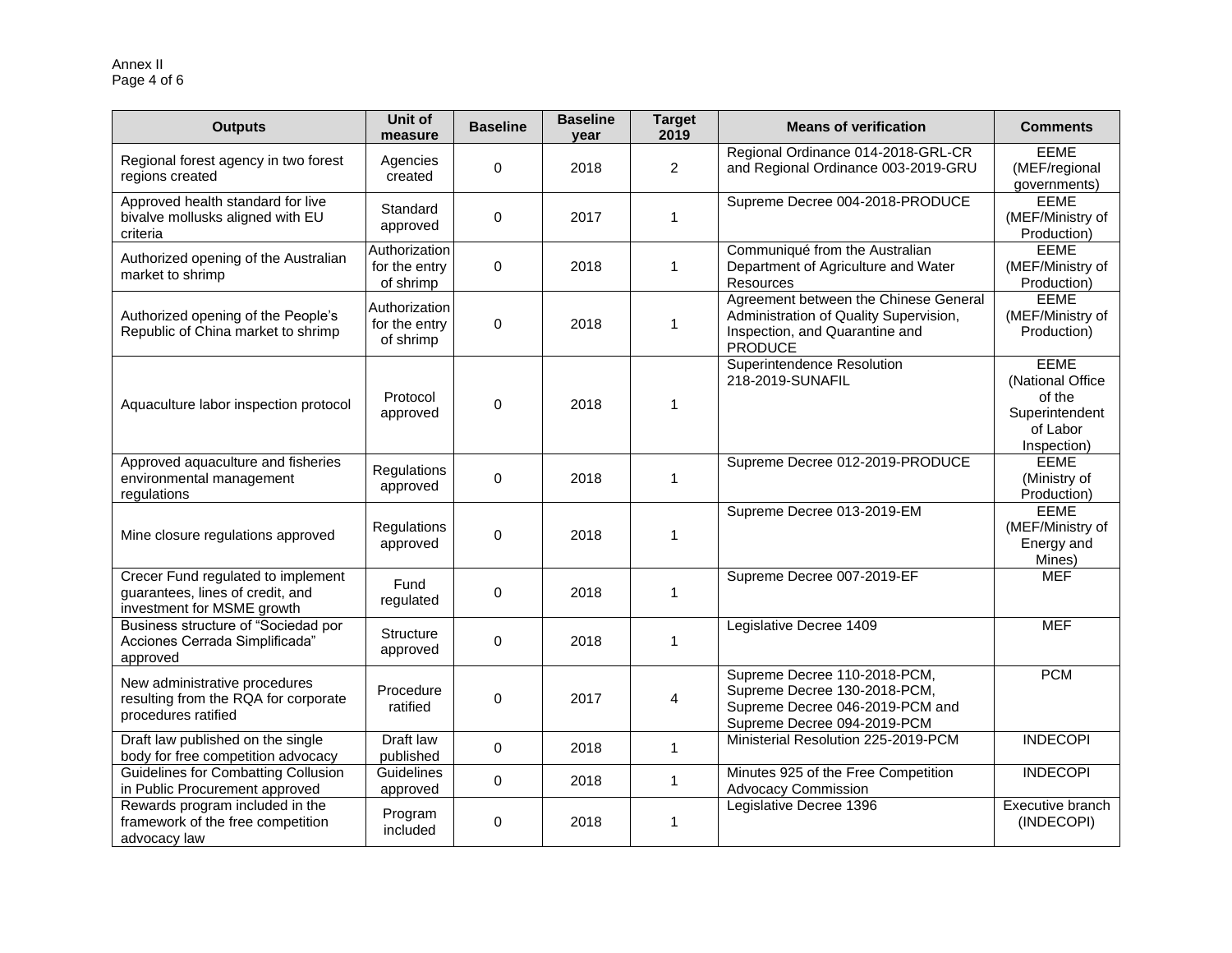| <b>Outputs</b>                                                                                                                                                                                | <b>Unit of</b><br>measure                    | <b>Baseline</b> | <b>Baseline</b><br>year | <b>Target</b><br>2019 | <b>Means of verification</b>                                                                 | <b>Comments</b>                    |
|-----------------------------------------------------------------------------------------------------------------------------------------------------------------------------------------------|----------------------------------------------|-----------------|-------------------------|-----------------------|----------------------------------------------------------------------------------------------|------------------------------------|
| Draft law on the prior control of<br>mergers and acquisitions published                                                                                                                       | Draft law<br>published                       | $\Omega$        | 2018                    | $\mathbf{1}$          | Official Letter 073-2019-PE                                                                  | Executive branch<br>(MEF/INDECOPI) |
| Mobile metrology laboratories<br>operational in regions                                                                                                                                       | Number of<br>laboratorie<br>s<br>operational | $\mathbf 0$     | 2018                    | $\overline{2}$        | INACAL report on the operation of<br>metrology laboratories in La Libertad and<br>San Martín | <b>INACAL</b>                      |
| Online system of sales of technical<br>standards enabled                                                                                                                                      | System<br>enabled                            | $\mathbf 0$     | 2018                    | $\mathbf{1}$          | Resolution 144-2018 P.E.                                                                     | <b>INACAL</b>                      |
| Peruvian technical standards included<br>in public procurement technical<br>documentation                                                                                                     | Number of<br>technical<br>standards          | 0               | 2017                    | 100                   | Report 032-2019-INACA/DN                                                                     | <b>INACAL</b>                      |
| National infrastructure plan published                                                                                                                                                        | Plan<br>published                            | $\mathbf 0$     | 2018                    | $\mathbf{1}$          | https://mef.gob.pe/contenidos/inv_privad<br>a/planes/PNIC_2-019.pdf                          | <b>MEF</b>                         |
| Provision approved promoting the<br>compulsory and progressive adoption<br>of digital information modeling tools<br>throughout the project cycle in<br>State-contracted public works          | Provision<br>approved                        | $\mathbf 0$     | 2017                    | $\mathbf{1}$          | Legislative Decree 1444                                                                      | <b>MEF</b>                         |
| Unit in charge of BIM at invierte.pe<br>designated                                                                                                                                            | Unit in<br>charge<br>designated              | $\mathbf 0$     | 2017                    | $\mathbf{1}$          | Supreme Decree 284-2018-EF                                                                   | <b>MEF</b>                         |
| <b>Component 4. Business environment for innovation</b>                                                                                                                                       |                                              |                 |                         |                       |                                                                                              |                                    |
| Innovation Executive Board created                                                                                                                                                            | Board<br>created                             | $\mathbf 0$     | 2018                    | $\mathbf{1}$          | Ministerial Resolution 449-2018-EF/10                                                        | <b>MEF</b>                         |
| Draft regulations of the amendments<br>introduced by Law 30806 to the<br>Framework Science, Technology, and<br>Technological Innovation Law<br>submitted                                      | Draft<br>submitted                           | 0               | 2018                    | $\mathbf{1}$          | Official Letter 232-2019-CONCYTEC-SG                                                         | <b>CONCYTEC</b>                    |
| Decree approved assigning<br>competencies to the Technology<br>Institute for Production to manage the<br>CITE network.                                                                        | Decree<br>approved                           | $\mathbf 0$     | 2018                    | $\mathbf{1}$          | Legislative Decree 1451                                                                      | Executive branch<br>(PRODUCE)      |
| Draft law that extends validity of the<br>tax benefit to expenditures for<br>scientific research, technological<br>development, and technological<br>innovation (R&D+innovation)<br>submitted | Draft law<br>submitted                       | 0               | 2018                    | $\mathbf{1}$          | Official Letter 114-2019-CONCYTEC-PE                                                         | <b>CONCYTEC</b>                    |
| Resolution published clarifying the<br>use of the tax benefit for companies<br>that have used sector tax benefits                                                                             | Resolution<br>published                      | $\Omega$        | 2018                    | 1                     | <b>SUNAT report</b><br>0015-2019-SUNAT/7T0000.                                               | <b>SUNAT</b>                       |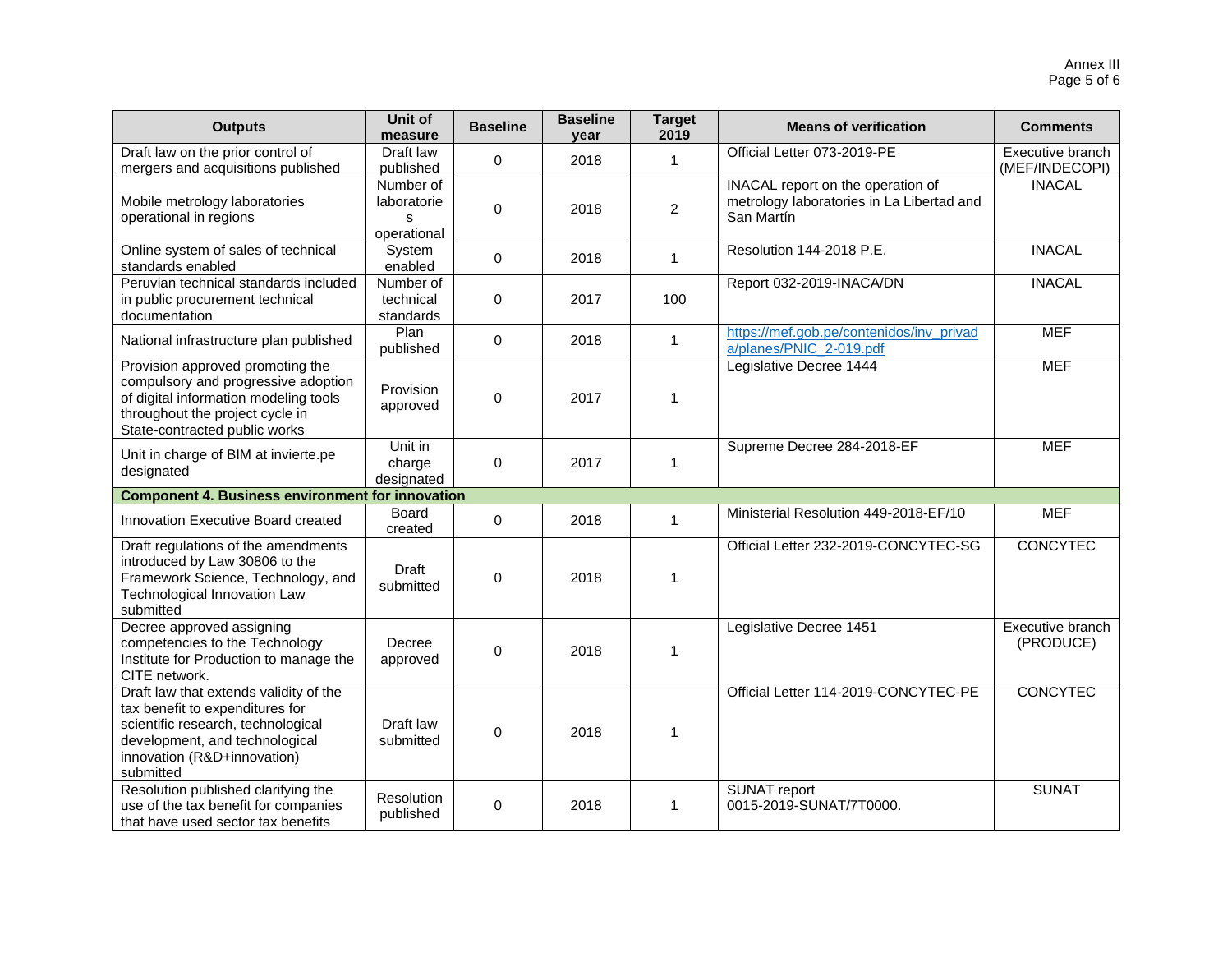#### Annex II Page 6 of 6

| <b>Outputs</b>                                                                                                                                    | Unit of<br>measure                      | <b>Baseline</b> | <b>Baseline</b><br>vear | <b>Target</b><br>2019 | <b>Means of verification</b>                                         | <b>Comments</b>                |
|---------------------------------------------------------------------------------------------------------------------------------------------------|-----------------------------------------|-----------------|-------------------------|-----------------------|----------------------------------------------------------------------|--------------------------------|
| Resolution making the procedures to<br>make indirect use of the<br>R&D+innovation incentive (through<br>R&D+innovation centers) more<br>flexible. | <b>Resolution</b><br>published          | $\Omega$        | 2018                    |                       | <b>CONCYTEC Resolution</b><br>P.E. 020-2019-CONCYTEC                 | <b>CONCYTEC</b>                |
| Legislative framework established to<br>promote careers in scientific research                                                                    | Legislative<br>framework<br>established | $\Omega$        | 2018                    |                       | Law 30984                                                            | <b>CONCYTEC</b>                |
| Document approved on guidelines for<br>the use of <i>canon</i> resources                                                                          | <b>Document</b><br>approved             | 0               | 2018                    |                       | Resolution P.E. 214-2018                                             | <b>CONCYTEC</b>                |
| Competitive bidding process<br>completed for proposals to support<br>the demand for technological services                                        | Competitive<br>bidding<br>completed     | $\Omega$        | 2018                    |                       | Agreements<br>026/031/036/038/040/039/041/-<br>INNOVATEPERU-ADT-2019 | <b>INNOVATE</b>                |
| Competitive bidding process<br>implemented for proposals to finance<br>a venture capital fund                                                     | Financing<br>approved                   | 0               | 2018                    |                       | Virtual approval by FOMITEC Board of<br><b>Directors</b>             | <b>INNOVATE</b>                |
| Law enacted that establishes new<br>intellectual property rights appropriate<br>to the country's potential                                        | Law<br>enacted                          | $\Omega$        | 2017                    |                       | Legislative Decree 1397                                              | Executive branch<br>(INDECOPI) |
| Draft submitted of the Law on the<br>Observance of Intellectual Property<br>Rights                                                                | Draft law<br>submitted                  | 0               | 2018                    |                       | Letter 336-2019-/PRE-INDECOPI                                        | <b>INDECOPI</b>                |